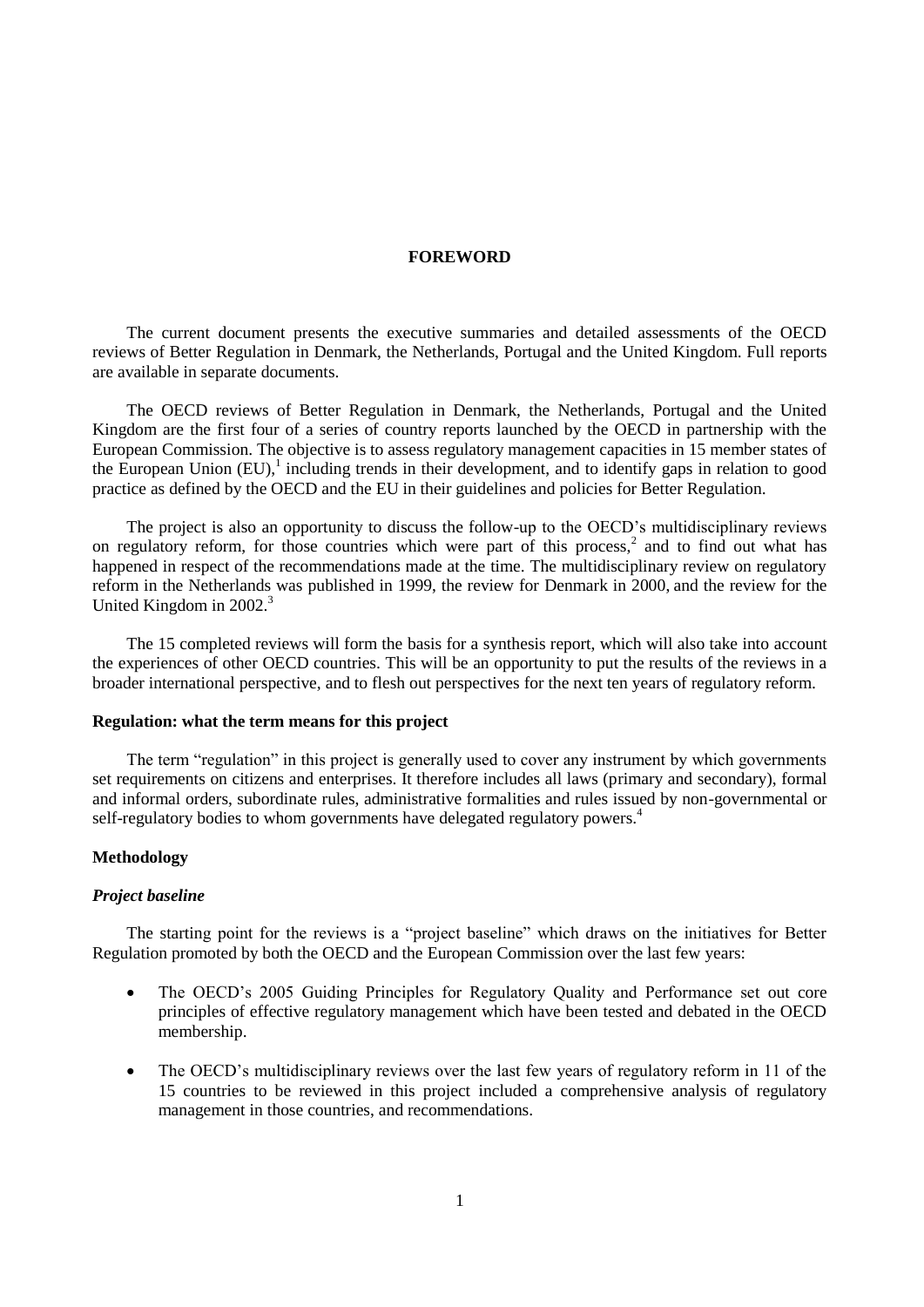- The recently completed OECD/SIGMA regulatory management reviews in the 12 "new" EU member states.
- The 2005 renewed Lisbon Strategy adopted by the European Council which emphasizes actions for growth and jobs, enhanced productivity and competitiveness, including measures to improve the regulatory environment for businesses. The Lisbon Agenda includes national reform programmes to be carried out by member states.
- The European Commission's 2006 Better Regulation Strategy, and associated guidelines, which puts special emphasis on businesses and especially SMEs, drawing attention to the need for a reduction in administrative burdens.
- The European Commission's follow up Action Programme for reducing administrative burdens, endorsed by the European Council in March 2007.
- The European Commission's development of its own strategy and tools for Better Regulation, notably the establishment of an impact assessment process applied to the development of its own regulations.
- The OECD's recent studies of specific aspects of regulatory management, notably on cutting red tape and e-government, including country reviews on these issues.

# *Peer review and country contributions*

For each country review, an OECD peer review team was set up, combining the OECD secretariat and up to three peer reviewers from other European countries:

- OECD Secretariat:
	- Caroline Varley, Project Leader for the EU 15 project, Regulatory Policy Division of the Public Governance Directorate, OECD.
	- Sophie Bismut, Policy Analyst, EU 15 project, Regulatory Policy Division of the Public Governance Directorate, OECD.
- Peer reviewers for Denmark:
	- Sjur Eigil Dahl, Senior Advisor, Regulatory Impact Unit (ORAKEL), Ministry of Trade and Industry, Norway.
	- Panagiotis Karkatsoulis, Lawyer, Policy Adviser and Task Force Member to the Ministry of Public Administration and Decentralisation and other Greek Ministries.
- Peer reviewers for the Netherlands:
	- Andrew van der Lem, Director and Head of International (Europe) Team, Better Regulation Executive, Department for Business, Enterprise, and Regulatory Reform, United Kingdom.
	- Tríona Quill, Head of Better Regulation Unit, Department of the Taoiseach (Prime Minister), Ireland.
- Peer reviewers for Portugal: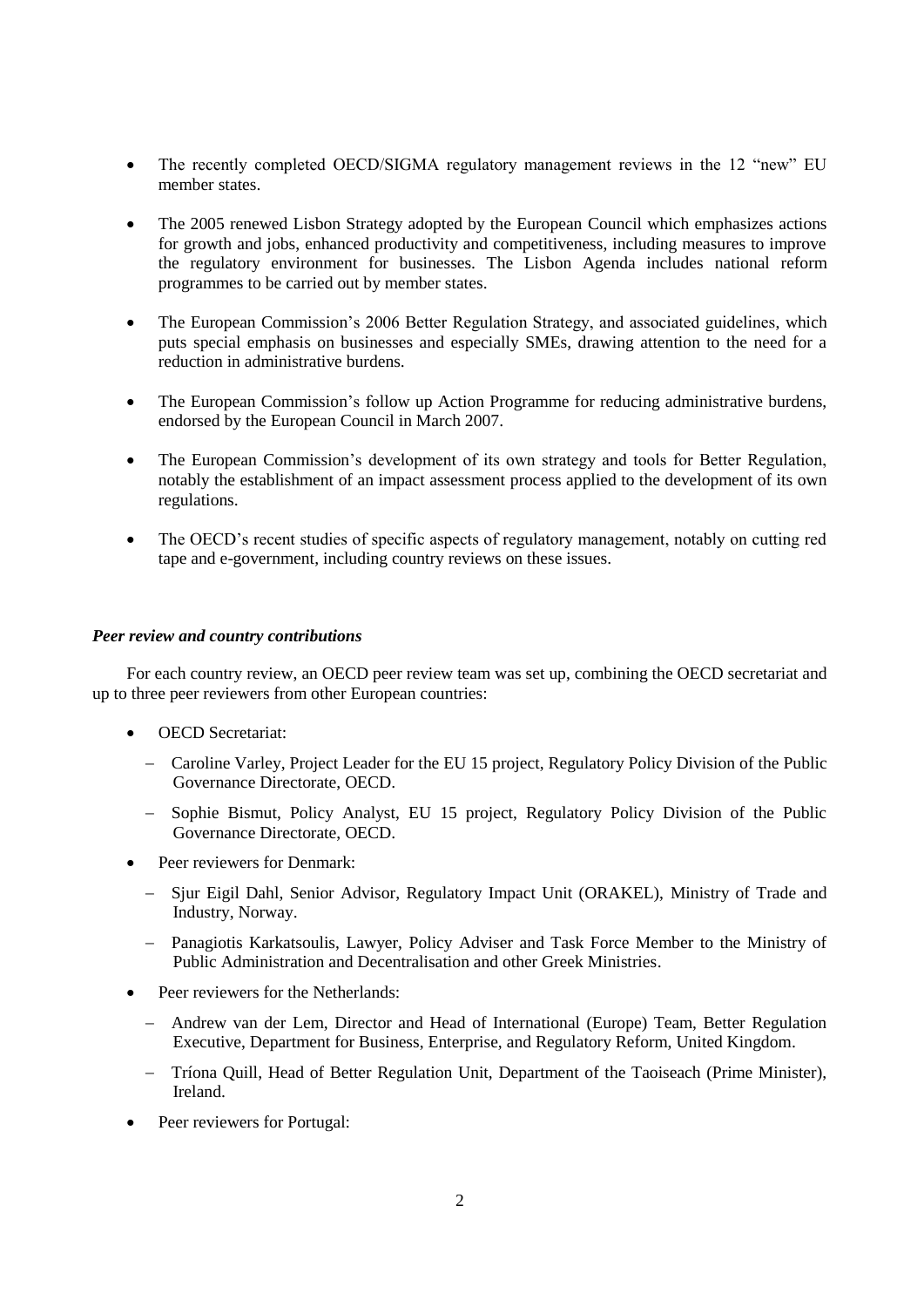- Michel Hainque, Head of Quality and Simplification Division, General Directorate for State Modernisation, Ministry of the Budget, Public Accounts and Civil Service, France.
- Mercedes Rubio, Deputy Director of Better Regulation, Ministry for Public Administration, Spain.
- Peer reviewers for the United Kingdom:
	- Luigi Carbone, Deputy Secretary General of the Office of the Prime Minister in Italy, and member of its Better Regulation unit. Judge at the Italian Supreme Administrative Court. Member of the EU High Level Group of National Regulatory Experts.
	- Christina Fors, Project manager and co-ordinator, Better Regulation Division, Swedish Agency for Economic and Regional Growth (NUTEK).
	- Dr Markus Maurer, Deputy Director General, German Federal Ministry of Economics and Technology. Member of the EU High Level Group of National Regulatory Experts.

The review teams held discussions in the reviewed countries with officials and external stakeholders in spring 2008. Major initiatives and developments since the missions are referenced in the reports, but have not been evaluated. The reviews are also based on material provided by the countries in response to a questionnaire, including relevant documents, as well as relevant recent reports and reviews carried out by the OECD and other international organisations on linked issues such as e-government and public governance. The reports, which have been drafted by the OECD Secretariat, were the subject of comments and contributions from the peer reviewers as well as from colleagues within the OECD Secretariat. They were fact checked by the reviewed countries.

## **Structure of the reports**

Each country report (available in separate documents) is structured into eight chapters. The project baseline is set out at the start of each chapter. This is followed by an assessment and recommendations, and background material.

- *Strategy and policies for Better Regulation*. This chapter first considers the drivers of Better Regulation policies and the country's public governance framework seeks to provide a "helicopter view" of Better Regulation strategy and policies. It then considers overall communication to stakeholders on strategy and policies, as a means of encouraging their ongoing support. It reviews the mechanisms in place for the evaluation of strategy and policies aimed at testing their effectiveness. Finally, it (briefly) considers the role of ICT and e-government in support of Better Regulation.
- *Institutional capacities for Better Regulation*. This chapter seeks to map and understand the different and often interlocking roles of the entities involved in regulatory management and the promotion and implementation of Better Regulation policies. It also examines training and capacity building within government.
- *Transparency through consultation and communication*. This chapter examines how the country secures transparency in the regulatory environment, both through public consultation in the process of rule- making and public communication on regulatory requirements.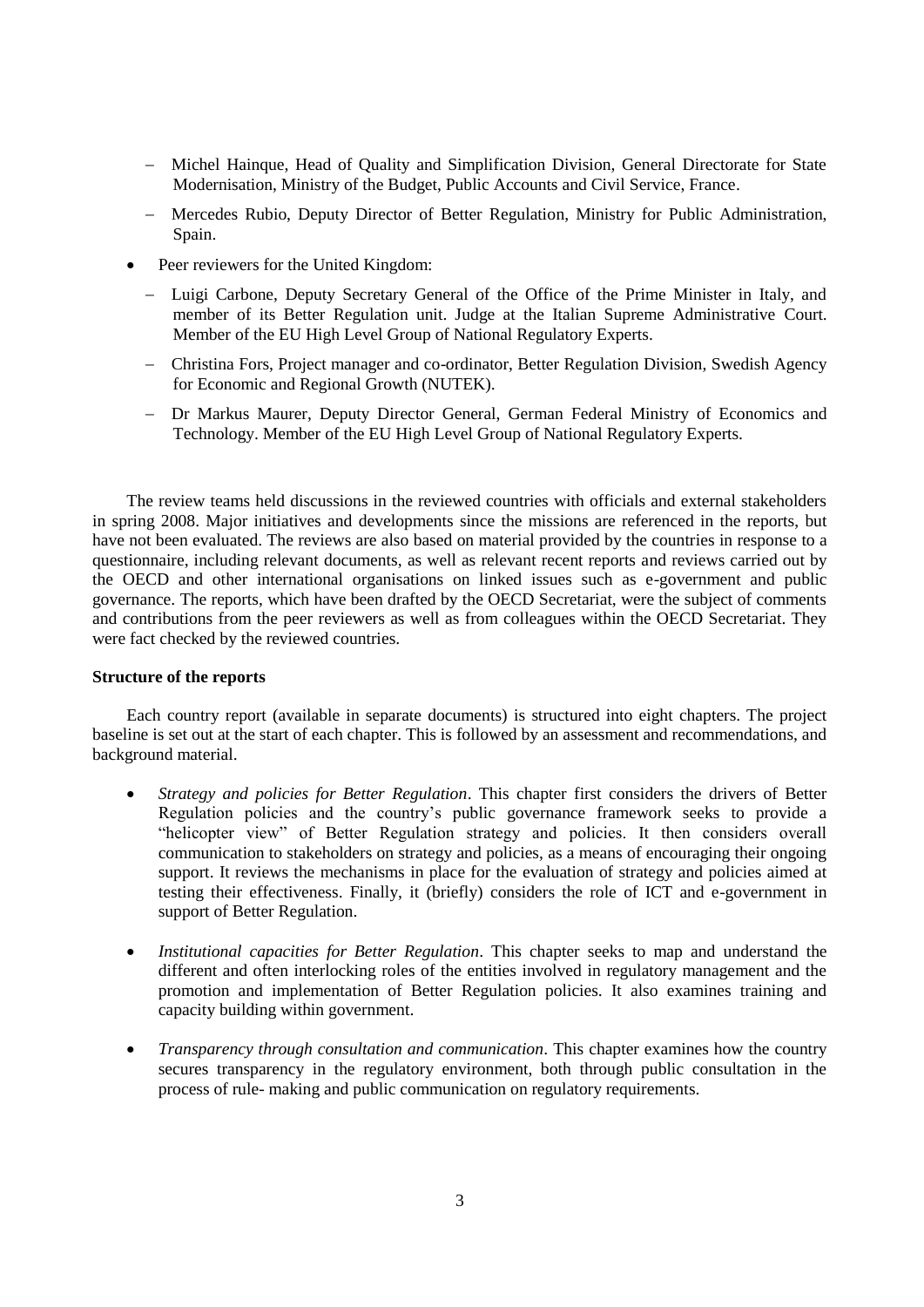- *The development of new regulations*. This chapter considers the processes, which may be interwoven, for the development of new regulations: procedures for the development of new regulations (forward planning; administrative procedures, legal quality); the *ex ante* impact assessment of new regulations; and the consideration of alternatives to regulation.
- *The management and rationalisation of existing regulations*. This chapter looks at regulatory policies focused on the management of the "stock" of regulations. These policies include initiatives to simplify the existing stock of regulations, and initiatives to reduce burdens which administrative requirements impose on businesses, citizens and the administration itself.
- *Compliance, enforcement, appeals*. This chapter considers the processes for ensuring compliance and enforcement of regulations, as well administrative and judicial review procedures available to citizens and businesses for raising issues related to the rules that bind them.
- The interface between the national level and the EU. This chapter considers the processes that are in place to manage the negotiation of EU regulations, and their transposition into national regulations. It also briefly considers the interface of national Better Regulation policies with Better Regulation policies implemented at EU level.
- *The interface between subnational and national levels of government*. This chapter considers the rule-making and rule-enforcement activities of local/sub federal levels of government, and their interplay with the national/federal level. It reviews the allocation of regulatory responsibilities at the different levels of government, the capacities of the local/sub federal levels to produce quality regulation, and coordination mechanisms between the different levels.

## **Notes**

 $\overline{a}$ 

<sup>1.</sup> Austria, Belgium, Denmark, Finland, France, Germany, Greece, Ireland, Italy, Luxembourg, Netherlands, Portugal, Spain, Sweden, United Kingdom.

<sup>2.</sup> Austria, Belgium, Luxembourg and Portugal were not covered by these previous reviews.

<sup>3</sup> OECD (1999), *Regulatory Reform in the Netherlands*, OECD, Paris. OECD (2000), *Regulatory Reform in Denmark*, OECD, Paris. OECD (2002), *Regulatory Reform in the United Kingdom: Challenges at the Cutting Edge*, OECD, Paris.

<sup>4.</sup> The term is not to be confused with EU regulations. These are one of three types of EC binding legal instrument under the Treaties (the other two being directives and decisions).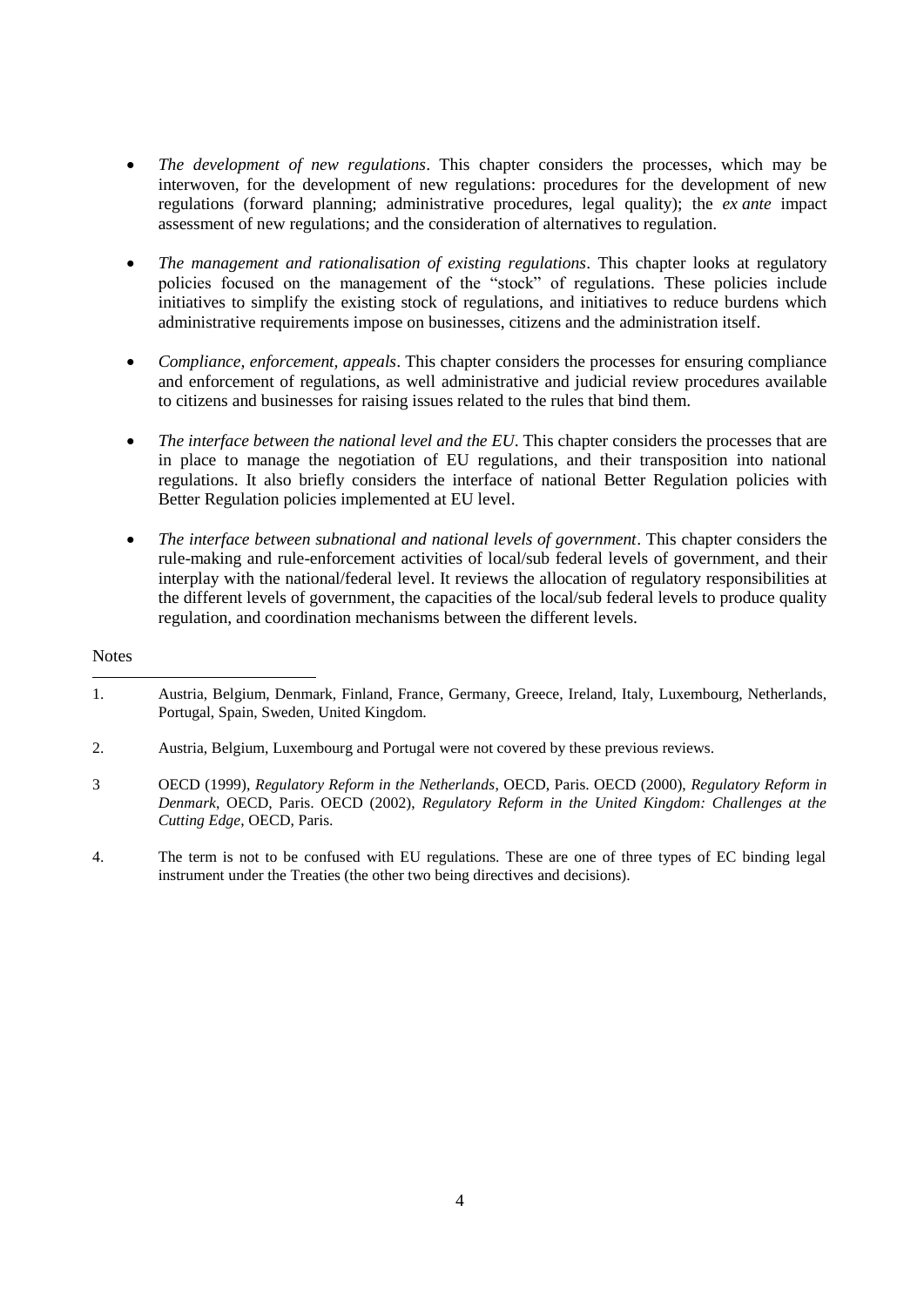# **TABLE OF CONTENTS**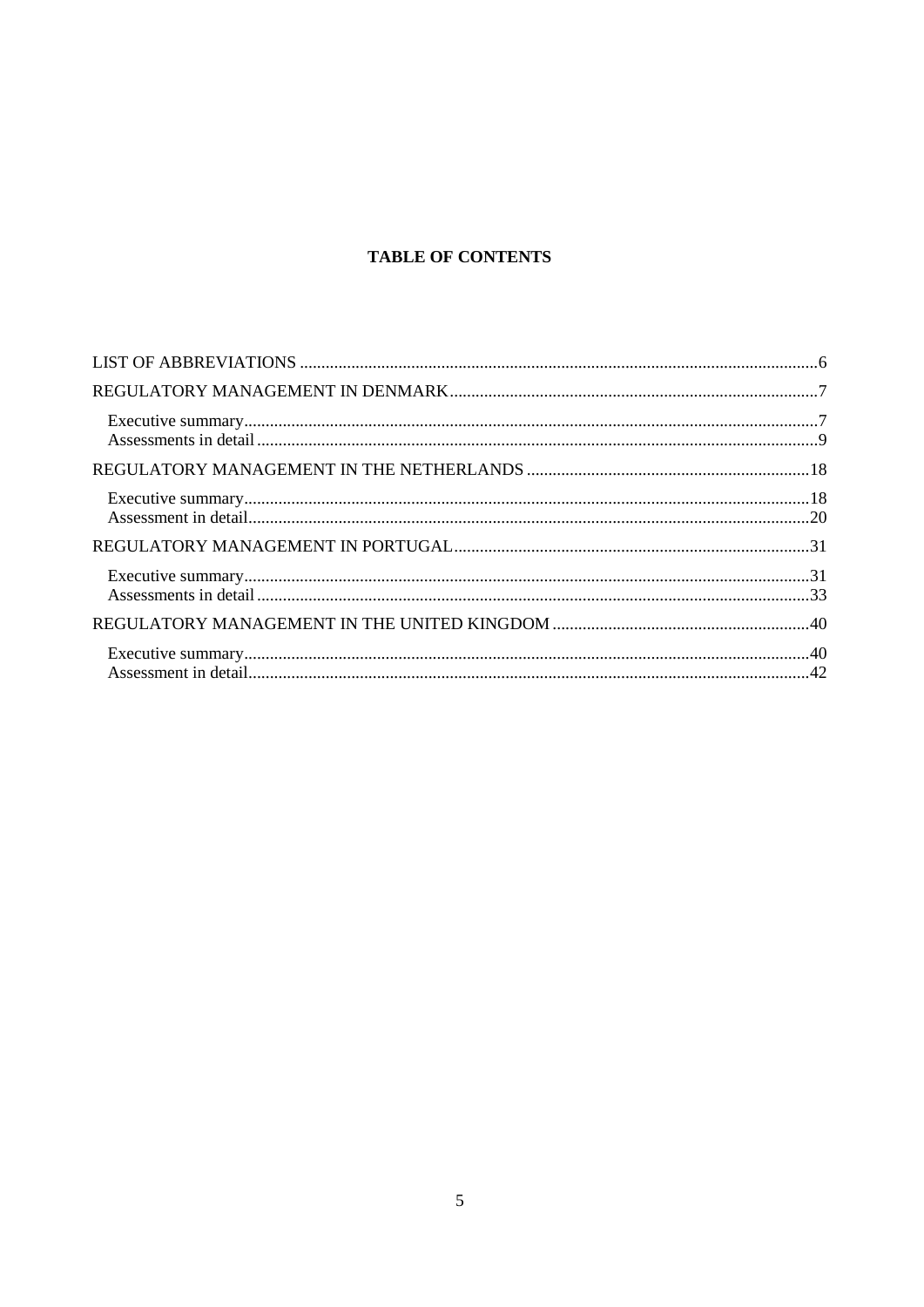# **LIST OF ABBREVIATIONS**

<span id="page-5-0"></span>

| <b>ACTAL</b> | Adviescollege toetsing administratieve lasten - Advisory Board on Administrative<br>Burdens (Netherlands)                                                                    |
|--------------|------------------------------------------------------------------------------------------------------------------------------------------------------------------------------|
| AMA          | Agência para a Modernização Administrativa – Agency for the Modernisation of the<br>Administration (Portugal)                                                                |
| <b>BERR</b>  | Department for Business Enterprise & Regulatory Reform (United Kingdom)                                                                                                      |
| <b>BRE</b>   | Better Regulation Executive (United Kingdom)                                                                                                                                 |
| <b>CEJUR</b> | Centro Jurídico da Presidência do Conselho de Ministros – Legal Center of the<br>Presidency of the Council of Ministers (Portugal)                                           |
| <b>DCCA</b>  | Erhvervs- og Selskabsstyrelsen (Danish Commerce and Companies Agency)                                                                                                        |
| <b>ICT</b>   | Information and Communication Technologies                                                                                                                                   |
| <b>KREVI</b> | Det Kommunale og Regionale Evalueringsinstitut – Danish Evaluation Institute for<br>Local Governments)                                                                       |
| <b>LBRO</b>  | Local Better Regulation Office (United Kingdom)                                                                                                                              |
| <b>LGDK</b>  | <b>Local Government Denmark</b>                                                                                                                                              |
| <b>MDW</b>   | Marktwerking, Deregulering en Wetgevingskwaliteit – Competition, Deregulation &<br>Legislative Quality Programme                                                             |
| <b>NAO</b>   | National Audit Office (United Kingdom)                                                                                                                                       |
| <b>NAOD</b>  | Rigsrevisionen – National Audit Office of Denmark                                                                                                                            |
| <b>NCA</b>   | Algemene Rekenkamer - Netherlands Court of Audit                                                                                                                             |
| <b>RRAC</b>  | Risk and Regulation Advisory Council (United Kingdom)                                                                                                                        |
| <b>RRG</b>   | <b>Regulatory Reform Group (Netherlands)</b>                                                                                                                                 |
| <b>SCM</b>   | <b>Standard Cost Model</b>                                                                                                                                                   |
| <b>SEMA</b>  | Secretária de Estado da Modernização Administrativa - Secretary of State for<br>Administrative Modernisation (Portugal)                                                      |
| <b>STS</b>   | Steering Group for Cross-National Initiatives (Denmark)                                                                                                                      |
| <b>VAKKS</b> | Vurdering of Administrative Konsekvenser for Kommunerne ved ny Statslig<br>Regulering - Administrative Impact Assessment of State Regulations on<br>Municipalities (Denmark) |
| <b>VNG</b>   | Vereniging<br>Nederlandse<br>Gemeenten – Association<br>Netherlands<br>of<br>van<br>Municipalities                                                                           |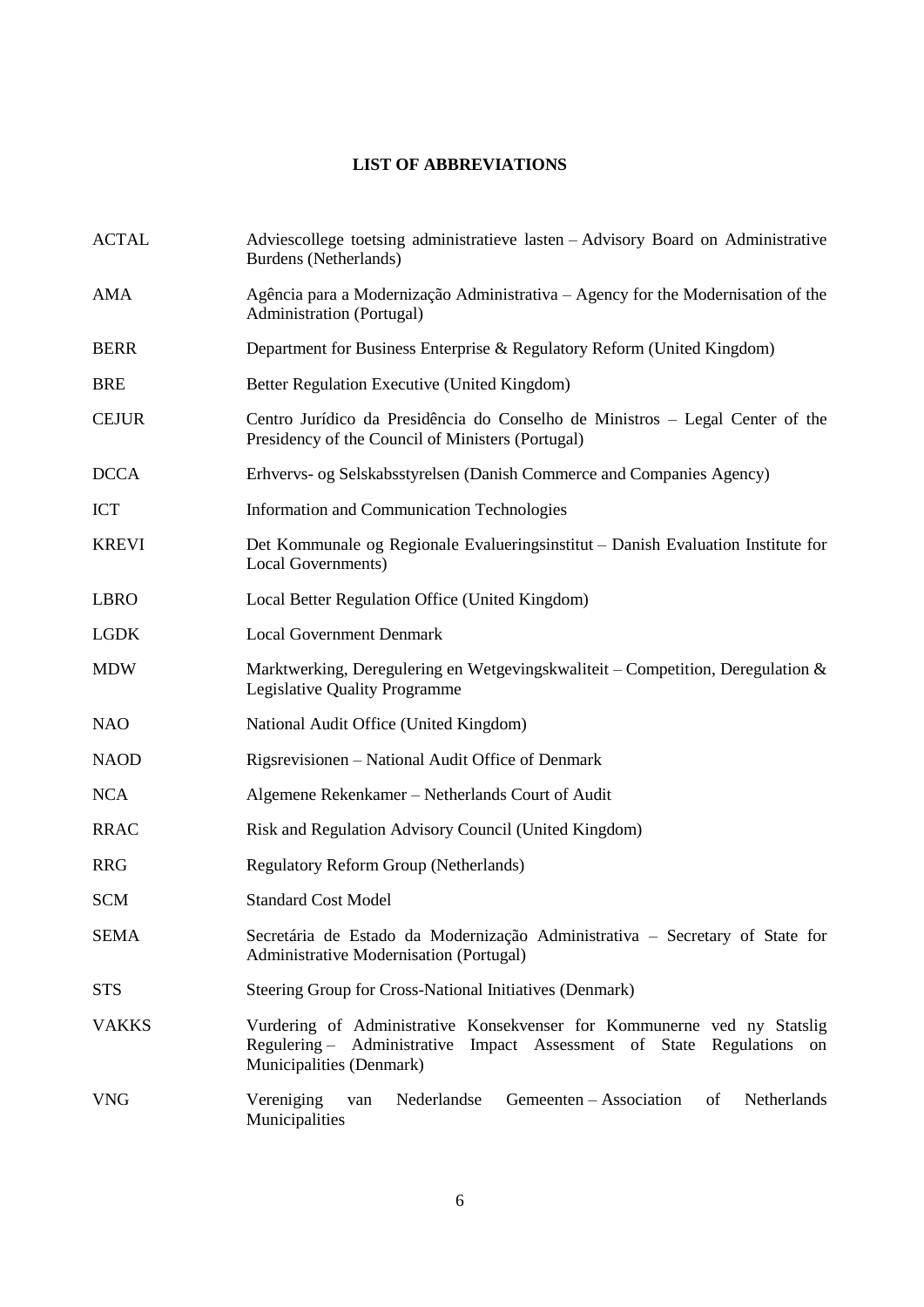# <span id="page-6-0"></span>**REGULATORY MANAGEMENT IN DENMARK**

#### <span id="page-6-1"></span>**Executive summary**

## *Drivers of Better Regulation*

Regulatory reform has been on the agenda of the Danish government for over two decades. Initial policies for regulatory quality and simplification were established in the early 1980s as part of a comprehensive deregulation programme to modernise the economy. They aimed at removing regulations harmful to the competitiveness of the business sector. Over the years the focus of policy moved from "deregulation" to "regulatory quality".

Better Regulation policy today is part of Denmark's set of forward-looking reforms to sustain the positive economic and social performance of recent years. The government's current reform programme aims to address upcoming social and economic challenges, and puts fiscal sustainability as the overarching objective. Improving public services is another central element of the government's strategy. The aim of the Quality Reform launched by the government in August 2007 is to create a more efficient administration and unlock resources which can be used to improve welfare services. The importance attached to Better Regulation reflects these aims, and Better Regulation is seen as a means of contributing not only to the competitiveness of the economy, but also to meeting social and quality of life goals.

## *The public governance framework for Better Regulation*

Denmark's coalition-based political system is characterised by a search for consensus, acceptance of compromise, widespread participation in decision-making, and institutionalised power-sharing. The political culture also relies on informal approaches and structures, which is widely regarded as having allowed for flexibility and the adoption of pragmatic solutions. This has shaped Denmark's approach to the development of institutional structures and processes for Better Regulation. A major institutional initiative relevant to the deployment of Better Regulation policies has been the reform of municipalities and region structures which came into force in January 2007, leading to substantially fewer municipalities and a redistribution of responsibilities across levels of government.

## *Developments in Better Regulation*

Since the end of the 1990s and the publication of the OECD's multidisciplinary review in 2000, Better Regulation policy in Denmark has integrated efforts at improving the law-making process as well as the simplification of existing regulations, in particular through the reduction of administrative burdens. This shift has been maintained and reinforced by successive governments. Recent developments underline a commitment to the extension and deepening of processes for managing both the stock and the flow of regulations, across all the levels of government. There is a real interest in the promotion of Better Regulation, and high level political support for its development at this stage. Specific recent initiatives include the De-bureaucratisation Programme for the local level, and a reinforcement of the programmes to reduce administrative burdens for businesses, including new communication strategies.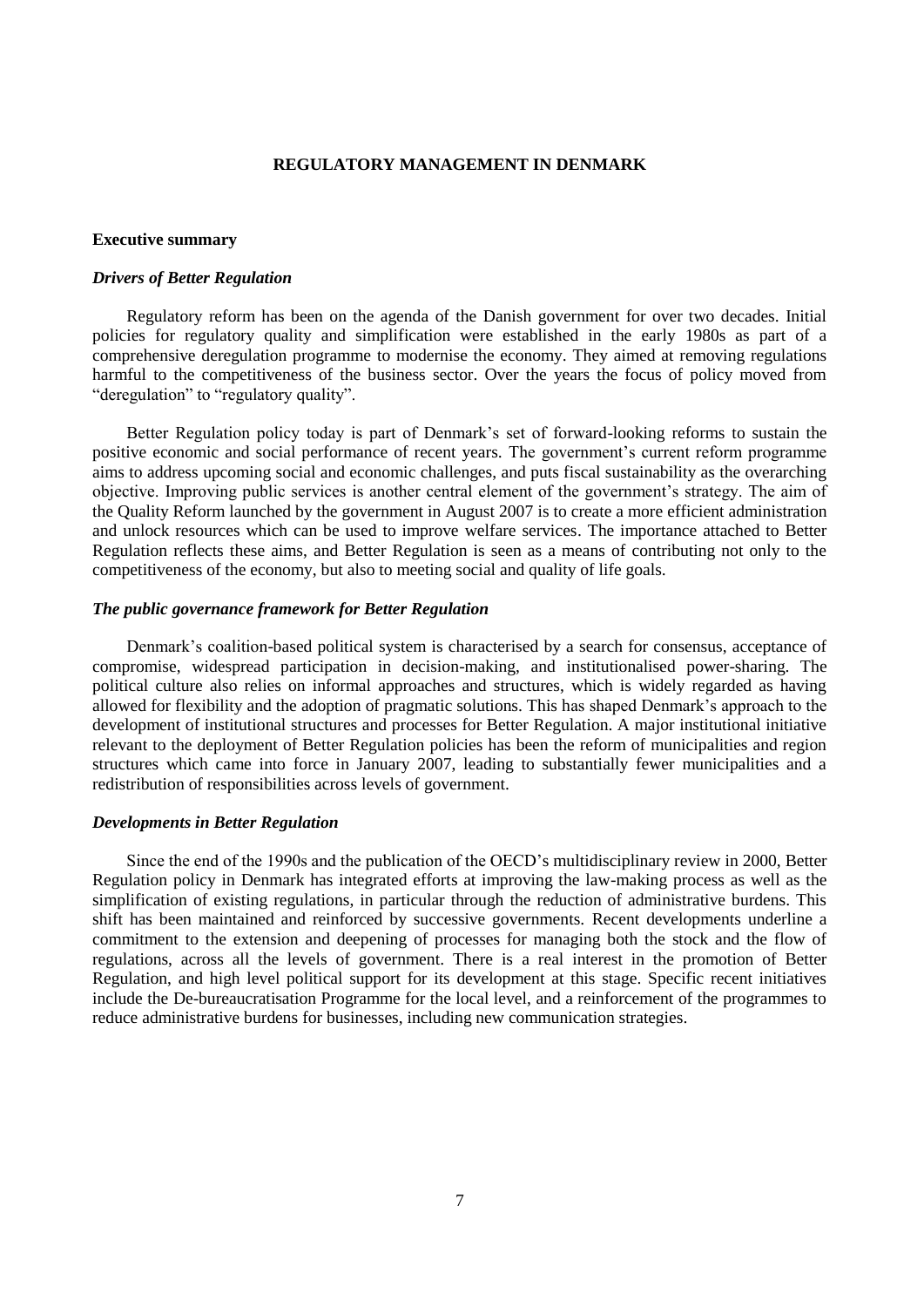## *Main findings of this review*

Denmark's well functioning economy has not reduced interest in promoting further reforms. Recent initiatives to further strengthen and develop the administrative simplification programme highlight a continued search for innovative solutions to regulatory management issues and improvement, which had been highlighted in the 2000 OECD report as a major strength. The Danish agenda for Better Regulation has also broadened to cover new aspects of regulatory quality such as risk based enforcement and is now directed towards all stakeholders, including local levels of government. Many of the elements for a complete and coherent strategy are now in place. There is an effective and well managed coordination system for EU affairs. The maturity and scope of Better Regulation policies in Denmark now calls for a more systematic approach to their evaluation, both strategically and programme by programme.

While ministries have retained a significant autonomy in the implementation of the policies, coordination has been strengthened, through the government committee framework and through enhanced guidance to officials. The formulation of targets for some projects has increased accountability for reforms and sustained attention on the policies and their outcomes, both within and outside the administration. Leadership is however not clearly visible, and there is a need at this stage to devise a stronger strategic direction for the optimal future development of Better Regulation policies.

Developments in consultation practices are boosting transparency and the engagement of a wider range of stakeholders. This is reinforcing a tradition of deeply anchored consultation with key stakeholders, as well as extending the reach of consultation to a broader audience. Communication on new regulations is especially strong.

Requirements for *ex ante* impact assessment have been significantly reinforced since the 2000 OECD 2000 report. The development of new regulation is carried out within a well organised framework. The Danish impact assessment system could benefit from a streamlined institutional monitoring framework, a more comprehensive interaction with public consultation, and further methodological developments.

The action plan to reduce administrative burdens on business is a substantial, well run policy that has already delivered results. Denmark has successfully used the experience of its business administrative burden reduction programme to launch a new initiative aimed at reducing burdens on frontline public sector workers (the De-bureaucratisation Programme), which also engages the local level in Better Regulation.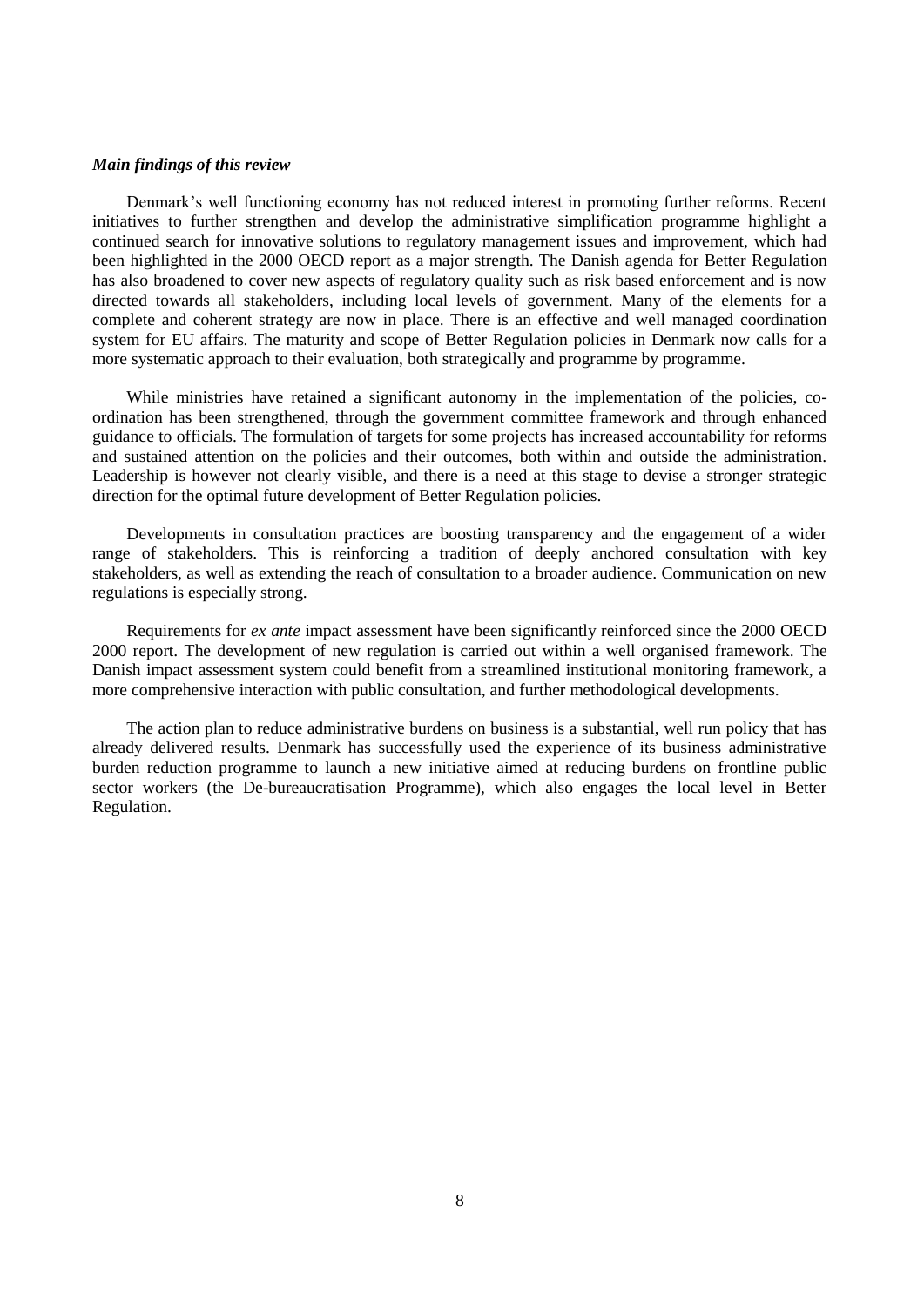## <span id="page-8-0"></span>**Assessments in detail**

#### *Strategy and policies for Better Regulation*

**Interest in Better Regulation has been sustained and developed over time.** Denmark's well functioning economy has not reduced interest in promoting further reforms, and many new initiatives have been taken in areas such as administrative simplification, consultation, the development of new regulations and multi-level governance. Denmark has maintained its capacity for innovation and continuous improvement, which had been highlighted in the 2000 OECD report as a major strength. Recent initiatives to further strengthen and develop the administrative simplification programme highlight a continued search for innovative solutions to regulatory management issues.

**The Danish agenda for Better Regulation has broadened to cover new aspects of regulatory quality and is now directed towards all stakeholders.** The competitiveness of the economy has remained a very important driver of Better Regulation policies, but other policy issues have gained prominence. The need to address the issues raised by an ageing population, growing labour shortages and expectations that high levels of social welfare can be sustained is reflected in the current agenda, which targets not just business but also frontline public sector workers as well as citizens.

**Better Regulation policies rest increasingly on well developed and consistent methods, as well as improved co-ordination.** This has been reflected in the development of the administrative reduction programme for businesses, and now with the De-bureaucratisation Programme, which tackles regulation inside government. The approach has been to set general objectives, define action plans with targets and timelines, and develop a co-ordinated approach to the plans. Ministries have retained a significant autonomy in the implementation of the policies, but co-ordination has been strengthened, including through enhanced guidance to officials. The formulation of targets for some projects has increased accountability for reforms and sustained attention on the policies and their outcomes, both within and outside the administration.

**Many of the elements for a complete and coherent strategy are now in place.** There have been significant improvements in the tools and processes for the development of new regulations. Transparency in public communication on regulations is high, and has improved as regards public consultation. There is a well developed project for reducing administrative burdens on business, and the newly established Debureaucratisation Programme for frontline public sector workers looks promising. Important initiatives have been taken to improve multi-level regulatory governance, with the identification of shared priorities and targets for Better Regulation based on the annual financial agreement between central government and the municipalities, and with the introduction of a specific procedure for assessing the impact of new regulations on local government. The EU dimension is well handled and Denmark is active in seeking to ensure that Better Regulation policies are effective at the EU level.

**To secure an optimal performance, some aspects of Better Regulation policies could be further strengthened.** While significant progress has been made to develop the framework for *ex ante* impact assessment, there is still a large potential for improvement of the framework if Denmark wants impact assessment to have a sustained positive impact on the flow and quality of new regulations. Public consultation on the development of new regulations would benefit from a more consistent approach to ensure that the same standards are systematically applied, building on the growing transparency of the past few years. Policies to simplify the stock of existing regulation may need more systematic attention. Effective monitoring of the De-bureaucratisation Programme needs to be put in place.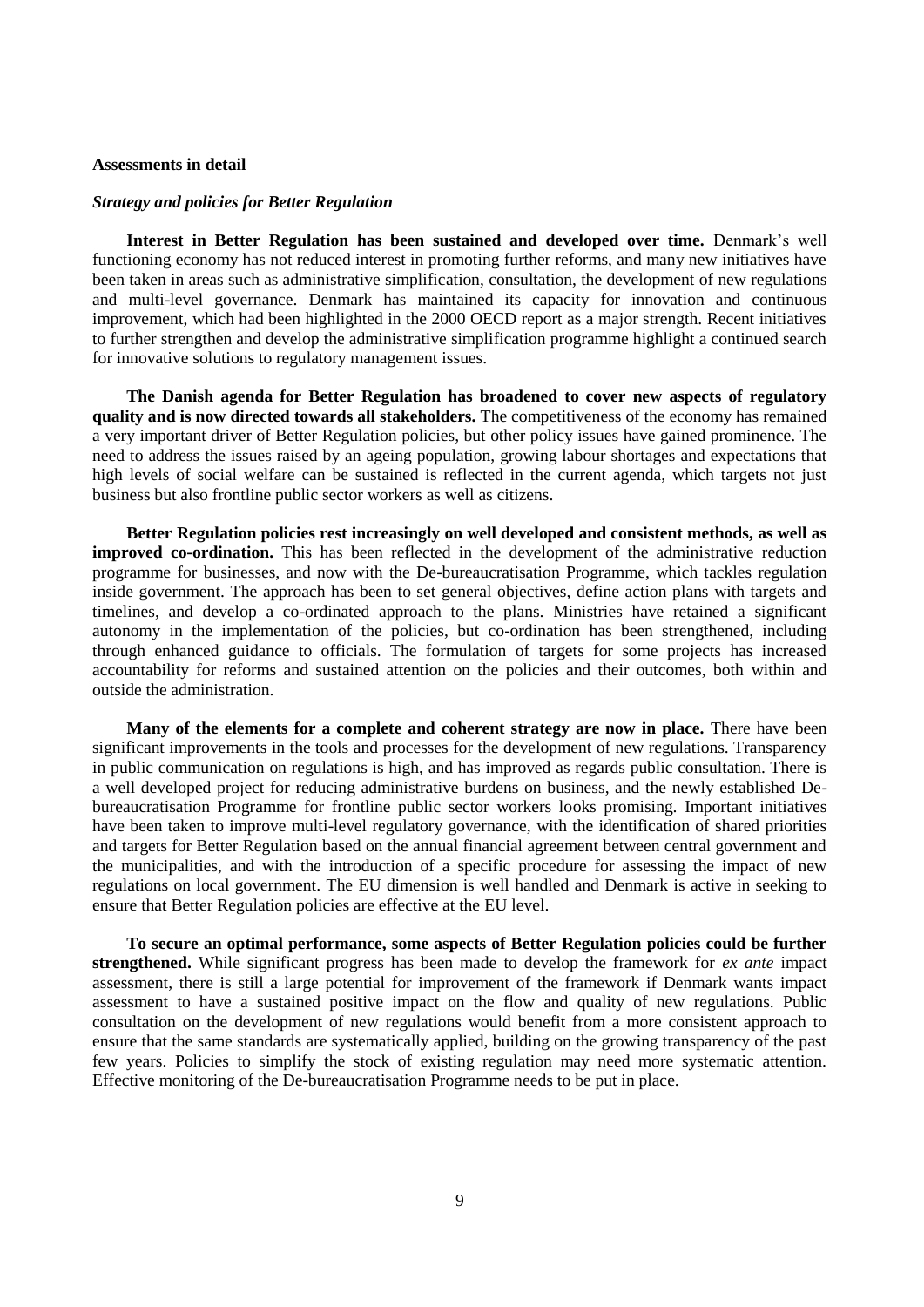**To sustain momentum, Denmark must now show clearly how Better Regulation policies combine and can be further developed into a strategy that supports long-term public policy goals.** Denmark's approach to Better Regulation is founded on a collection of policies, with a large scope but with no clear "big picture" bringing the different policies together and linking them to overarching policy goals or a vision for the future. The 2000 OECD review had already pointed out this lack of strategic overall approach. The Danish civil service has a positive attitude, but the OECD team picked up worries about the possible underperformance of Better Regulation processes compared with potential. Is the government underperforming, compared with what it could achieve? How can public sector workers be motivated to sustain and enhance their efforts? How can the business community  $-$  which is also looking for reassurance and a vision – be persuaded to continue supporting Better Regulation efforts in a positive way?

**Public communication of Better Regulation strategy and policies needs to be boosted.** There is a need to package and communicate reform proposals to promote more enthusiastic support by stakeholders and ensure that the more controversial proposals are not rejected by the parliament simply due to a lack of understanding of government objectives. Beyond the communication that takes place on the administrative burden reduction programme for business, there does not appear to be any sustained or co-ordinated effort to promote or explain the government's work on Better Regulation. This creates a knowledge gap which can lead stakeholders to underestimate progress made and discourage support to reform. In this more mature phase of Better Regulation policy development, there is a need to move away from the separate presentation of policies and towards a more integrated approach, which will clarify for stakeholders the overall government objectives and Better Regulation's link with the achievement of economic and societal goals. The government's capacity to communicate on its agenda within the administration, to external stakeholders and to the parliament, would benefit from a clearly visible leadership for the overall Better Regulation agenda.

*Ex post* **evaluation of Better Regulation has gained significant ground over the past few years, and could be boosted further through a more systematic approach.** The maturity and scope of Better Regulation policies in Denmark now calls for a more systematic approach to their evaluation, both strategically and programme by programme. Some important evaluations have been carried out, not least the 2007 evaluation by the National Audit Office of Denmark (NAOD) on the impact of Better Regulation and simplification. Monitoring reports on the programme for the reduction of administrative burdens on business have helped to shape and develop the action plans. Evaluation, however, is not systematic across all the relevant programmes. Evaluation is important in order to develop and strengthen all Better Regulation tools and processes. What are the benefits of specific policies? How much do they cost? What is the opportunity cost? Against the background of sustained Better Regulation initiatives over more than two decades, an overall strategic evaluation may also be useful, not least to point directions for the future.

**Denmark is an OECD leader in e-government development and implementation.** The 2005 OECD review of e-government in Denmark showed it to be among the OECD front-runners in egovernment. E-government is rightly considered to be a key support tool for Better Regulation. A full evaluation of e-government is beyond the scope of this review. Interviews highlighted the progress made as well as some indications that the potential in support of Better Regulation could be further developed (for example some ministries appeared considerably more advanced than others).

# *Institutional capacities for Better Regulation*

**Strong traditions of autonomous ministries have encouraged the development of a generally successful institutional framework adapted to these traditions.** A number of formal inter-ministerial committees have responsibility for monitoring and developing Better Regulation policies and are involved in vetting draft regulations. This formal co-ordination co-exists with informal co-ordination between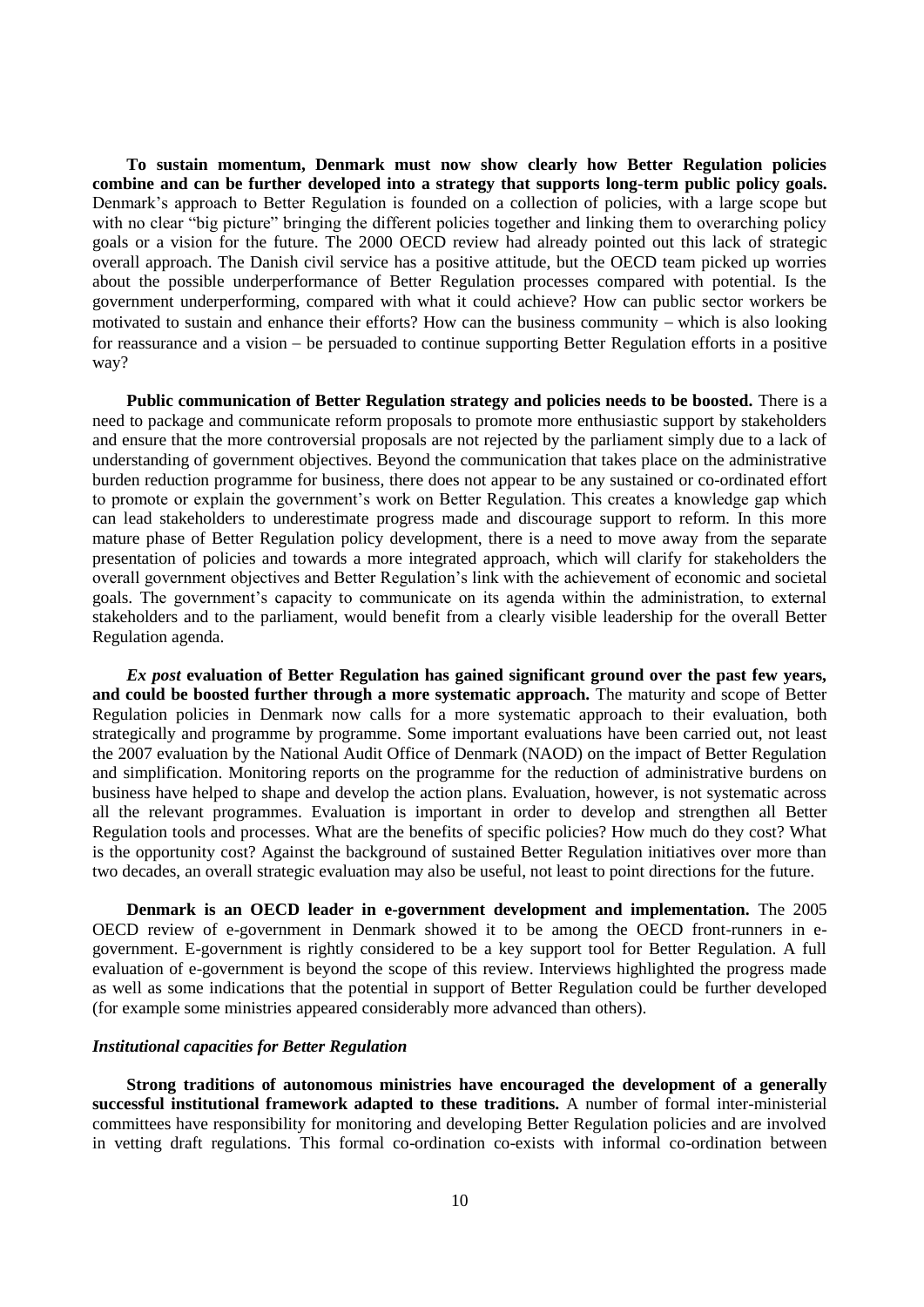officials in ministries. Officials especially those who form the « inner circle » for Better Regulation development – work well with each other, as evidenced by steady progress to develop Better Regulation policies and learn from each other. For example the De-bureaucratisation Programme has drawn its inspiration from the more mature business burden reduction initiative. The establishment of a Better Regulation unit in the Ministry of Finance, combined with the establishment of a unit for business burdens in the Danish Commerce and Companies Agency (DCCA) of the Ministry of Economic and Business Affairs, has reinforced the framework and its capacities to deliver an increasingly demanding agenda. The OECD team found considerable interest among government officials in the further development of Better Regulation.

**The current institutional structures fall short, however, of providing a fully effective strategic motor for the optimal future development of Better Regulation policies.** Although the Danish institutional set up is in many ways strong and effective, leadership is not clearly visible. Yet there is a need at this stage to devise a stronger strategic direction. The Coordination Committee is the hub of Better Regulation policy management. It carries significant responsibilities (approval of the Law Programme, approval of draft laws, approval of action plans for the business administrative simplification programmes, and reporting hub for both this programme and the De-bureaucratisation Programme).The Economic Committee is responsible for economic aspects (it must approve proposals affecting public spending or with a significant expected impact on business). The Steering Group for Cross-National Initiatives (STS) officials' committee is another key player, coordinating with local governments, including on egovernment. These committees are efficient in carrying out their allocated tasks. As the main hub, the Coordination Committee might be more visibly engaged in articulating and developing strategy for Better Regulation, based on its existing range of tasks.

**Management of the Better Regulation agenda raises day-to-day challenges of coordination, coherence and communication across government.** There are currently at least two poles of responsibility. The Ministry of Finance plays a key role across all the relevant committees. Its ministerial responsibilities cover many (not all) of the key policies for Better Regulation. The Ministry of Economic and Business Affairs, together with the Business Better Regulation unit of the DCCA, plays a crucial role in the development of Better Regulation in relation to businesses. This division of responsibilities may be a comfortable fit for Denmark's institutional traditions, but it reduces the visibility of Better Regulation policy.

**Ownership of Better Regulation is developing across ministries, and needs further reinforcement, in particular with regard to impact assessment.** As in most other OECD countries, ministries are responsible for implementing Better Regulation policies (such as administrative burden reduction), but are also accountable for results through regular reports to the Prime Minister. Individual ministries decide on how to take forward the action plans in their sector. This has helped to spread ownership and promoted culture change. This constitutes significant progress compared with the assessment of the 2000 OECD review, which called for increased accountability for reform results of individual ministries. Interviews indicated however that performance could be uneven across ministries, particularly for impact assessment.

**The role of the parliament in Better Regulation processes is also important.** As in other OECD countries, the role of legislature is a cornerstone of the development and enactment of legislation. Reflecting this, some other countries' executives are taking steps to strengthen their dialogue with the parliament. Processes such as *ex ante* impact assessment are especially relevant in order to secure the best possible outcome in terms of clear and effective legislation. Some Better Regulation programmes such as the administrative burden reduction increasingly engage the parliament. This makes it all the more important that Better Regulation proposals are presented in the wider context of what the government is seeking to achieve, so that the parliament has a fully informed perspective for its own debates.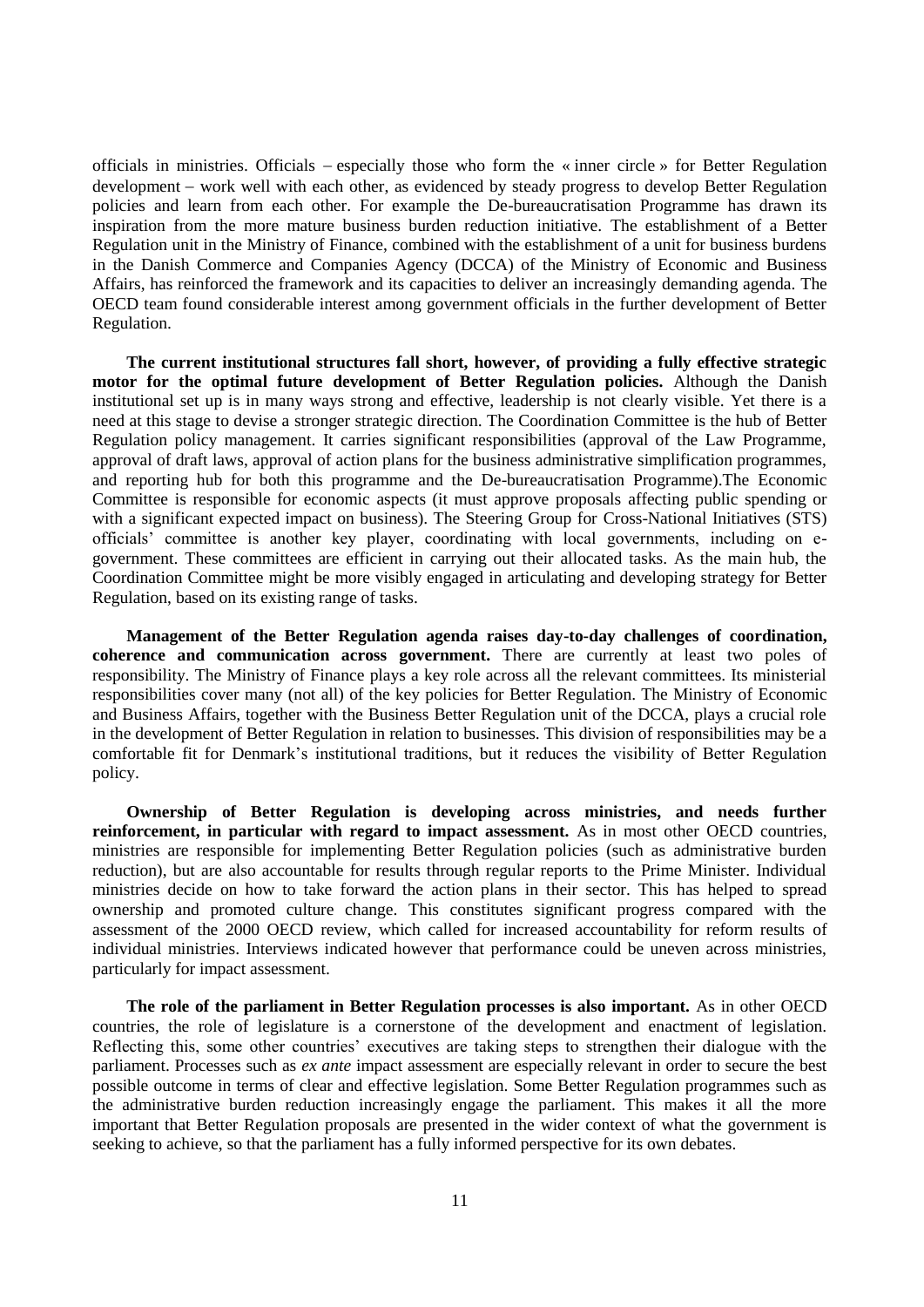### *Transparency through consultation and communication*

**Denmark has a tradition of deeply anchored consultation with key stakeholders as well as within government.** Consultation has evolved to combine formal and informal processes. The approach takes advantage of the small size of the country and small closely connected ministries. It relies on Denmark's political culture of a search for consensus among coalition parties, acceptance of the need to compromise, and trust between government and external stakeholders. Informality remains a key feature, but there are major elements of formal consultation as well. Apart from the institutionalised framework of collective bargaining in the field of labour regulations, the standard procedure for making regulations includes prior formal public hearings and public consultation before a draft law is tabled before the parliament. These procedures are described in the Ministry of Justice's Guidelines on Quality of Regulations and on an online law-making guide.

**Important developments in the approaches deployed for consultation are boosting transparency and the engagement of a wider range of stakeholders.** There has been a significant evolution since the 2000 OECD review, which cautioned against the insider/outsider problem. In recent years Danish ministries have opened up consultation with the development of new procedures to stimulate public debate and engage stakeholders. This has included public hearings and notice for comment on dedicated websites in preparation for larger reforms. Greater transparency has been supported by the establishment of the Consultation Portal in 2005, which has provided a large amount of information on consultation processes. More generally Danish ministries have leaned towards broader and earlier participation in consultation processes. For example, the development of the business administrative burden reduction programme has been supported by very open arrangements to gather views and information. The basic frame of reference is changing, from seeking to establish a consensus on the way forward within a somewhat closed circle, to an active search for views from as many relevant stakeholders as possible.

**Progress in ensuring transparency needs to be consolidated.** While significant progress has been made in recent years, some issues need further attention. Informal consultation procedures may still create some uncertainty as to whether all stakeholders have had a chance to be heard. They may also lead to different standards of transparency between ministries. Informal consultation traditions have the advantage of legitimising policies, but can restrict openness for some key areas such as labour regulations. Ministries have to provide information on consultation (including the comments received and how they were dealt with) when sending a draft bill to the parliament. However several interviewees mentioned the lack of direct feedback in some cases. Securing effective and consistent feedback is important if the interest of stakeholders is to be sustained for the next round of consultations, as a major input of time and effort is often needed to respond to consultation exercises.

**Communication on regulations is a particularly strong element of the Danish regulatory system.**  The communication of new regulations is well managed, making it possible to find out easily what regulations apply to specific activities. This is partly because of a simple underlying regulatory structure. Transparency of the regulatory system is also supported by strong ICT tools. This includes a comprehensive system for accessing laws and regulations on the Internet and well developed business and citizen portals for access to information and services. Denmark has developed a joint government/parliament database with a shared search facility, which is ahead of what is offered in most other countries.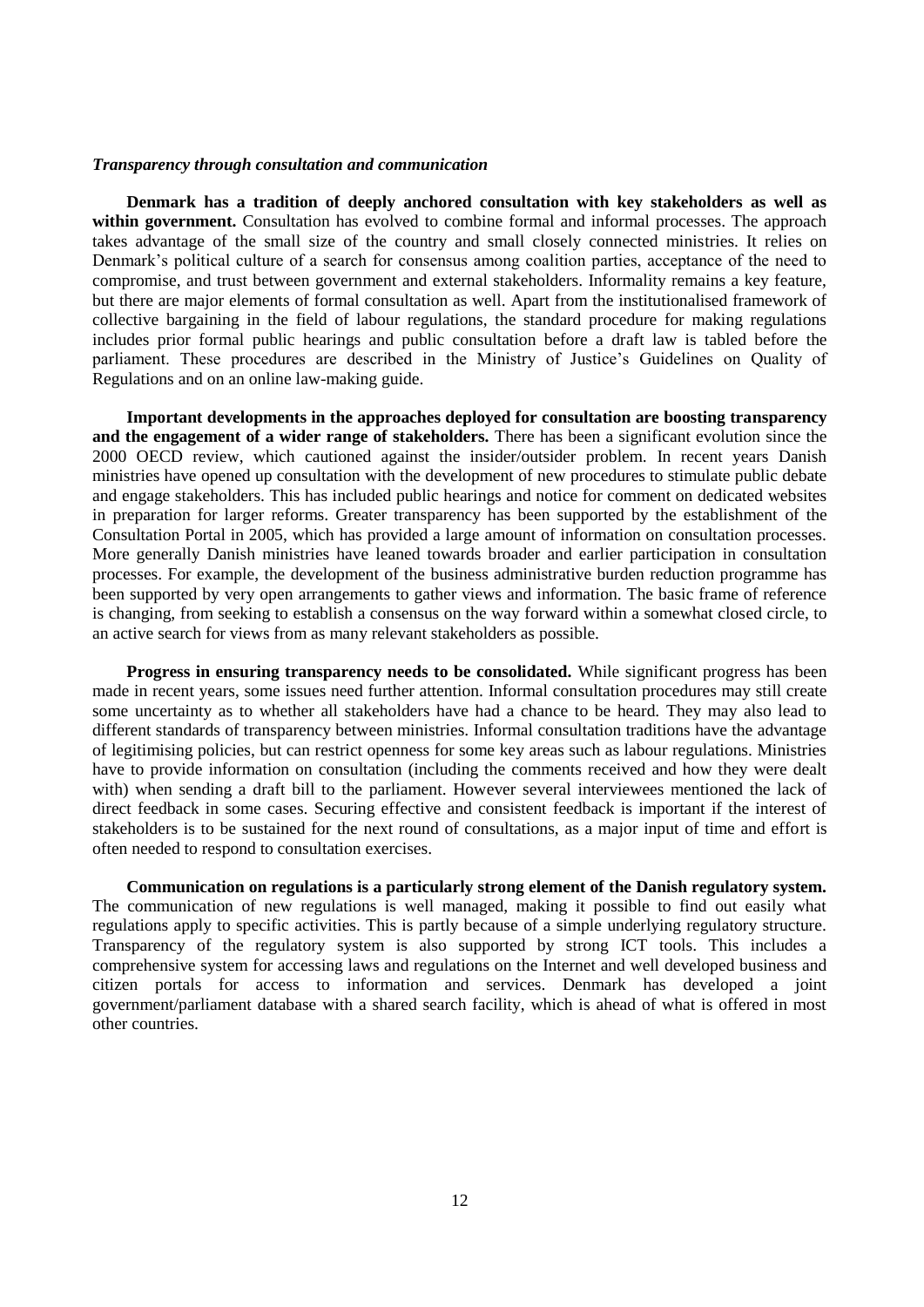### *The development of new regulations*

**The development of new regulations is carried out within a well organised and carefully orchestrated framework.** A key element of this framework is the annual Law Programme, which is a detailed list of all bills that the government plans to send to the parliament during the year. The Law Programme has the dual objective of acting as a steering instrument for the government's work, and of engaging the parliament early and closely in forward planning. It includes all draft bills to parliament, makes the schedule public and sets a timeframe for ministries. The information provided by ministries must identify expected secondary regulations which will be needed to implement the laws. The process is supported by two important ministerial committees (the Coordination Committee and the Economic Committee). Last but not least, the process for making new regulations benefits from clear and comprehensive procedural guidelines established by the Ministry of Justice for the development of regulations, and a specific website on the law-making process. All these documents are publicly available. However tools in place focus on the production of primary regulations, with less attention given to secondary regulations.

**Requirements for** *ex ante* **impact assessment, which go back to the early 1990s, have been significantly reinforced.** The 2000 OECD review drew attention to the need for improvement. Many of its recommendations have been acted on, including greater rigour and strengthened guidance, and a stronger commitment to tackling economic effects. Ministries evaluate the consequences of their bills at an early stage, when they make proposals for the Law Programme. They need to refine the evaluation in a second stage, before the bill can be tabled before the parliament. The initial impact assessment also serves to identify proposals which require a more thorough impact assessment regarding business administrative burdens (done by the DCCA) and local government (VAKKS procedure, established in 2006). In addition, any regulatory proposal (primary or secondary), which would lead to significant administrative burdens on business requires the approval of the Economic Committee. Reflecting the broader scope and detail of impact assessment processes, guidance material has been developed and brought together on the online law-making guide. This is an important step for helping ministries to digest and understand what they need to do, and when. It also contributes to a more unified approach. The OECD team was told that the expanded guidance and online availability have contributed to improving the development of regulations, and making impact assessment more consistent and thorough. Transparency at the end of the impact assessment process is strong. The full impact assessment is accessible both to the parliament and to the wider public, once a bill is tabled before the parliament.

**As in most other OECD countries, however, controlling the flow and complexity of new regulations remains a challenge.** There are concerns among external stakeholders and local governments that the flow of new regulations shows no sign of abating, and in particular, that new regulation produced by some ministries can be increasingly detailed and complex. Some inside central government also remarked on the growing number of new regulations. In the specific Danish context, there appears to be two sets of issues. There is a tension between pressures for higher levels of safety implying more regulations, and efforts to reduce regulatory burdens. There is also a tension between efforts to move towards more outcome-based regulations and the consequent need to provide documentation to government which is, in effect, another form of regulation.

**The complex and dispersed institutional framework for monitoring the application of impact assessments needs to be strengthened and streamlined, in order to promote quality control, and to embed the process as part of evidence-based decision making.** Although impact assessment procedures are well known throughout the administration, evidence from interviews by the OECD team suggests that they may not be applied evenly across ministries, and are often applied too late in the decision making process. This finding is supported by the report of the NAOD, and undermines the likely usefulness of the process as an aid to evidence based decision-making. The OECD team heard that it was important not to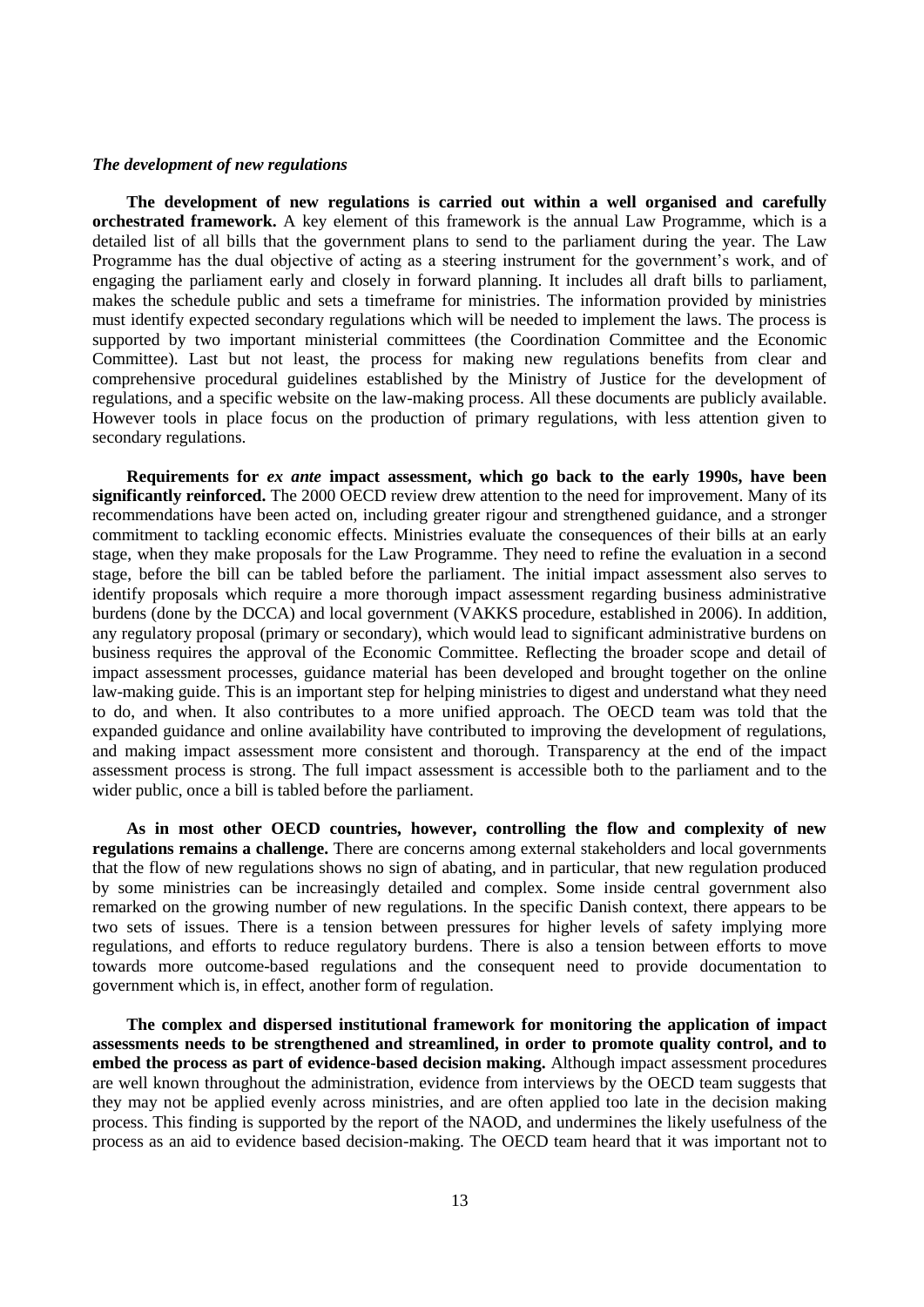create excessively bureaucratic processes for ministries to implement. However the current dispersed approach may in fact represent a sub optimal use of resources by the administration on impact assessment, which is also likely to yield sub optimal results for decision-making. Dispersed institutional responsibilities weaken overall management and monitoring, and slow the spread of further culture change among ministries.

**The Danish impact assessment system could benefit from a more comprehensive interaction**  with public consultation. The current public consultation processes imply that ministries must consult on draft regulations. Many ministries publish the impact assessment done in the first stage of bill preparation when they post the draft for comment on the Consultation Portal. This is often done for laws, but not for secondary regulations. The specific assessments on business administrative burdens (done by DCCA) and local governments (VAKKS) also make an integral use of public consultation. These are positive developments, which need to be applied across the whole impact assessment process. In particular more attention could be given to using public consultation in the development of second stage impact assessments.

**The progress achieved in developing impact assessment could be further consolidated with action in other areas.** First, there is a need to consolidate and extend methodologies (including the necessary guidance and training for ministries) for quantification of costs and benefits, building on the significant elements which are already in place for some key parts of the processes. The 2000 OECD report emphasised the need to increase the rigour of analysis for important regulations. This has not yet been fully achieved. Second, the links between the different parts of impact assessment need to be clarified. For example the guidance material does not provide a clear view of the overall process and its different elements. Finally it is not clear to what extent the current system covers secondary regulations. It is important that *ex ante* impact assessment capture all significant regulations. At the same time the principle of proportionality should be observed (not all regulations will need the same in-depth treatment).

**Alternatives to regulation are among the tools of Better Regulation policy in Denmark, but it is unclear to what extent they have been used in practice in recent years.** The 2000 OECD report noted that Denmark has for some time deployed various alternatives policy instruments to "command and control" regulation. It has made significant efforts to integrate the consideration of alternatives to regulation into the rule making process, and provided officials with thorough guidance. It was beyond the scope of this report to assess how these efforts have translated in increased use of alternatives (including the option of not regulating).

## *The management and rationalisation of existing regulations*

**Policies to simplify the stock of existing regulations need more systematic attention.** This issue was already picked up in the 2000 OECD report. Denmark has some initiatives in place to promote simplification of the regulatory stock. These include, in particular, *ex post* implementation reviews of specific regulations, as well as *ad hoc* codifications of amendments to specific laws. The approach, however, is not systematic.

**The action plan to reduce administrative burdens on business is a substantial, well run policy that has already delivered results.** The Danish government is one of the front runners in the area of administrative burden reduction for business. It has used the Standard Cost Model (SCM) to measure administrative burdens, and has committed to a reduction of 25% within a timeframe of eight years, between 2001 and 2010. A reduction of 15% was achieved by mid-2008. The reduction is net (it takes account of expected burdens from new regulations as well as existing regulations). The DCCA is well organised to carry forward the practical aspects (delivery of the business action plan, burden measurement supported by consultants, advising and chasing ministries). Setting an ambitious target and regular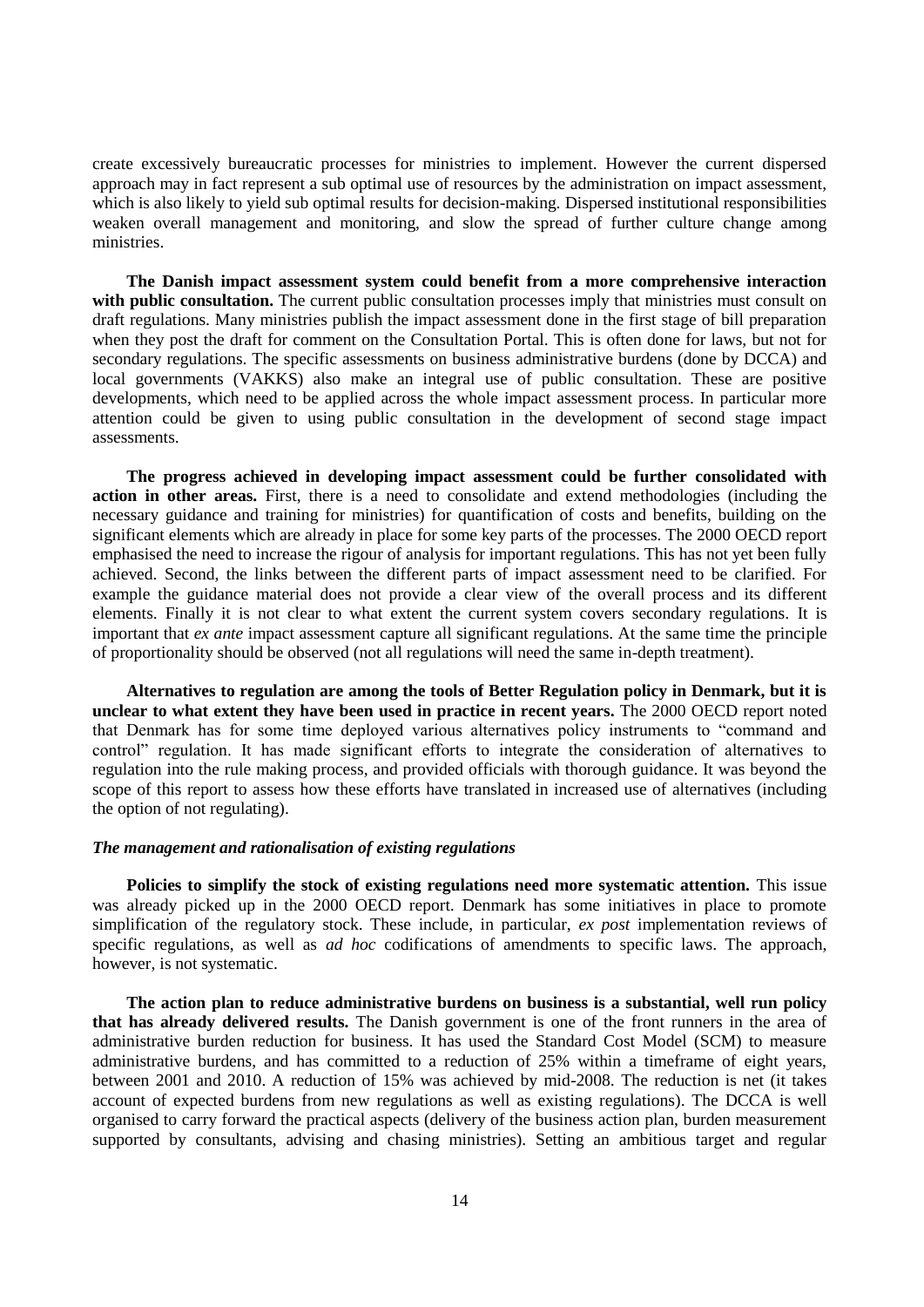monitoring has helped create momentum and sustain pressure for progress. The project has had positive external effects and has been an efficient and necessary motor for developing Better Regulation policy in Denmark. It has demonstrated that significant change can be made both in regulation and in the interface between the civil service and businesses. It has promoted co-operation across the government, brought forward initiatives from within the administration, and stimulated knowledge-sharing between the Ministry of Economic and Business Affairs and line ministries. It has also paved the way for new Better Regulation policies such as the De-bureaucratisation Programme.

**Further progress in meeting the target does raise challenges which need to be addressed.** While an important reduction was achieved by mid-2008, the government now needs to deliver the remaining 10% reduction by 2010. Interviews revealed some doubts among stakeholders as to the capacity of the government to reach this target. Meeting the actual target may matter less than the process and specific outcomes. Nevertheless, making progress needs to take account of a number of factors. These include a negative perception by business of achievements so far (which may, at least in part, signal that substantive issues that matter to them are not yet effectively addressed, as well as a relative failure of communication on achievements); the fact that the process faces an ongoing flow of new regulations; and the need at this stage to tackle substantive changes to regulations as the "low hanging fruits" no longer exist. The government has recently developed two new projects (the "Burden Hunters" project to address irritants, and the "Ten Business Flows" project) to match its administrative burden reduction policy more closely to real business needs. Denmark has also developed new initiatives on communication since the OECD review took place, in particular with the release of the De-bureaucratisation Plan for Business Regulation, which explains how the government intends to meet the 25% reduction target.

**Denmark appears to have successfully used the experience of its business administrative burden reduction programme to launch a new initiative aimed at reducing burdens on frontline public sector workers (the De-bureaucratisation Programme).** A particularly positive feature of this programme is that it links central and local governments in a shared effort, in a way that is not found in many other OECD countries. It is also an important programme for sending a signal to public sector workers that their needs are being considered, and for encouraging new entrants into public sector work. Challenges are however considerable, not least because of the scope of the project. Municipalities, which are in charge of delivering public services, have their own organisation and processes. It can be difficult to isolate tasks related to the delivery of specific services, as these tasks are often part of the core tasks of civil servants. Effective monitoring is needed to secure progress and ensure that policy objectives are matched with practical outcomes. The action plans being developed are binding, but what this means in practice is not yet clear. There are currently no obvious burden reduction targets because a bottom-up approach, based on identifying needs in specific situations, is favoured. Beyond the need to report to the Co-ordination Committee on progress, there is a need to improve structures to secure effective monitoring and quality control.

# *Compliance, enforcement, appeals*

**A risk-based approach to enforcement has gathered momentum and needs further encouragement.** Denmark has made compliance and enforcement a greater priority over the past years and has been developing new approaches. Enforcement authorities have started to roll out a risk-based approach, and a number of inspection bodies now use risk analysis in enforcement. The small size of the country and the concentration of enforcement responsibilities within central government inspection agencies have facilitated the development of the new approach as inspection agencies have accumulated a thorough knowledge of companies. Experiences such as that of the Veterinary and Food Administration show that the involvement of front line enforcement workers can encourage acceptance of new approaches.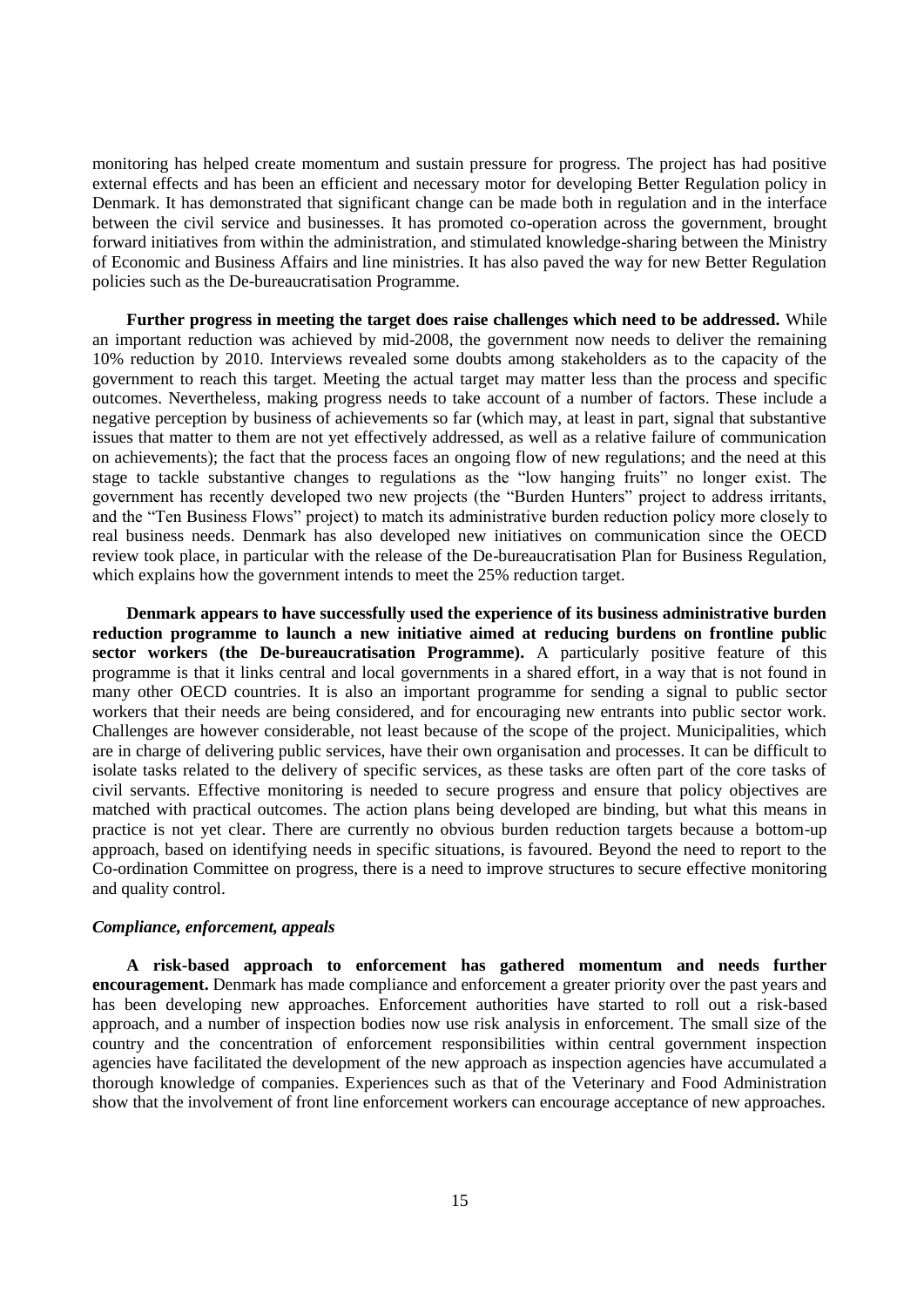**The appeal system rests on administrative procedures and complaint boards within ministries, with the general courts as last resort, and this seems to work well.** The creation of boards is considered a generally effective tool for addressing and resolving complaints, and avoids overcrowding the courts. The boards are subject to control mechanisms and transparency rules. Their decisions can be appealed to courts. The parliamentary ombudsman also plays a significant role in the development of good administrative practices. The publication of its conclusions can give it significant power. These structures appear to avoid the complications of some other countries systems, which leave greater scope for judicial review and litigation. Denmark understandably wants to keep it that way. However the diversity of complaint boards and differences in their legal framework may make it difficult for citizens to get a clear view of the complaint system.

#### *The interface between the national level and the European Union*

**The government has an effective, well managed and highly institutionalised internal coordination system for EU affairs.** This not only minimises internal conflict, including with the parliament, but also ensures that Denmark always speaks with one voice in EU affairs. Internal and external unity is considered essential to maximise the influence of a small country. The government consults the parliament, which gives it a mandate for negotiation. Although it can be time-consuming, the scrutiny system ensures parliamentary control and involvement of stakeholders at an early stage of rule making, as well as coherence and a strong position for the ministry going to Brussels.

**Denmark has a very good performance as regards transposition but may need to pay closer attention to gold plating.** The procedure for discussing EU rules facilitates the transposition of the rules into the Danish system, as building a consensus at the negotiating stage – including the parliament – removes later obstacles to transposition. There is no clear evidence of gold plating in transposition, although there were several comments to the effect that Denmark wants to keep its high standards, and a significant share of administrative burdens on business stems from EU-origin regulations. A broader perspective is important on the issue of standards, given that the smooth functioning of the EU internal market is also important for the competitiveness of Danish companies in that market. Differences may however sometimes be justified to give effect to the subsidiarity principle. The issue of where administrative burdens originate is a complex one, and may reflect a restricted choice in the method of transposition. It may, however, also reflect an over-detailed implementation that could be avoided.

## *The interface between sub national and national levels of government*

**The De-bureaucratisation Programme engages the local level for the first time in a specific Better Regulation policy.** Alongside implementation of the VAKKS procedure to assess the impact of new regulations on municipalities, the De-bureaucratisation Programme reinforces the process of developing multilevel governance. The means by which it was agreed is noteworthy. The annual framework agreement between the central government and the two sub national umbrella organisations for municipal and regional interests appears to be an effective instrument for taking both central-local and local Better Regulation initiatives forward. Municipalities are invited to participate actively in developing ideas for de-bureaucratisation (while central government will remain responsible for the delivery of the programme). There is also a commitment to the shared development of e-government between local and central levels of government (through the STS Committee). The common citizen portal is an example of this. As in many other countries some municipalities will be better equipped than others for these tasks. A clear assessment at this stage is difficult because the major recent mergers and restructuring need time to settle.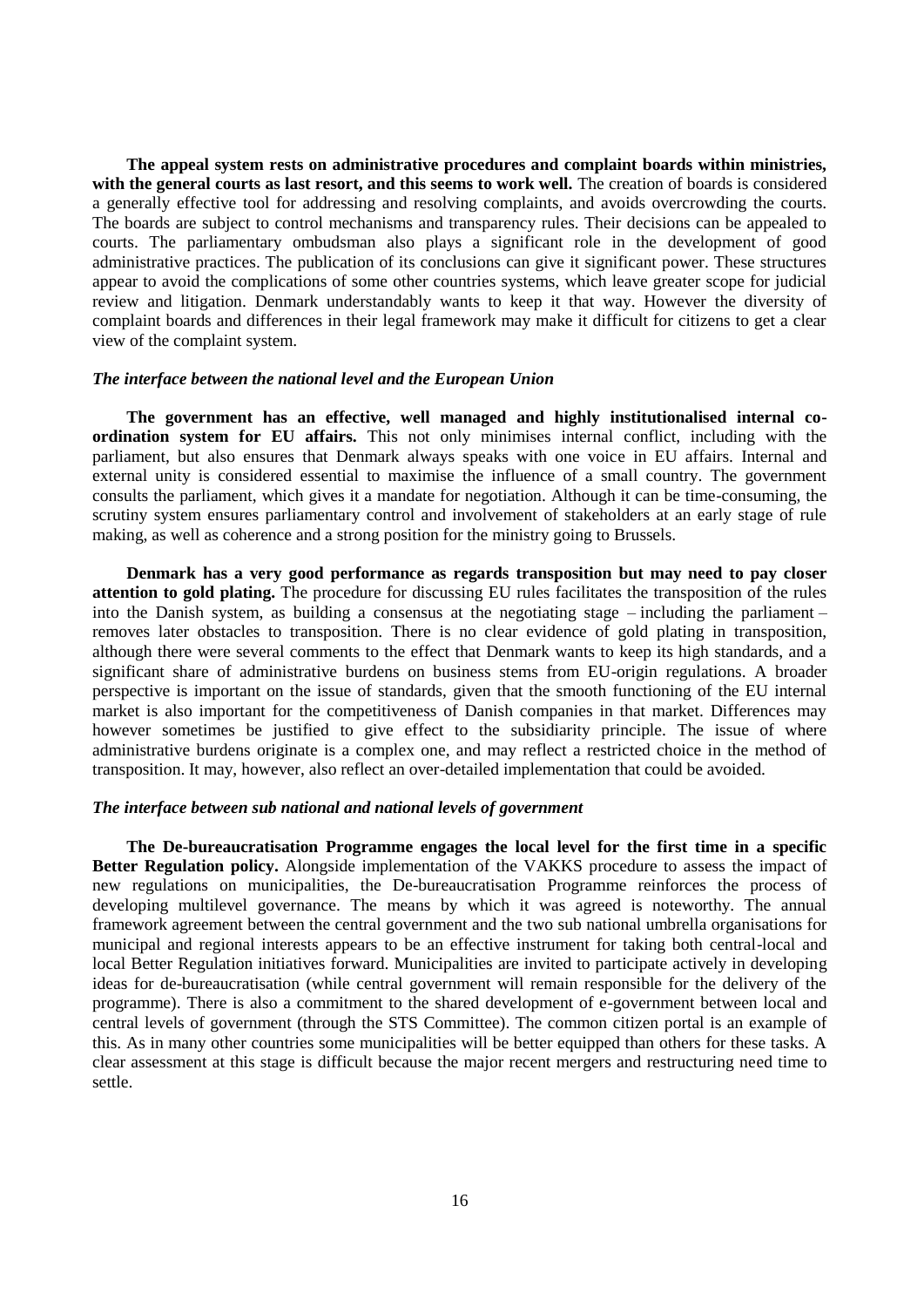**Local governments express concern over increased "documentation" requirements.** One of the challenges of Denmark's current policies on Better Regulation is to combine the objective of less burdensome regulations within government and the objective of greater decentralisation in the implementation of regulations. The government aims to shift from detailed process-based regulations to performance-based regulations. Some interviewees expressed concerns that this approach may, perversely, give rise to increased requirements on municipalities to document their results. The risk would be to increase administrative burdens for local civil servants, and undermine the underlying "lighter touch" objective of the De-bureaucratisation Programme. Denmark intends to address this issue as part of its Debureaucratisation Programme.

**There seems to be effective and regular co-operation between the central and local levels of governments.** LGDK, the association of municipalities, plays an important role in this co-operation, both through the negotiation of the annual framework agreement, which includes discussing priorities and targets for Better Regulation, and through regular informal consultations with ministries. Along with Danish Regions it is also part of the STS Committee, which plays a key role in the development of egovernment policy and strategy. The establishment of KREVI is an important further development in the co-operation between local governments and central government. KREVI was set up in 2005, as an independent local evaluation agency. It is charged with mapping local capacities and funding streams. It is also responsible for conducting the VAKKS assessments (*ex ante* evaluation of burdens from national regulation on municipalities. KREVI seems to have established itself in a short time as an effective independent body and partner for both central government and local governments, providing support to local governments and promoting coherence of regulations between central and local levels of government.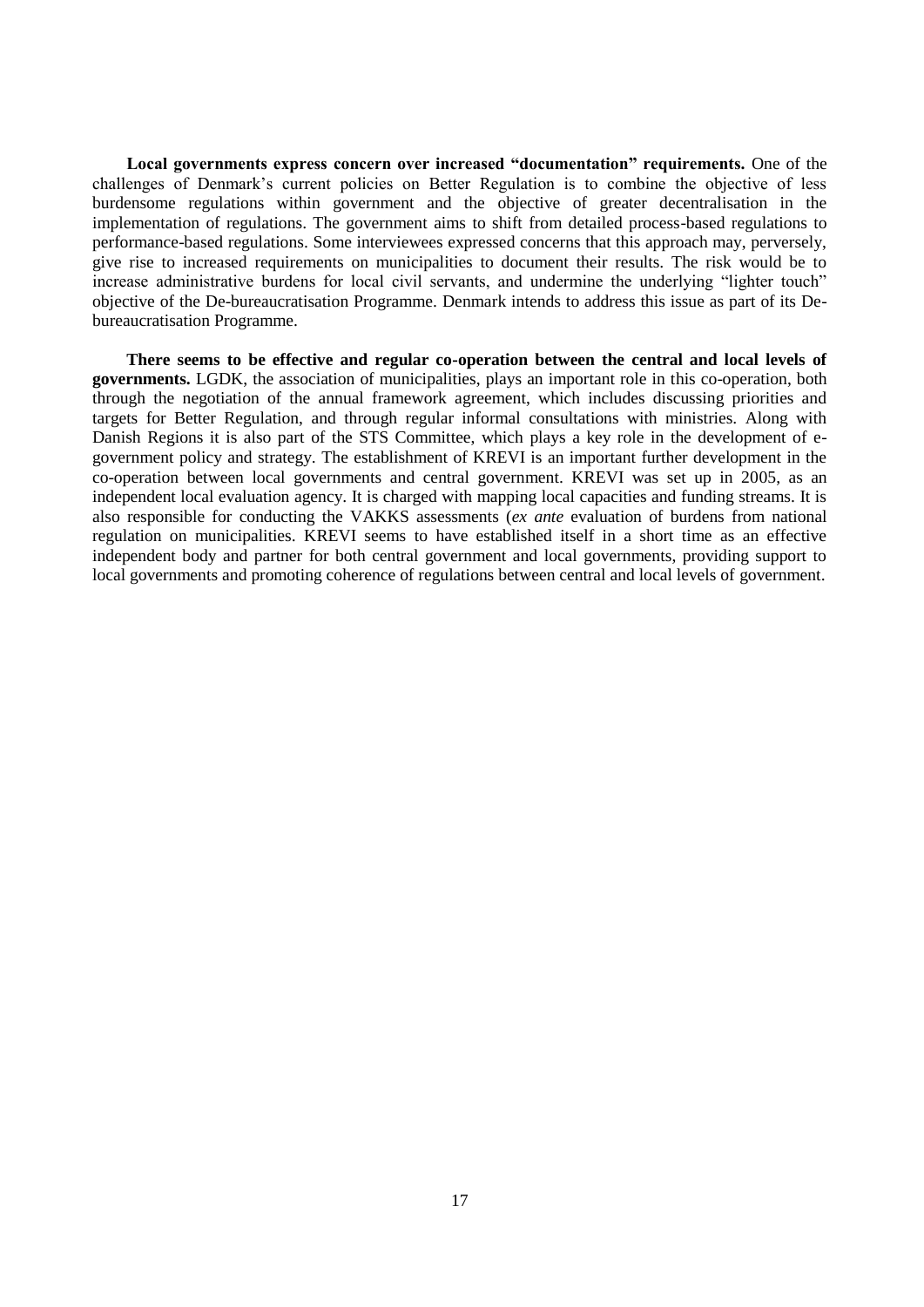# **REGULATORY MANAGEMENT IN THE NETHERLANDS**

#### <span id="page-17-1"></span><span id="page-17-0"></span>**Executive summary**

## *Drivers of Better Regulation*

The evolution of Dutch economic performance over the last three decades has been closely paralleled by policies aimed at putting Better Regulation on the government's policy agenda, as a means of combating structural and other issues that stood in the way of a stronger growth rate. Regulatory reform gathered momentum through the 1990s, and specific programmes emerged to give regulatory management a clearer shape. The MDW Programme (Marktwerking, Deregulering en Wetgevingskwaliteit) was set up in 1994 to improve the regulatory and structural environment for more open markets. Dutch governments at this time sought a new balance between "protection and dynamism", by means of increased competition, regulatory reform and market openness. Pressures to accommodate the emergence of the Single European Market also promoted change. Part of the MDW Programme was to streamline regulations to return to "what is strictly necessary", and this included the reduction of administrative burdens. This was also a decade when significant efforts were made to develop a stronger policy for the development of new regulations, including *ex ante* impact assessment, to avoid the problems of the past.

A second phase started in the late 1990s, with growing emphasis on the reduction of administrative burdens for business. Better Regulation's link with economic performance was re emphasised in the Coalition Agreement that guides government policy making today, which promotes a more innovative, enterprising and competitive economy. A social aspect has also emerged, partly reflecting the Coalition Agreement's emphasis on social cohesion as well as economic progress, but also as means of supporting public sector reform. Important and emerging aspects of today's Better Regulation policies (such as enforcement, local level Better Regulation, and burdens on citizens) are linked to this broader strategy.

#### *Public governance framework for Better Regulation*

The Netherlands is a decentralised unitary state with three tiers of government (central government, provinces and municipalities). The number of municipalities has steadily fallen over time as part of the central government's policy to improve administrative quality and effectiveness through mergers. The central government works on the basis of coalition agreements, which set the policy framework for the four years of the electoral cycle, and annual budget plans. There is an ongoing programme aimed at increasing the efficiency of the civil service, with positive repercussions on aspects of Better Regulation such the streamlining of enforcement practices. The traditional Dutch approach to public governance is based on the corporatist philosophy, which emphasises the principles of consensus building and the use of expert advice to improve regulatory quality, with a view to promoting the legitimacy of regulation and trust in government. Consensus building continues to be an important feature of Dutch governance, but the reforms of the 1990s have also moved the Netherlands towards more open and market driven processes for policy development.

#### *Developments in Better Regulation*

Whilst administrative burden reduction has been a key focus of Dutch Better Regulation policy over the last few years, other important policies have also been developed. These include reform programmes for inspection and enforcement, from 2001; programmes to address administrative burdens on citizens which includes elements of regulation inside government, starting in 2003; further work on the legal quality framework for developing new regulations, including assessment of alternatives to regulation; and a growing engagement with the EU institutions over the development of Better Regulation at EU level.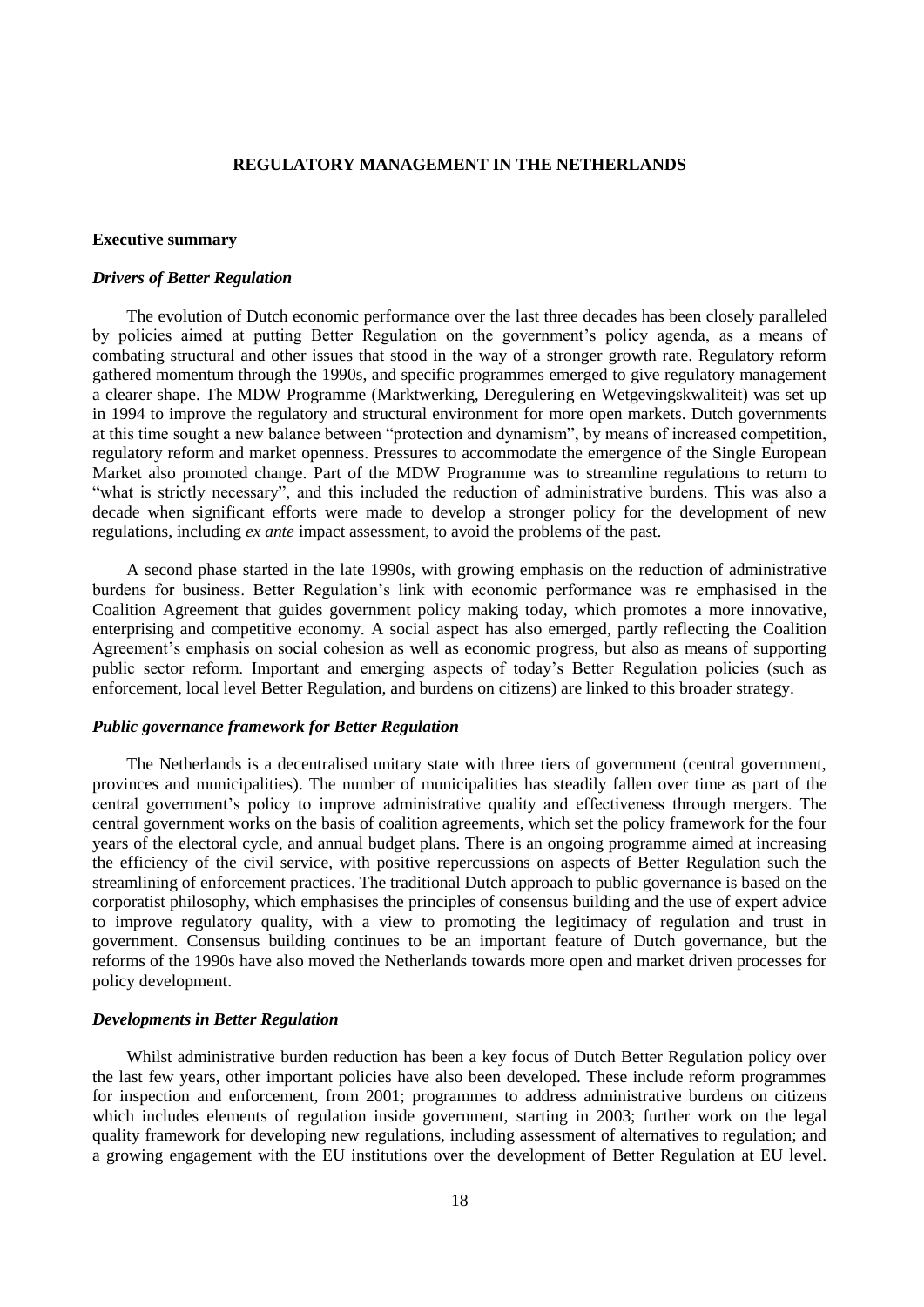Recent developments are extending these foundations. Notably, there is an increasingly vigorous and targeted communication programme, the development of what was previously known as the administrative burden reduction programme, now known as the regulatory burden reduction programme, to cover a much wider scope of issues, moves to strengthen public consultation through the Internet, as well as renewed efforts to work at EU level and with likeminded EU partners to strengthen EU Better Regulation policies.

#### *Main findings of this review*

The Netherlands was one of Europe's early starters in the development of Better Regulation policies, and there has been steady progress since the 1990s to build and expand on this. Better Regulation is now on a sustainable track, with successive governments taking initiatives to expand the institutional and policy framework. A range of policies is now in place, alongside the flagship programme to reduce regulatory burdens on business. At this stage, the development of an integrated policy perspective would help to strengthen Dutch Better Regulation by giving it a long term vision and goals.

Institutionally, the establishment of the Regulatory Reform Group, the unit of officials at the centre of government, and of ACTAL, the independent watchdog, have been major milestones in providing a clearer focus for Better Regulation and promoting culture change. The framework is not, however, yet fully complete, as the Regulatory Reform Group only covers business aspects of the Better Regulation agenda. It would be helpful to find a way of further strengthening coordination between key ministries. Culture change, as in other OECD countries, still has some way to go.

The Netherlands pioneered the Standard Cost Methodology (SCM) for the reduction of administrative burdens. Achievements for the business sector have been significant, and the 25% net reduction target set by the last cabinet was broadly met. A new 25% reduction target has now been set, and the methodology has been broadened and strengthened. The implementation of this new and even more challenging phase will require sustained attention to the needs of key stakeholders: line ministries, the business community and the parliament. The Netherlands also has a well developed citizen burden reduction programme, which will require effective monitoring and evaluation.

There is an increasingly urgent need to address *ex ante* impact assessment of new regulations, as current processes do not provide a sufficiently strong framework for a robust, evidence-based development of new regulations. This is an important weakness as it undermines the government's control of new burdens. There appears to be a broad consensus for change. Issues that need attention include the institutional support framework, training and methodologies, the development of an integrated process, and the need to make public consultation an integral part of the process.

There is also a need for rapid improvement of public consultation as an integral part of effective regulatory management. The Netherlands is at cross-roads between longstanding traditions of very structured consultation and the development of new approaches which reach out to stakeholders very differently, not least via the Internet. Improving the approach to consultation does not imply wholesale abandonment of the traditional approaches, but requires to boost transparency and ensure that effective and timely consultation is integral to the development of government policies and in particular to the impact assessment process for new regulations.

The Netherlands is one of the most active participants in the development of EU level Better Regulation strategies. Well structured processes are in place for the management of EU regulations. The framework is stronger on procedure. Attention is needed to ensure that impacts of EU regulations under development are effectively captured, and on the substantive aspects of transposition of EU regulations into the national context, not least to avoid possible problems of gold plating.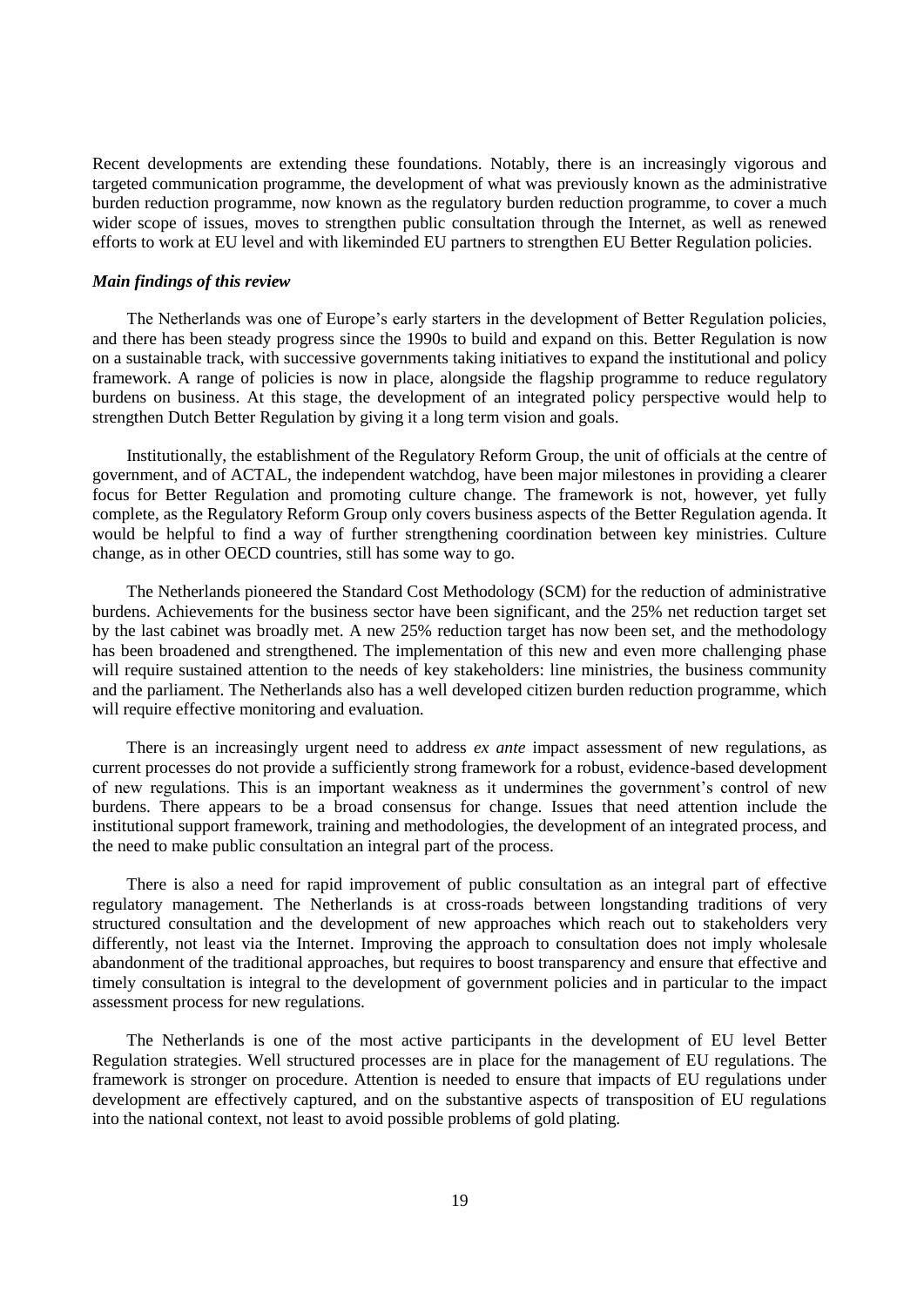### <span id="page-19-0"></span>**Assessment in detail**

#### *Strategy and policies for Better Regulation*

**There has been steady progress over a number of years and across successive governments in the development of Better Regulation policies.** The Netherlands was one of Europe's pioneers with the development of Better Regulation policies in their own right, starting in the 1980s. Better Regulation has been consciously used to drive important structural changes, economic performance and more recently, to address social and public sector issues. Today, Better Regulation appears to have found a sustainable place in the government's broader policy agenda, reflected in, and providing support for, key elements of the Coalition Agreement. It also engages a growing range of stakeholders – including not just the business community, but also citizens and local levels of government – a factor that will help to secure long-term sustainability.

**A range of policies are now in place, alongside the flagship programme to reduce regulatory burdens on business.** These include a reform programme for inspection and enforcement, a programme to address administrative burdens on citizens which covers some aspects of regulation inside the administration, further work on the legal quality framework for developing new regulations, including the assessment of alternatives to regulation, and a strong and sustained engagement with the EU institutions over the development of Better Regulation at EU level.

**Achievements so far have been significant in the programme to reduce burdens on the business community, and considerable by international standards.** This is one of the most longstanding programmes so it is perhaps not surprising, albeit also testimony to effective leadership and management. An updated action plan sets a quantified 25% net reduction target for 2011, additional to the reductions that have already been delivered over the last few years. The policy has been significantly broadened to include other cost factors and quality of regulatory services for businesses. There appears to be no loss of momentum in the inner core of government for driving this policy forward. This, however, is not always reflected elsewhere, with worries about how the latest target will be achieved, and what the substance of the programme should now cover.

**Other policies and programmes reflect significant efforts to extend Better Regulation beyond central government and beyond the Netherlands.** This includes the new policies and structures for enforcement, the work to support Better Regulation at the EU level and not least the engagement of local levels of government. The Framework Vision Programme for reform of inspections and enforcement appears to be well conceived and advancing steadily. Work to raise consciousness of the need to further develop Better Regulation at the EU level is particularly striking given the relatively small size of the country. Dutch leadership (alongside a small number of other countries) at the EU level is commendable. Considerable effort is also going into developing the interface with local levels of government on Better Regulation.

**A significant weakness is the failure so far to implement an effective policy for the** *ex ante* **impact assessment of new regulations.** The weak aspect in Dutch regulatory management today is the absence of any clearly anchored and rigorous process for an evidence-based approach to the development of new regulations. This issue was already picked up in the 2007 OECD report, which noted in effect that whilst the burden reduction programme had been a strong and necessary motor for putting Better Regulation on the map, a broader focus would be needed in the longer term. Fragmentation of the institutional support structure for Better Regulation has not helped.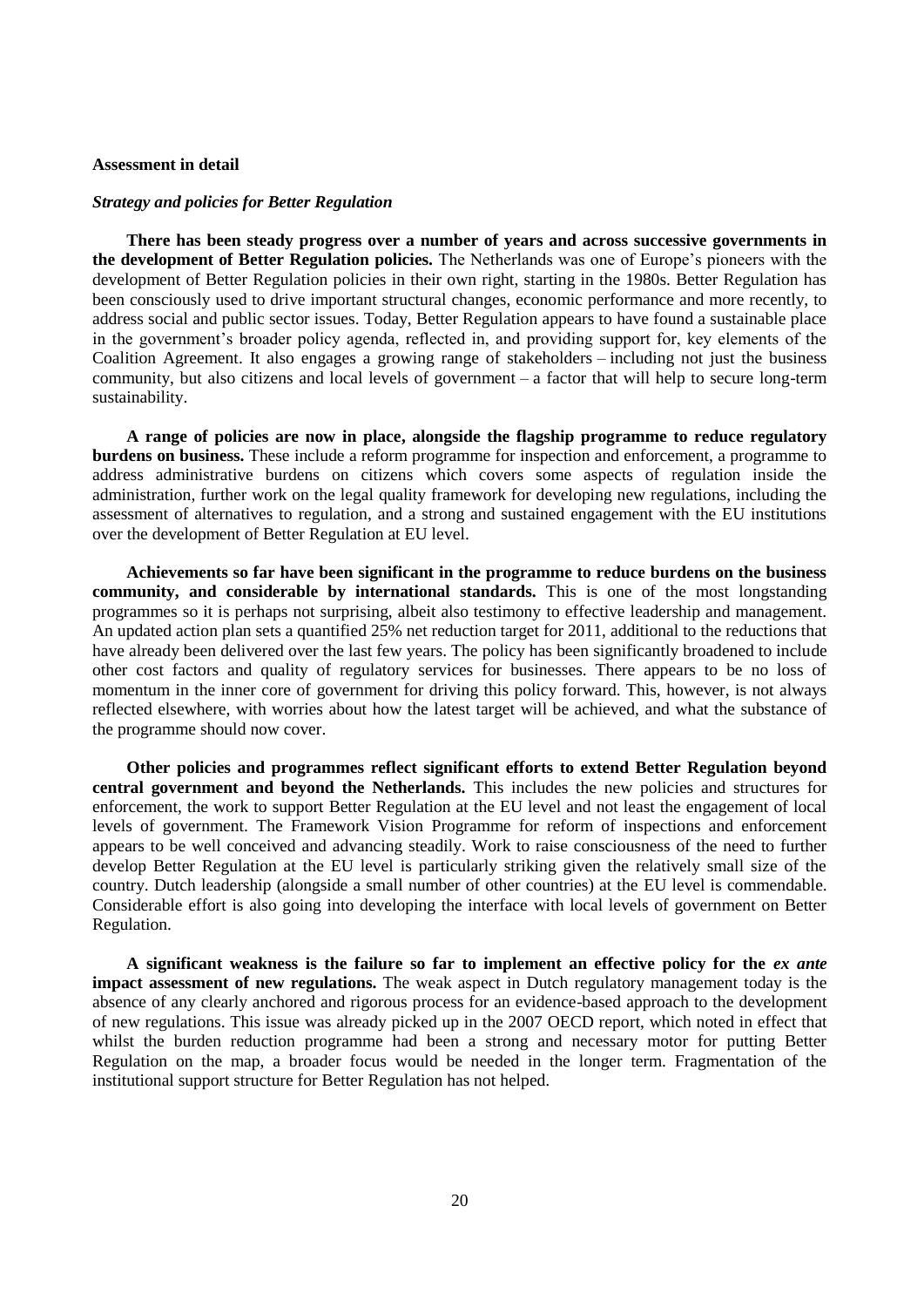**Two other challenges are apparent, relating to consultation on new regulations and some aspects of EU management.** These are the slow progress toward more modern and open forms of consultation for all regulations (not just those which happen to be part of the programmes to reduce burdens on citizens and businesses). The framework for addressing issues of substance arising from EU regulations also needs further attention. Some helpful systems are already in place. The impact of EU regulations on the national market is taken into account in preparing the negotiating position. The Regulatory Reform Group (RRG)'s work includes big efforts to identify and address burdens on business of new EU regulations in the negotiating process. This is helpful but does not address all angles (other stakeholders, the benefits of new regulations). The handling of the transposition of EU-origin regulations remains relatively weak.

**The development of an integrated policy perspective including all the elements of a balanced Better Regulation agenda would help to give Dutch Better Regulation a long-term vision.** It is beyond the scope of this report to comment on what a longer-term vision might consist of, but we would encourage the Netherlands to start discussing this internally, and with other likeminded countries. Highlighting the links between what is already being done, strengthening the weak parts, and showing how the different elements combine to support and promote high level policy objectives for the economy and society would increase the long-term sustainability of the Better Regulation agenda. It would also demonstrate inclusiveness, by showing that Better Regulation is about new as well as existing regulations, and not (just) about deregulation, nor is it just concerned with the business community. Back in the mid 1990s, the MDW Programme set out a broad vision of Better Regulation and what it could do for public policy goals. The time might be ripe for a "millennium" update. A White Paper could be a useful vehicle for starting the process.

**Public communication on Better Regulation is covered by a number of specific strategies and processes.** Communication and public documents on Better Regulation tend to be focused on specific programmes. These are essential and need of course to be structured so as to reach their specific target audiences. The most prominent communication strategy is the one established by the RRG for the business burdens reduction programme. The communication policy for the project to reduce administrative burdens on citizens is also well developed. The RRG communication strategy has a broad reach and in some respects acts as the vehicle for communication on overall Better Regulation policy in the Netherlands. As well as the more targeted communication programmes, a more integrated communication of Better Regulation policies might help to highlight the extent of the work carried out, and could also be used as a vehicle for bringing together the different parts of the institutional framework that contribute to Better Regulation.

Many of the programmes are covered by forms of *ex post* evaluation but the approach is not **systematic.** A number of evaluation processes are in place or under development for specific Better Regulation programmes. *Ad hoc* evaluations also take place and the Netherlands Court of Audit (NCA) has been active. The approach needs to be strengthened in order to ensure that *ex post* evaluation is not overlooked and is an automatic part of all Better Regulation programmes. Internal mechanisms for *ex post* evaluation are also a necessary complement for external evaluations from bodies such as the OECD and the World Bank.

**E-government capacities, a key support for business and citizen burden reduction initiatives, have been steadily developed over time; monitoring and evaluation may need to be boosted.** The Netherlands started early, in the 1990s, and has built up a range of projects as well as an institutional framework which reaches out to the local levels of government. A full evaluation of e-government is beyond the scope of this review. However it seems that initiatives to monitor the large number of projects for their practical effectiveness need to be encouraged.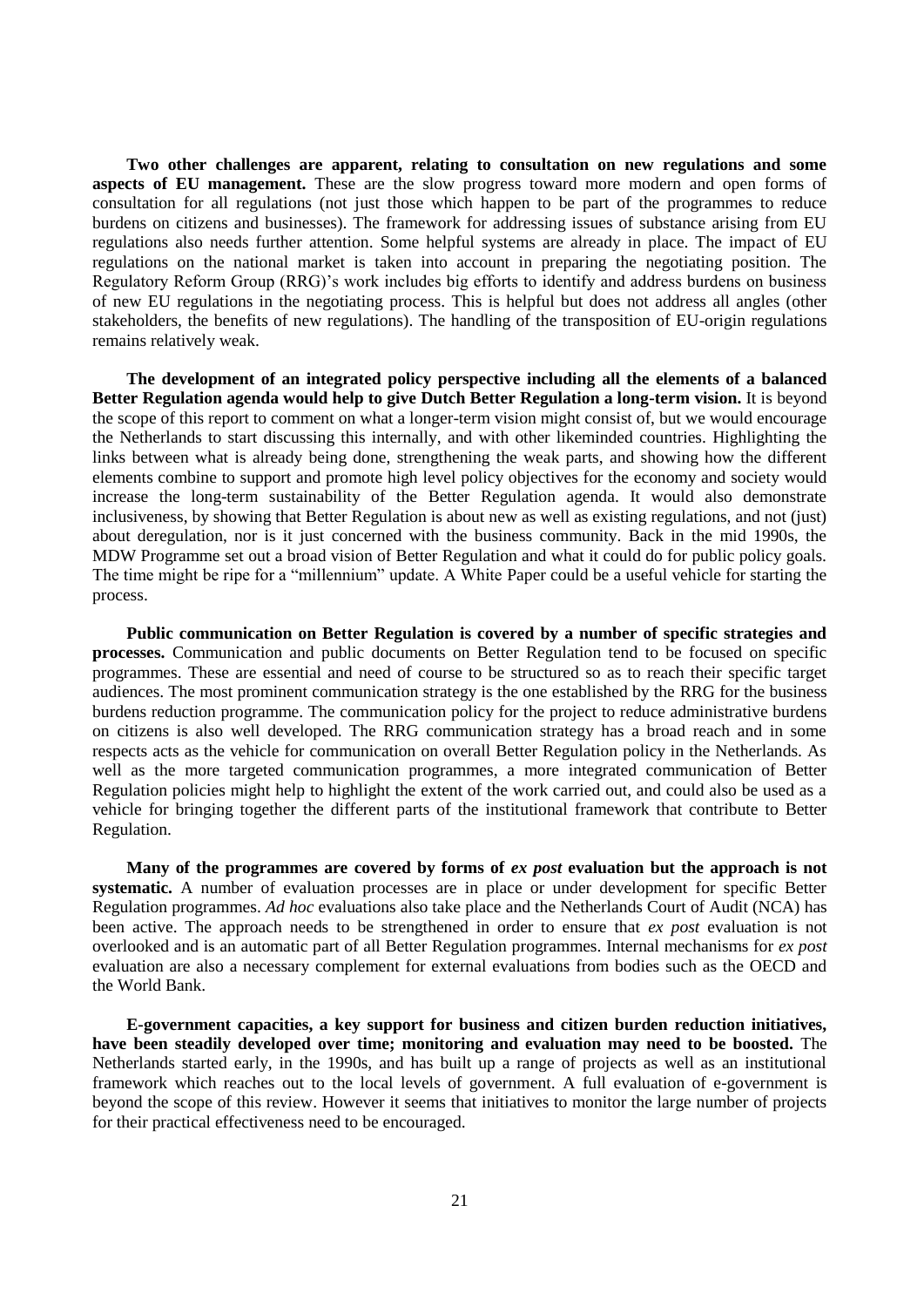## *Institutional capacities for Better Regulation*

**The establishment of the Regulatory Reform Group has been a major step forward in providing a clearer focus for Better Regulation.** The merger of several relevant units out of two core and influential ministries (Ministry of Finance and Ministry of Economic Affairs) responsible for the business-related part of Better Regulation policy was the right move. The RRG has established itself as a well known and vigorous Better Regulation entity not only with the business community within the Netherlands, but also across Europe and with the EU institutions. The merger also signals that Better Regulation policy in the Netherlands has reached a certain level of sustainability across coalition and cabinet political cycles, since the RRG is a continuation and strengthening of units set up under previous governments.

**The Regulatory Reform Group, however, only covers business aspects of the government's Better Regulation policy.** Two other key ministries for Better Regulation are not part of the RRG structure. The Ministry of Justice has long played a critical role in managing the development of new regulations and is currently seeking to develop a new and stronger approach to impact assessment. The Ministry of the Interior and Kingdom Relations is not only responsible for the citizen burden reduction programme, but also has general co-ordinating responsibility for key issues related to Better Regulation (egovernment, general co-ordination of the municipalities and the enforcement inspectorates) and for the civil service (including civil service reform) as well as general relations with the parliament. The Ministry of Foreign Affairs is responsible for important aspects of the general management of EU regulations.

**In this context, the establishment of the Steering Group for Better Regulation was a positive move to strengthen links between the key Better Regulation ministries.** The group, chaired by the Prime Minister, meets every quarter and brings together the Interior, Justice, Finance and Economic Affairs ministries. It is supported by an officials group. It reviews progress reports on Better Regulation policies and prepares the ground for cabinet and parliamentary reports. The OECD peer review team were told that, from low key beginnings, this group had started to become more proactive, in response to the more controversial phase of reform that the Netherlands now appears to be entering.

**The independent watchdog ACTAL is another important institutional asset helping to hold different parts of the agenda together.** Since it was established in 2000, the Advisory Board on Administrative Burdens (ACTAL) has played an important role in helping to motivate and structure regulatory reform in the Netherlands (and provided inspiration for other countries to set up similar structures, most recently in Sweden). It is not only important for its challenge function to the government. It also, alongside the Steering Group on Better Regulation, covers several elements of Better Regulation (the business and citizen burden reduction programmes, advice to the Cabinet on the burdens of new regulations which gives it a role in *ex ante* impact assessment, and promotion of Better Regulation at EU level).

**An effective institutional framework has also been established for sharing the Better Regulation agenda with the local levels of government.** Municipalities have a key interface with business and citizens via their enforcement, planning and licensing responsibilities. The central government agreement with the municipalities and its linked Better Regulation Action Plan provides shape and substance to the roll out of shared Better Regulation goals, such as meeting burden reduction targets.

**The central institutional framework for overseeing Better Regulation in its entirety remains, however, relatively weak and fragmented.** The Steering Group for Better Regulation, which unites the four main ministries, has so far played an uncertain contribution to the Better Regulation agenda. It does not, for example, appear to have yet played a defining role in promoting the development of a new impact assessment process, which needs a strong central lead to encourage cross ministerial co-operation. This relative fragmentation stands in the way of an even stronger Better Regulation performance. It also means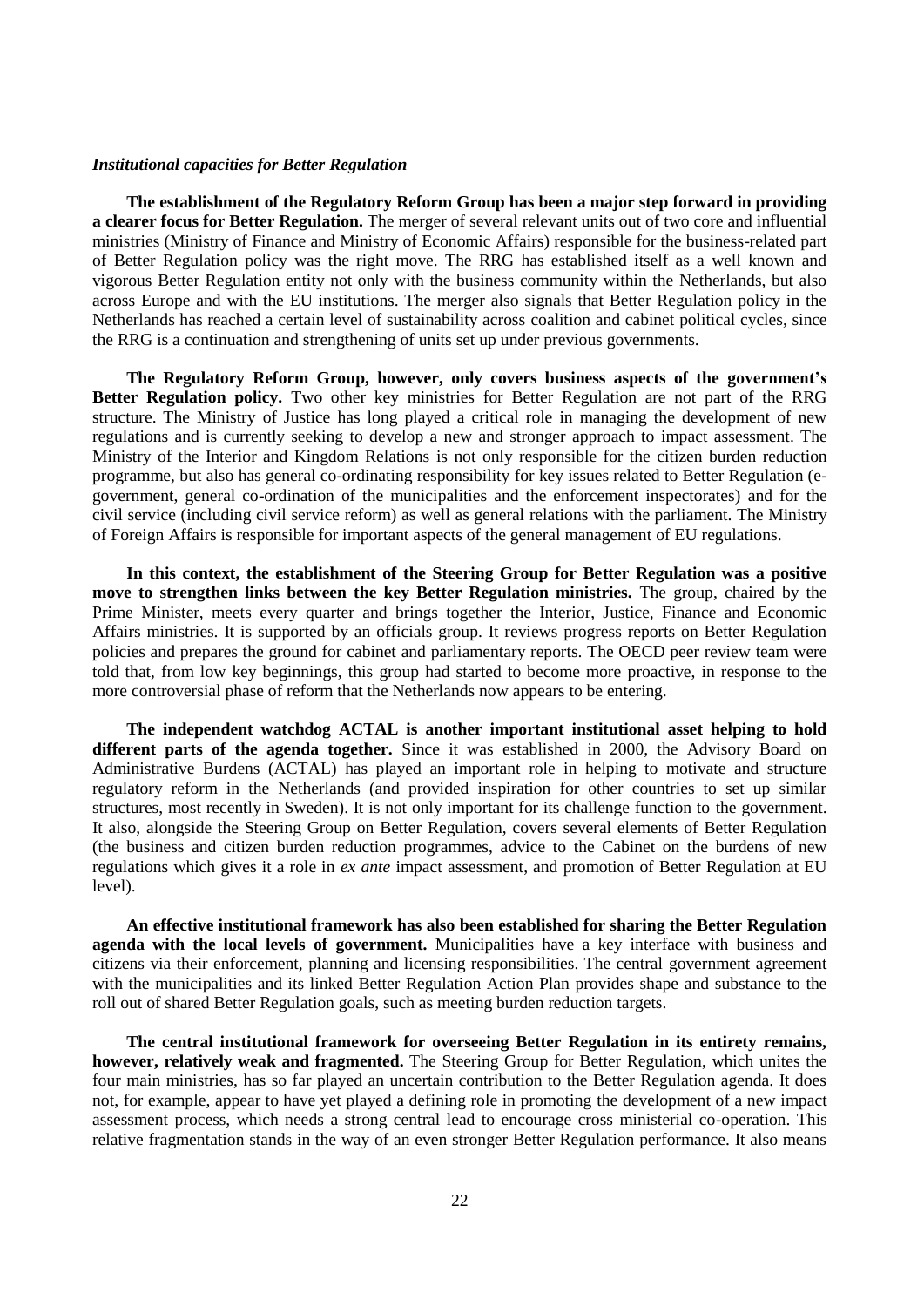that responsibilities – who does what – are not clear to stakeholders outside the system, and that the system itself does not provide an optimal framework for tackling next steps, notably the development of a stronger impact assessment process. The Ministry of Foreign Affairs, which plays an important role in the management of EU regulations, is not part of the group.

**What should be done to strengthen the institutional oversight framework?** The radical option would be to expand the RRG's role and structure so that it includes relevant units from other ministries engaged in Better Regulation. However this may not be the most effective way to strengthen co-operation between ministries which each have a strong and distinctive contribution to bring. Short of this option, it is essential that the Steering Group on Better Regulation and its supporting group of officials start to play a more proactive role, based on a well-defined agenda that includes the development of the impact assessment process. In that case, the RRG, as the current main focal point for Better Regulation in the Netherlands, would appear to be best placed to provide the secretariat for the group, perhaps including secondments from other ministries. Strong institutional links between the Ministry of Justice and the other ministries are especially important. The Ministry of Justice is a key player through its role in overseeing legal quality. The 1999 OECD multidisciplinary review on regulatory reform picked up the issue, and the OECD review of the Dutch administrative burden reduction programme picked it up again in 2007.

**The need for further support for, and culture change among, implementing ministries needs to be addressed.** This is not a new issue (the 1999 OECD report had already noted it), and not unique to the Netherlands. The increasing complexity of the modern reform agenda is a factor. Ministries face a number of challenges for which they need to be well prepared. Stakeholders are more demanding (sometimes both requesting more freedom as well as criticising regulatory failures). The Better Regulation agenda has been broadened to cover the different levels of government. The burden reduction programmes are starting to address more controversial issues. Civil service reforms add a further layer of complexity as well as opportunity (resources are being cut, but this can also be an incentive to update processes). As well as the need for support through enhanced guidance and training, effective carrots and sticks for change need to be in place. The strong link that has been established between showing results for the business burden reduction programme and the budget cycle is helpful. The RRG training and guidance on Better Regulation tools is also important.

**The parliament plays a particularly important role in the development of the Better Regulation agenda in the Netherlands.** A key player beyond the executive is the parliament. The Dutch political system works on the basis of coalition agreements which set the policy framework for the four years of the electoral cycle. The parliament holds the government closely accountable for implementation of the coalition agreements. It is regularly sent progress reports on different aspects of the Better Regulation programme, and has itself initiated reform of inspections policy. With the extension of the Better Regulation agenda into more difficult and complex territory, its support will be critical.

#### *Transparency through consultation and communication*

**There is a need for rapid improvement of public consultation as an integral part of effective regulatory management.** The Netherlands appears to be at cross-roads between longstanding traditions of very structured consultation (via the search for a consensus through established groups and committees, and the commissioning of expert advice), and the development of new approaches which reach out to stakeholders very differently, not least via the Internet. There is an increasingly urgent need to improve and update the approach to consultation. This does not imply wholesale abandonment of the traditional approaches, but there is a need to boost transparency and ensure that effective and timely consultation is integral to the development of government policies and in particular to the impact assessment process for new regulations. The business and citizen burden reduction programmes have shown the way with new approaches to capture more effectively the real concerns of stakeholders. The pilot project for Internetbased consultation on new regulations across ministries looks very promising.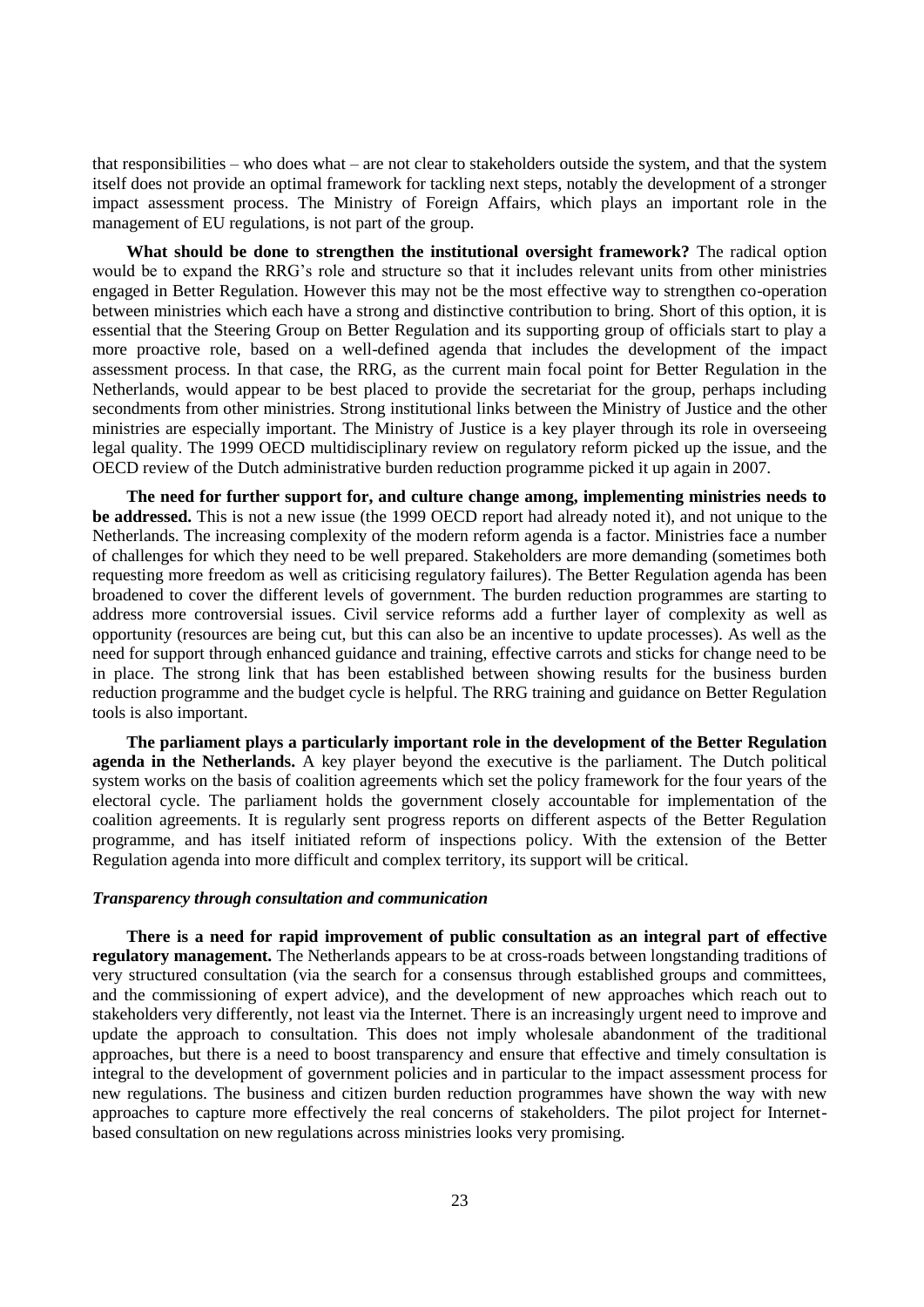**The introduction of common commencement dates is a very positive step forward.** This will put the Netherlands ahead of many other OECD countries. Common commencement dates are fundamentally helpful to business. The presentation to the business community with a set of new regulations "in one shot" may need some management to ensure that it does not (perversely) contribute to poor perceptions of the government's control over the flow of new regulations.

## *The development of new regulations*

**Although impact assessment has been established a long time, there is widespread agreement that the current process is in practice unsatisfactory, weak and ineffective.** Issues raised in the review included the fact that impact assessment comes too late in the decision-making process to have any effect on outcomes, inadequate consultation, lack of transparency, failure to take into account benefits as well as costs, and the need to define a clear methodological approach balancing qualitative and quantitative analysis. There is an overemphasis on business costs defined fairly narrowly, and an under emphasis on alternatives to regulation (despite the efforts of the Ministry of Justice), benefits, non business impacts, consultation, and on support and quality control, which is fragmented and ineffective. There is little appreciation of the importance of evidence-based, cost-benefit analysis and other methodologies for effective impact assessment. Many of these issues had already been raised in the 1999 OECD report, which drew specific attention to the need for effective quantification, the need to consider alternatives, and the need to consult. There has been progress on some fronts since then, notably the quantification of administrative burdens for business, but not enough to generate an effective approach.

**There is concern to control new regulations more effectively.** Many stakeholders expressed an underlying concern at the need to control more effectively the burdens that are likely to arise from the flow of new regulations. Some interviewees made the important point that reforming governments – the Netherlands has carried out recent major recent reforms of its health and education sectors – are bound to generate significant new regulation, the effects of which need to be controlled.

**At the same time, there does not appear to be a coherent view of how a strengthened impact assessment system might be structured, and no clear vision seems to have emerged from the work of officials to give shape to a new system.** For the past two years, a group of officials has been examining ways of improving the process. Despite some useful elements (examining alternatives, web-based consultation) it seems unlikely that these proposals will give rise to an effective, integrated process with real buy-in across government, as the work is mainly promoted by one ministry (Justice) and no clear plan for a new process has yet emerged.

**A new approach needs to be developed.** The government needs to develop and promote a clear vision and integrated approach to impact assessment, which sets out what impact assessment is for and how it can contribute to stronger, more effective, evidence-based policy making, ensures that new regulations are fit for purpose, and conveys the message that the government understands the importance of bringing new regulations under control. The significant common ground that appears to exist over what is wrong now needs to be translated into a new strategy emphasising the central place that impact assessment has in the policy making process.

**Responsibility for carrying out impact assessments should remain with the individual ministries, framed by strong central supervision and quality control.** Effective supervision and quality control is crucial to the success of an impact assessment process. The Netherlands rightly emphasise the responsibility of individual ministries. However the current institutional structures for overseeing impact assessments are weak and have fallen into disuse.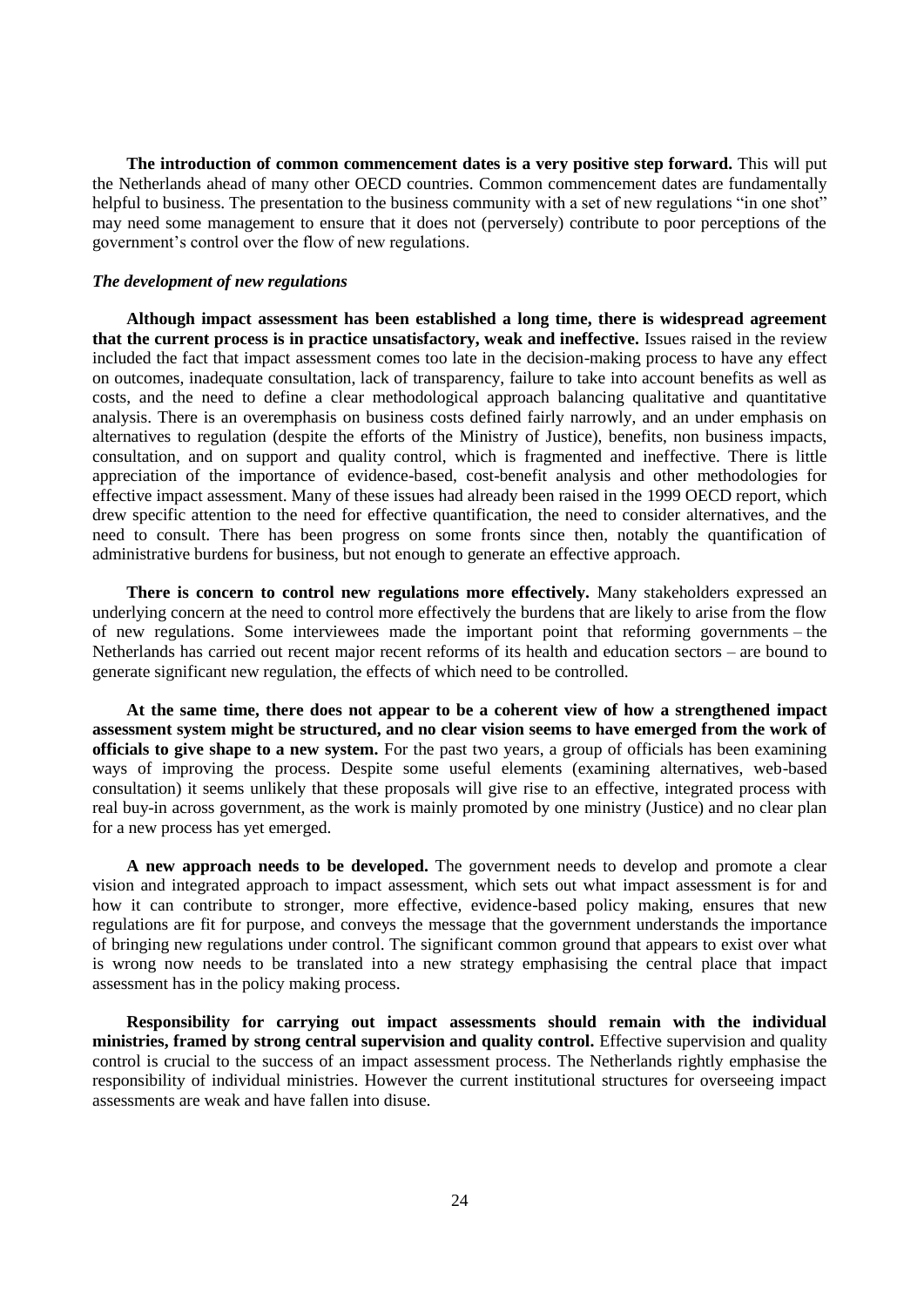**Effective training and guidance need to be in place.** Officials will need to be trained in the new approach and especially, in the application of the new methodology. The current guidance does not cover cost-benefit analysis or any of the methodologies for quantification. The cultural changes required, particularly in terms of ensuring that senior management is on board, are as important as the development of technical expertise. The recent training on Better Regulation techniques developed by the Ministry of Finance and ACTAL in conjunction with the Ministry of the Interior and Kingdom Relations and the Ministry of Economic Affairs is a positive development.

**Methodological rigour is essential and most obviously achieved by cost-benefit analysis, but a quality dimension is equally important.** The Netherlands, through its development and promotion of the Standard Cost Model (SCM) for administrative burdens, already has the benefit of a culture that is used to quantitative methods, and quantification is a fundamental pillar for evidence-based policy making. The methodology should therefore have a strong quantitative element, drawing inspiration from the experiences of other OECD countries that are already applying quantification (such as the USA, United Kingdom, Australia). It should also incorporate a strong qualitative aspect, supported by multi-criteria analysis, not least to capture future benefits that may be difficult to monetise. It is important that benefits as well as costs are drawn out, as this is about Better Regulation, not deregulation.

**A single integrated, standardised process will help to give impact assessment the focus it needs to be adopted by ministries.** Current separate processes need to be integrated into a single process which regroups the different assessments and legal quality tests. This standard process should be adopted across the government. The format for presenting the new integrated impact assessment should be standardised, and kept simple and clear, so that it is comprehensible (the rationale for action and key conclusions of the impact assessment should be readily understood by decision makers as well as other stakeholders including the general public). A staged approach to the process is needed, as now, but institutionally stronger. This would make it clear when, early in the policy development process, impact assessments need to be started, developed and updated, taking account of the need for efforts to be proportional *i.e.* distinguishing between proposals that merit a full impact assessment and others which need less attention. The current process generally only covers primary laws and Orders in Council. Consideration should be given to extending impact assessment to other regulations that are likely to be important for Better Regulation.

**Consultation, which is not formally covered at all in the current process, needs to be addressed.**  Consultation needs to be a formal part of the impact assessment development process and engage all potential stakeholders. Broadly-based consultation (including on the web, building on the Internet pilot for consultation on new regulations that has been launched recently) should start early to give stakeholders the opportunity to comment on proposals before it is too late to influence the outcome, including the possibility of alternatives to regulation. Public consultation on draft impact assessments promotes the sharing of information and expertise, which enriches the draft and encourages ownership.

*Ex post* **evaluation also needs to be built into the new process.** Feedback to the government on the effectiveness of the impact assessment process should be built in from the start, as part of the new strategy. There are several options for securing this, which are not mutually exclusive. They include giving ACTAL a role in *ex post* evaluation (building on its role of advice to the Cabinet on regulatory burdens); annual reports to the parliament; tracking the development of new regulations; and last but least, encouraging the Netherlands Court of Audit to carry out audits of the process. Audits by the NCA equivalents in some other countries, notably the United Kingdom, have made an important contribution to evaluating the effectiveness of policies to control the development of new regulations, including impact assessment.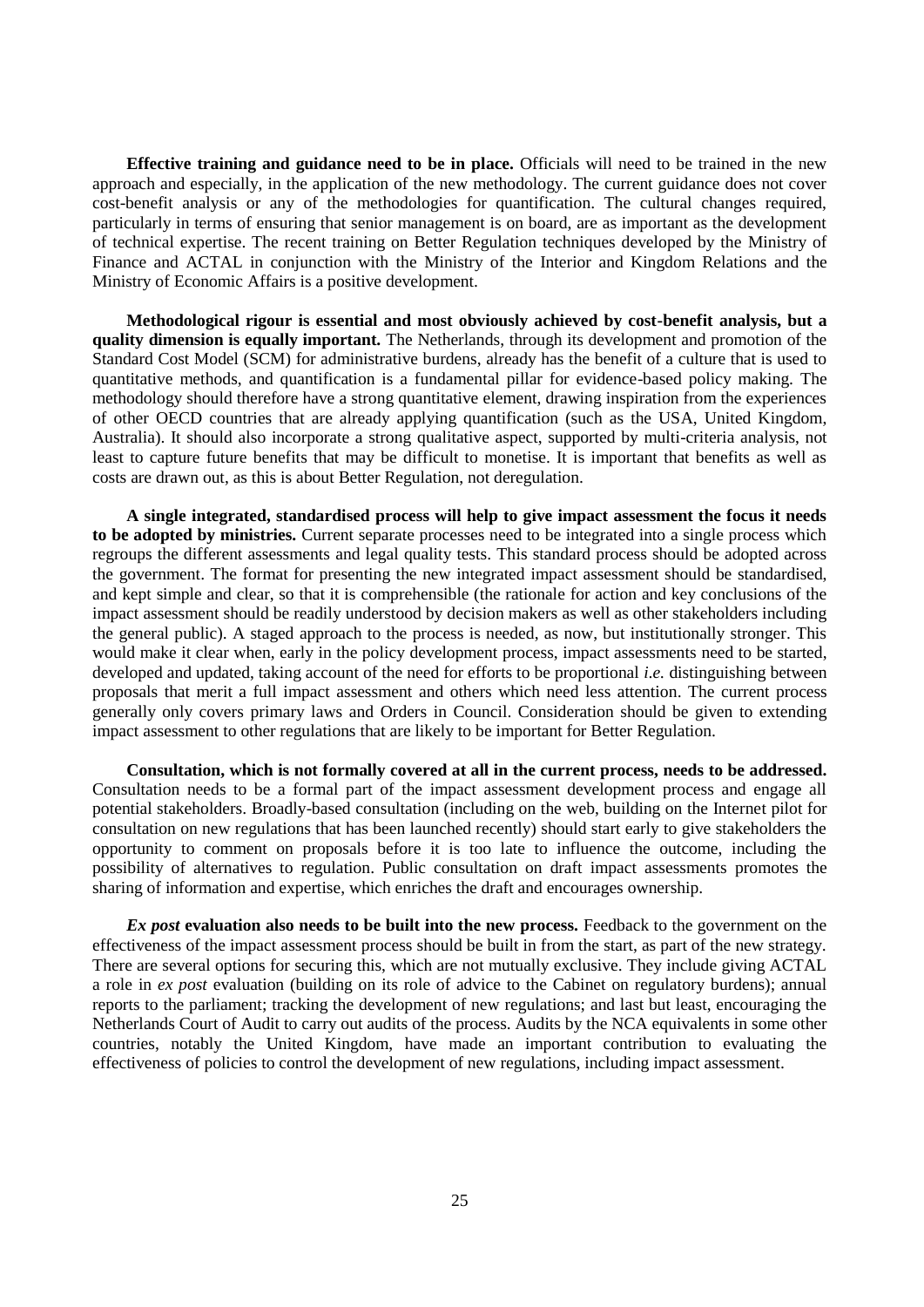**The Ministry of Justice efforts to draw attention to consideration of alternatives to regulation need support and further development, including and not least as part of an enhanced impact assessment process.** Regulation may not be the only option. Before it is too late, the process should include consideration of alternative approaches to achieving desired regulatory outcomes. The significant efforts that were started over a decade ago in the use of alternatives need to be given a renewed impetus. The Ministry of Justice has issued a number of relevant documents and these now need to be made operational. An effective approach might examine the consequences of several different options, including an alternative to "command and control" regulation, and the "do nothing" option. Guidance should be developed on the appropriate use of alternatives (such as non-legislative action, exemptions, principlesbased rather than rule-based approaches, and outcome standards rather than process standards).

#### *The management and rationalisation of existing regulations*

**There is no systematic effort to consolidate or simplify the regulatory stock.** As in other countries with well developed burden reduction programmes, simplification is mainly a "derivative product" of the efforts to reduce administrative burdens (as for example in the review of regulatory clusters or related laws). As complexity accumulates over time in all areas of regulation, there is a need for more systematic "spring cleaning" at regular intervals. The OECD review team was told that the business community would welcome a "clean-up" of the existing law.

**Achievements with the regulatory burden reduction programme have already been considerable by international standards, and the Netherlands' 2003-07 policy identified the main elements of a successful model which has been replicated elsewhere.** The 2003-07 Cabinet had a 25% net burden reduction target allocated across ministries, which it broadly achieved. The Dutch model has been an inspiration to other countries, and the considerable investment made by successive Dutch governments since the 1990s has largely paid off. The success factors have been a combination of measurement (the SCM method for the measurement and mapping of burdens); setting a time-bound quantitative target (divided among ministries); a strong inter ministerial co-ordinating unit at the centre of government (the RRG and its predecessor, IPAL); independent monitoring via the watchdog ACTAL; link to the budget cycle; and not least, political support, helped by the narrow focus of the programme on administrative burdens which helped to avoid controversy. It is fair to note that the Netherlands may have had further to go than some other countries, in terms of the relative weight of administrative burdens as a proportion of GDP. But this also means that the Netherlands was probably right to put particular emphasis in the last few years on this part of its Better Regulation strategy.

**A new phase has opened up, with the establishment of an ambitious, broad and well-designed new policy.** This builds on key elements of the previous policy which have proved their worth (not least a reinforced institutional structure), as well as adding new aspects. The current cabinet has set a further 25% reduction target, based on a (largely) new baseline measurement. The current action plan captures a number of important new issues, as well as addressing weaknesses in the original methodology. This reflects the price paid for being a first mover with no role model to follow, but is also testimony to the fact that the Netherlands is remarkably open to learning from its own and others' experiences, as well as taking advice from independent experts, which it calls in regularly. Among the issues which are being vigorously addressed in this new phase are the extension of the programme to cover burdens at the sub-national levels of government (still very unusual in OECD countries); addressing the burdens raised by enforcement; a renewed attack on the issue of licences; the development of an *ex post* evaluation framework; the establishment of common commencement dates for new regulations; targeting the quality of services related to regulation and not least, the development of the SCM methodology to cover qualitative as well as quantitative aspects and to broaden the definition to cover all compliance costs.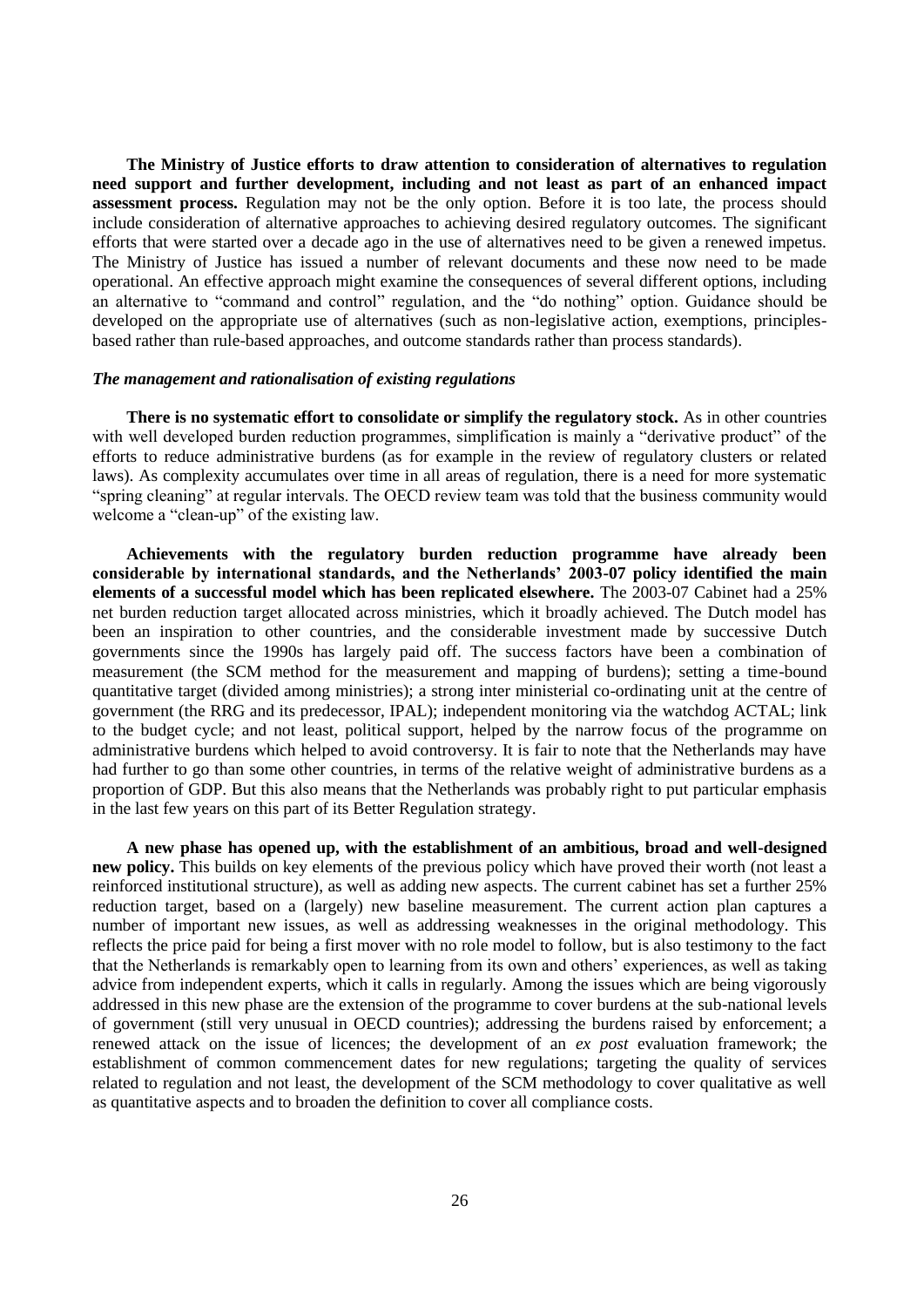**A substantial update and broadening of the programme was necessary, in order to sustain progress towards a new target, but this also raises new challenges.** The programme has until recently enjoyed broad support, politically, within ministries, as well as from outside stakeholders. This now looks more vulnerable. As already noted in the 2007 OECD/World Bank report, a politically neutral programme is no longer an option. Proposals for further reform, if they are based on a broader definition of compliance costs, are likely to be politically more sensitive and engage more vested interests. The report also underlined the importance at this stage of having clear goals.

**The key stakeholders that matter for progress are: business, implementing ministries, and the parliament.** Business is frustrated at what it considers to be slow progress and the failure to tackle issues that really matter from its perspective. There is some discouragement, even resistance, within ministries with regard to the new target, based on a worry that it will not be easy to achieve, as many of the "low hanging fruits" have been cleared off the trees. Even some of the remaining low hanging fruit can raise unexpected problems. The parliament for its part, whilst it takes a keen interest through the regular reports on general progress by the RRG, does not always seem prepared to turn this into specific backing for proposals that require legislative action, without which the new target will not be met.

**As regards business, the government is taking the right direction with its expanded definition of compliance costs, and a new communication strategy which is well conceived.** For a number of reasons, which are broadly shared with other countries at advanced stages in the deployment of burden reduction programmes, the Netherlands has been confronted with negative business reactions despite evident progress on a number of fronts. The reasons for this include time lags before promised results are delivered; frustration at the scrapping of rules that were not complied with in the first place; and slowness in identifying and addressing key issues for business such as licences delivered by the local level. The situation has not been helped by the redefinition of the baseline for the new target, which calculates that burdens are now only some EUR 10 billion compared with some EUR 16 billion in 2003. The main reason is that information obligations to third parties are no longer part of the definition of administrative burdens, but are now defined as substantive compliance costs. In addition to the administrative burden reduction, the expanded programme has also set targets to reduce these substantive compliance costs. ACTAL underlined to the OECD peer review team that irritants as well as substantive regulatory changes must be addressed at this stage, as businesses do not readily distinguish between administrative burdens and other compliance costs.

**The government has reacted comprehensively to the concerns expressed by the business community.** As well as the ongoing work to expand the scope of the programme with a methodology that includes irritants and broader compliance costs, and the quality of services, its new highly proactive communications strategy targets needs as identified by business rather than civil servants. This includes the establishment of the Wientjes Commission to be the voice of business (which seems to meet with general approval), and a wide range of tailored mechanisms to capture business interests as well as to communicate meaningful achievements (what the recipient wants to know, rather than what the civil servant thinks is interesting). The RRG's communication handbook underlines that concrete results must have been achieved before they are communicated. It is too soon to give a view on the effectiveness of the strategy and regular evaluation will be important, as the government plans to do. The government needs to show results from the new approach fairly quickly if a positive business attitude is to be restored. It pl ans to evaluate its communications strategy shortly, alongside a "perception monitor survey" this year.

**As regards implementing ministries, despite a strong underlying institutional structure, spearheaded by the RRG and ACTAL, there is a need for further support and strengthening of the framework in order to encourage ministries to deliver.** The need for enhanced co-operation with "delivery" ministries and further culture change is acknowledged by the RRG. As in other countries, a judicious mix of carrots and sticks is needed. Carrots are important as ministries experiencing fatigue from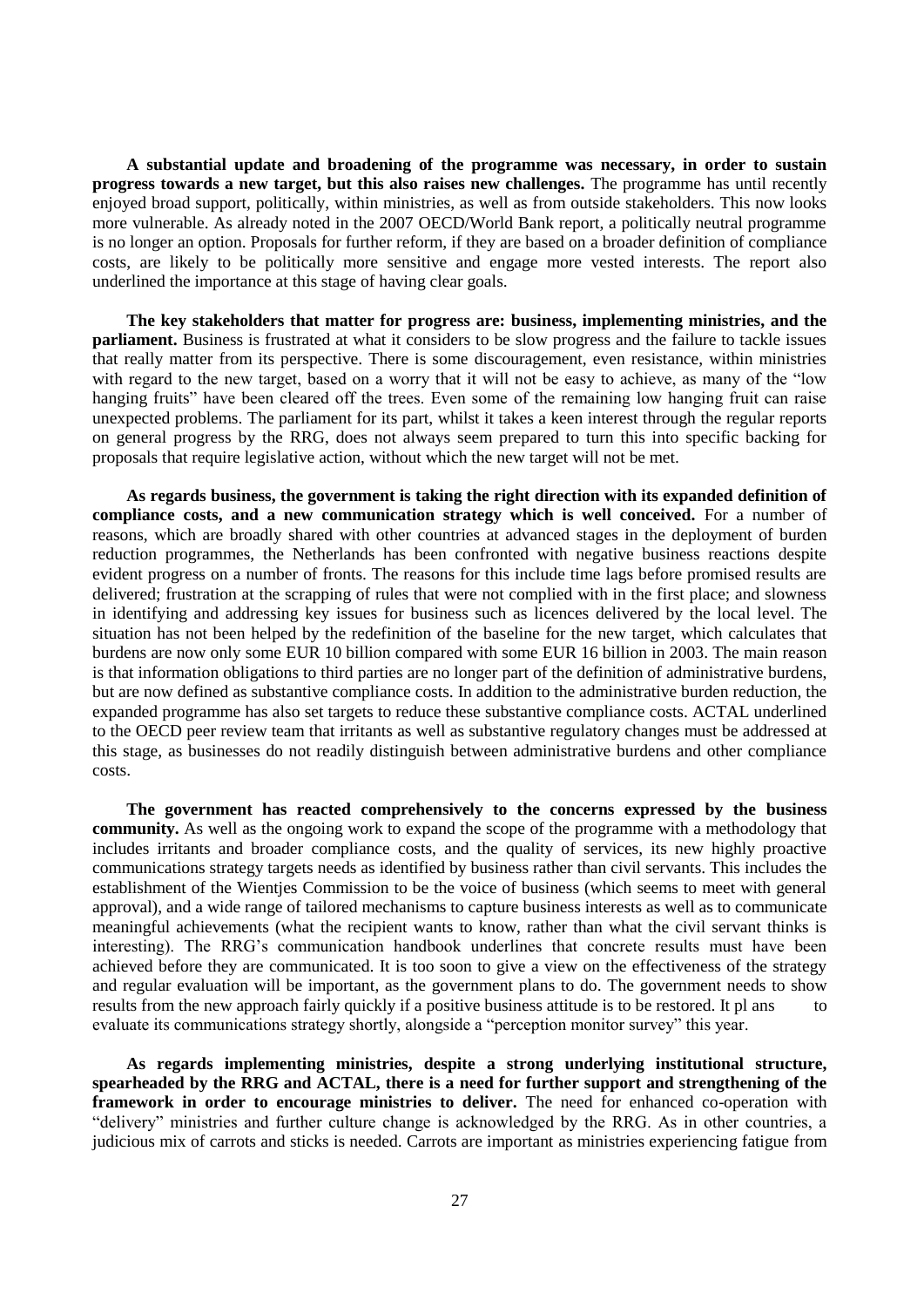years of efforts need encouragement. So are sticks, for which sanctions must be credible. The Netherlands has gone further than most other countries in linking achievements to the budget cycle. Consideration should also be given to making a link between achievements and performance appraisals (which would have both a carrot and stick effect). At the same time, ministries need to feel supported in their efforts to push through controversial proposals. This implies some hard choices and trade-offs, for which political support is required. The Cabinet and the Steering Group for Better Regulation chaired by the Prime Minister have an important role to play in this regard.

**As regards the parliament, the dialogue needs to be extended to cover specific decisions that will require its approval.** The parliament is already heavily engaged in the programme at a strategic level, with the regular reports that it gets from the Cabinet via the RRG. There is a need to strengthen and clarify the link between these reports and the specific measures that come to the parliament for approval under the programme. Since the easier targets have been achieved, much of the new work, especially if it is based on an extended interpretation of compliance costs, may need to go through the parliament in order for regulations to be changed or adopted. Skilful piloting will be required. At the same time, although regular updates are essential to sustain parliamentary interest and general support, quarterly reports (even if two of these are short updates) seem excessive, detracting the RRG (which prepares the reports) from getting on with the substantive work of developing the programme.

**The citizen programme for administrative burden reduction has been carefully developed and adapted to take account of experience in the first phase.** The Ministry of the Interior and Kingdom Affairs has developed a programme based on a careful review of what actually matters for citizens. As with the programme for the reduction of burdens on business, from which it was inspired, this project seeks to learn from previous experience (the first phase was acknowledged to be unsatisfactory), to identify the challenges that still need to be met. It makes extensive use of external experts in moving forward. Such openness and willingness to learn is an extremely positive aspect of the Netherlands' general approach to Better Regulation. Among a number of positive features of the project, the local level is engaged in the programme, and extensive use is made of Information and Communication Technologies (ICT). Efforts are made to cover important aspects in the Netherlands geographical context, such as the needs of cross-border workers. Considerable effort goes into promoting an EU level approach to the issues. It is not, however, clear how real progress will be evaluated and measured under an approach which does not set any clear quantitative baseline and reduction target. Without this, it is likely to prove difficult to demonstrate that there have been improvements.

**There are considerable and possibly unexploited synergies between the citizen programme and the business burden reduction programme. In a broad sense, the Ministry of the Interior and Kingdom Affairs has learnt from the much longer standing business programme in developing the citizen programme.** An element of friendly competition between programmes is also no bad thing. That said, there are numerous points of convergence. These include an overlap in coverage, communication strategy, the use of ICT, a shared independent watchdog (ACTAL), and also the development of new qualitative as well quantitative methodologies, some of which might have a shared interest for the two programmes.

**Regulation inside government is already part of the citizen programme but could be expanded.** Part of the citizen programme addresses regulation inside the administration, notably for professionals working in public services such as hospitals and schools. The aim is to free up time spent on administration so that services to citizens can be enhanced. The Ministry of the Interior and Kingdom Affairs report to the Parliament notes that there is a 25% reduction target for the local levels of government in this respect. Greater emphasis on addressing regulation inside government was already recommended by the 2007 OECD/World Bank report. With a planned cut of 25% in the civil service, development of this part of the programme could help to release resources as well as making a contribution to better service quality.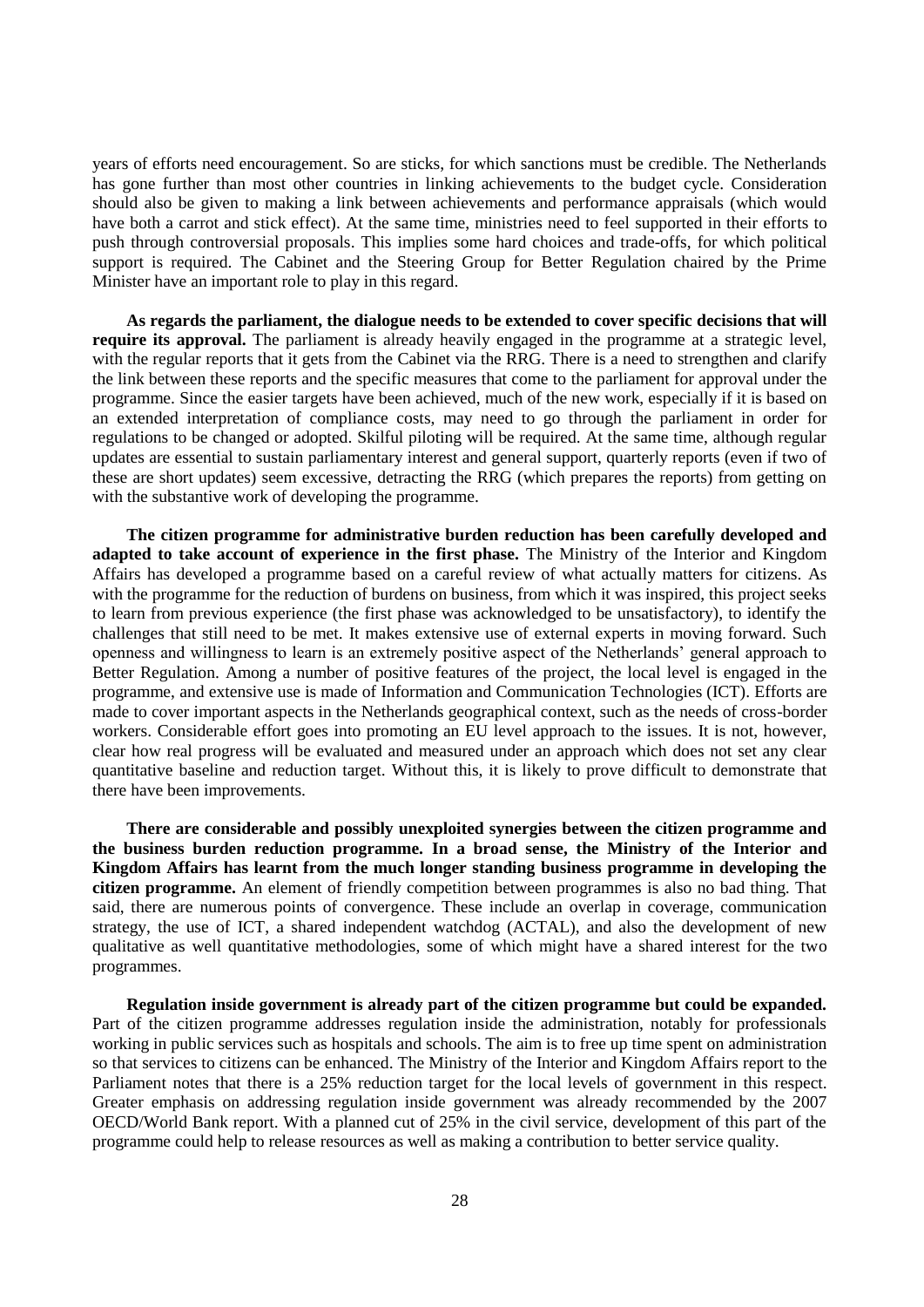## *Compliance, enforcement, appeals*

**The Netherlands has engaged in pioneer work to ensure that compliance and enforcement are considered at the start of the rule making process.** This was already picked up in the 1999 OECD report but deserves to be repeated, in the context of today's interest across the OECD in tackling policy related to the enforcement of regulations as well as their development. Efforts by the Ministry of Justice to raise awareness go back over two decades, via the Directives on Legislation (which it drafts), the legal quality criteria which it applies, and the Practicability and Enforcement Impact Assessment which it also applies. The Netherlands is also responsible for the development of the so-called Table of Eleven determinants of compliance, which have widely influenced other countries' efforts in this field.

**There has also been steady development toward a new risk-based approach and structures for enforcement.** A well articulated policy which engages the local as well as national levels has been refined through successive cabinets, starting in 2001. Local levels are formally engaged through the central government agreement with municipalities, including pilots for new approaches with a sample of pioneer municipalities.

**The establishment of the co-ordinating Inspection Council to promote the new approach has been a successful move and there is close co-operation with the work of the RRG.** Is the Ministry of Justice fully engaged? The Council came across to the OECD peer review team as motivated and enthusiastic in its role. There is a close link with the regulatory burden reduction programme for business (reflected in the fact that a reduction of state supervision forms part of the current action plan for the reduction of administrative burdens on business) and close involvement by the RRG in this work. The involvement of the Ministry of Justice, which has played a longstanding upstream role in drawing attention to compliance and enforcement when regulations are developed, is not so clear. Yet the reform programme implies the need to address regulations as they are developed, as much as how they are implemented once adopted.

**The current Framework Vision is ambitious as well as quite precise in its goals; careful evaluation of progress is essential if credibility and momentum are to be sustained.** The results to date set out in the 2008 report to the parliament appear to be impressive. The report documents for example the establishment of joint risk analyses between inspectorates, co-operation between inspectorates and municipalities, facilities for digital co-operation, and the reassignment of tasks. What has been the real effect of these reforms on the ground? Are these the right targets?

**The Ministry of Justice's research report on the state of compliance is a useful initiative to back up further reform.** The results should be directly relevant to the further development of the Framework Vision.

## *The interface between the national level and the European Union*

**Consciousness of the importance of EU origin regulations in shaping the national regulatory environment is high, and the Netherlands are active participants in the development of EU level Better Regulation strategies.** For a relatively small country, the Netherlands have been commendably active in raising consciousness of Better Regulation principles at EU level, so that problems are tackled at source, including most recently the importance of effective EU management to keep down burdens on citizens.

**Well structured processes are in place for the negotiation and transposition of EU regulations.** As in most other EU countries, the Netherlands have developed and established a clear procedural framework for dealing with EU regulations. A particularly strong feature is the process for establishing an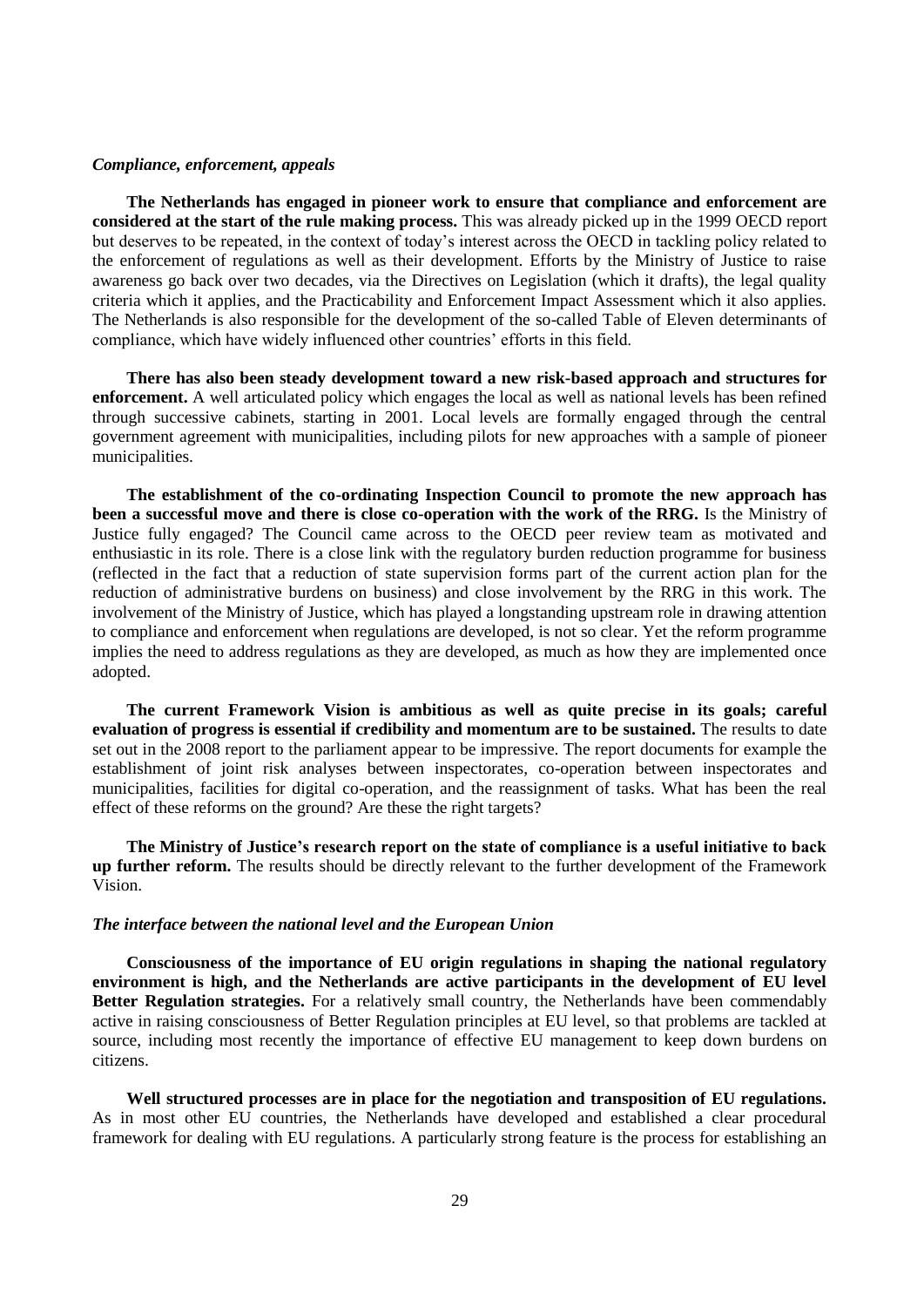implementation plan when an EU regulation is adopted, in which the local levels of government are invited to participate, and the subsequent monitoring of transposition via a centrally co-ordinated database (run by the Ministry of Justice) which systematically tracks and disseminates progress in meeting deadlines for implementation. Transparency as regards the correlation between EU and national regulations is covered under the framework. The processes for ensuring consistency between EU and national regulations (which extend to taking account of the rulings of the European courts) are also noteworthy.

**The framework is more effective in securing a sound procedural performance than in addressing issues of substance arising from EU regulations.** The EU was a recurring theme across the interviews with the OECD team, with concerns expressed by a number of stakeholders inside and outside government at the difficulties of implementation into the national context. These included a concern about staying up to date with EU developments, with information sometimes being available too late to affect the outcome, and about failures to pay sufficient attention to likely national impacts of EU regulations both at the negotiation and transposition phase of the process. Although the local levels have a formal seat at the committee tables to discuss these matters, the team also heard that more targeted efforts should be made to involve these levels where needed. The most fundamental critique of the current approach was the failure to assess impacts adequately. There is currently no requirement for impact assessment at the negotiation phase, and it is not clear how much is actually done at the transposition phase. The Ministry of Foreign Affairs and the Ministry of Justice lead the various processes, which may leave the framework short of input from other key Better Regulation ministries (Interior, Finance and Economic Affairs).

#### *The interface between sub national and national levels of government*

**Considerable effort and resources are being put into linking up the local level with national objectives for Better Regulation, and results have started to emerge.** There is increasing co-operation between central and local levels of government in key areas of Better Regulation such as reform of inspection practices, the reduction of administrative burdens and licensing reform. Core ministries (Interior, Finance and Economic Affairs) are clearly working hard to involve local governments in their Better Regulation programmes. Central government is providing direct support for municipalities, including consultancy funds to address burden reductions. Concrete results have started to emerge such as the review and simplification of "model regulations" (templates for local regulations produced by the association of municipalities VNG), the establishment of a Better Regulation website dedicated to local level Better Regulation issues, and pilot schemes to test the principle of "silence is consent" for licensing.

**The central government agreement with the municipalities is an effective means of structuring the approach and identifying priorities.** This agreement (under which a specific action plan is drawn up), which is concluded between central government and the VNG at the start of each government term, has been used to good effect to define shared goals.

**Uneven progress can be expected and the role of the VNG is important for evening out differences across the country.** With 443 municipalities (a large number for a relatively small country) and considerable variations in size (and culture), some municipalities are doing better than others. The OECD team were told that progress on licensing reform is especially patchy. The role of the VNG is important for disseminating best practice and encouraging horizontal co-operation.

**The action plan rightly addresses not only what municipalities can do for central government but also what central government can do for municipalities.** The task force for addressing burdens generated by central government (part of the action plan) addresses the important issue of regulatory burdens generated by central government. There is concern at the local level at the weight of new regulations and a desire to see more targeted management of the development of new regulations which will "hit" the local level. The VNG has proposed that each ministry appoint a co-ordinating lawyer for new regulation that will affect the local level.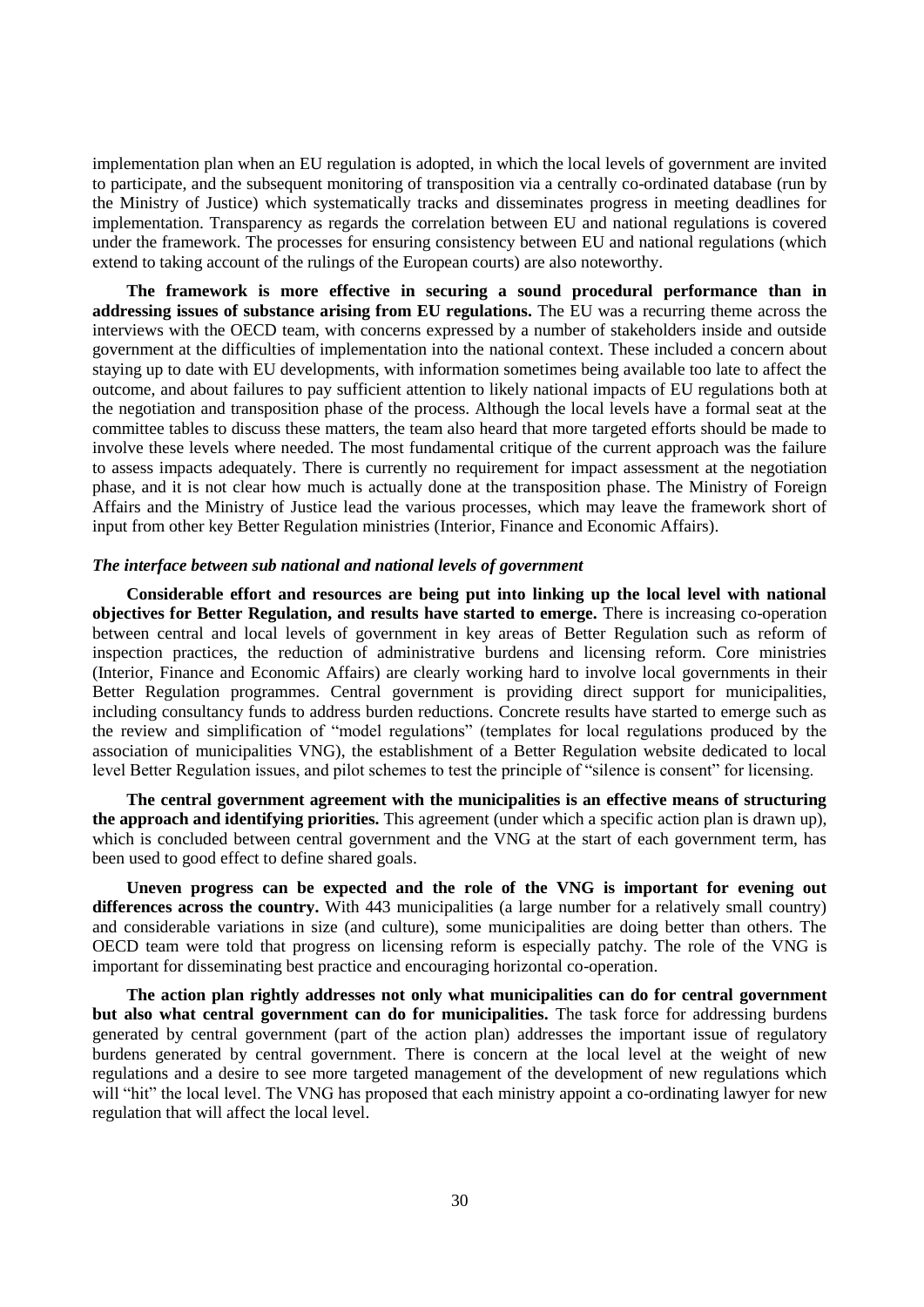# **REGULATORY MANAGEMENT IN PORTUGAL**

#### <span id="page-30-1"></span><span id="page-30-0"></span>**Executive summary**

## *Drivers of Better Regulation*

The development of Better Regulation policies in Portugal over the past few years has been part of the government's reforms to modernise the economy and enhance growth, and to meet the goals of the European Union's Lisbon Agenda on economic growth and job creation. The need to address deep seated structural and economic problems has facilitated the emergence of a shared understanding among politicians and civil servants that in-depth changes are necessary. There is a widespread recognition that the public sector must become more cost-efficient and closer to public needs, which requires a transformation of the administrative culture. Another priority has been to make the business environment more dynamic and innovative to increase the competitiveness of the economy and its capacity to attract foreign direct investment. Portugal's relatively low ranking in various competitiveness benchmarks has been an important driver for the launch of the Simplex Programme for administrative simplification and egovernment.

# *Public governance framework for Better Regulation*

Portugal is a unitary state and a parliamentary republic ruled by the constitution of 1976, with a tradition of strongly centralised government. The development of Better Regulation has been closely associated with managing the transformation of the public sector. Reflecting the high political importance of this objective, responsibility for regulatory quality management and the development of Better Regulation policies has always been at the centre of government, close to the Prime Minister. Better Regulation is also closely associated with e-government policies to promote more effective public governance.

#### *Developments in Better Regulation*

The development of Better Regulation policies is relatively recent compared with some other OECD countries. The government's strategy for promoting Better Regulation in its first phase has been to focus on actions which could rapidly produce tangible and effective results, on which to build a foundation for further reforms. Through the Simplex Programme, the objective was to send clear signals on the direction that had to be taken and to raise expectations for further reform among citizens, companies and within the administration. The Legislar Melhor Programme for enhancing legal quality constitutes a further and broader development aimed at improving the overall quality of the regulatory system and includes the first steps toward ex ante impact assessment.

Regulatory management capacities continue to be developed and reinforced. The Portuguese government recently adopted a resolution to create a stronger institutional framework for monitoring the transposition of EU directives. It has also, building on successive reinforcements of the programme, taken steps to further strengthen the Simplex Programme for the reduction of administrative burdens, with plans to introduce quantified targets, extend the programme to full compliance costs, and cover citizens as well as business and burdens on the administration. It is also addressing public consultation via the establishment of a code of good practice.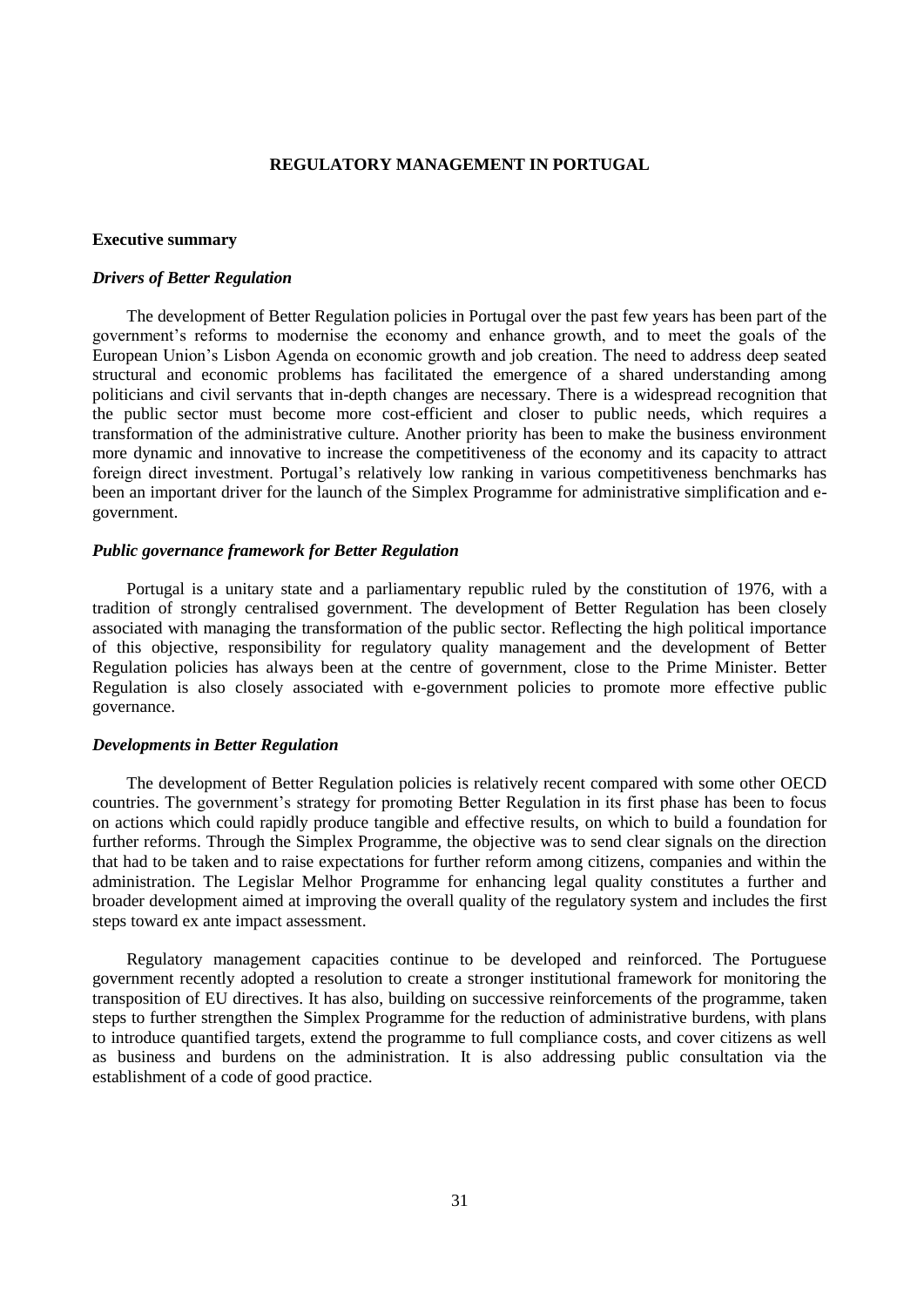## *Main, findings of this review*

Portugal has made impressive progress over a very short period (three years) in the development and implementation of policies for Better Regulation, which is now recognised as an important part of effective public governance. There is a need to sustain momentum and confidence, and to set out a clear overall strategy that links and further develops the different initiatives for Better Regulation. Defining stronger operational as well as strategic targets will help the reform programme to stay on course. As Portugal unrolls further initiatives for Better Regulation under the Legislar Melhor umbrella, it also needs to ensure that *ex post* evaluation is anticipated both for specific elements of the policy, and for Better Regulation strategy as a whole.

Portugal has institutional structures at the centre of government as well as a network of officials involved and interested in Better Regulation across the administration, who are ready to move forward. The implementation of the Simplex Programme has played a big role in raising interest across ministries, generating inter-ministerial co-operation. Portugal should focus on enhancing shared working across the government and ensuring adequate capacities for the future development of Better Regulation policies.

An important transition has taken place over the last couple of years regarding public consultation, from reliance on formal requirements to experiments with broader and more flexible approaches. However the quality and scope of consultation practices appears uneven and open consultation is not yet fully embedded. Portugal has made positive progress in enhancing access to the legislative stock and more generally to the administration, including through the development of e-government. Two issues that need sustained attention are the delays in the court system for appeals, and the need to strengthen the framework for management of EU affairs, both of which the government is addressing.

Significant steps have been taken towards enhancing regulatory quality and controlling regulatory production. Procedures and guidance for the development of new legislation have been put in place. The government has also introduced the Simplex Test, mainly to assess the administrative burdens which new regulation could impose on citizens and businesses. This embryonic form of impact assessment needs to be further developed in order to enhance regulatory quality and management.

The Simplex Programme has been impressive in scope and ambition, and has removed some important difficulties in the regulatory system. The government plans to introduce a variant of the standard cost methodology (SCM) and establish quantified targets for 2012. A sharper approach based on quantification will help to evaluate progress on sounder footing and encourage the further and full engagement of relevant ministries. The government is also now engaging the municipalities in the Simplex Programme with the Simplex Autárquico Programme, launched in August 2008.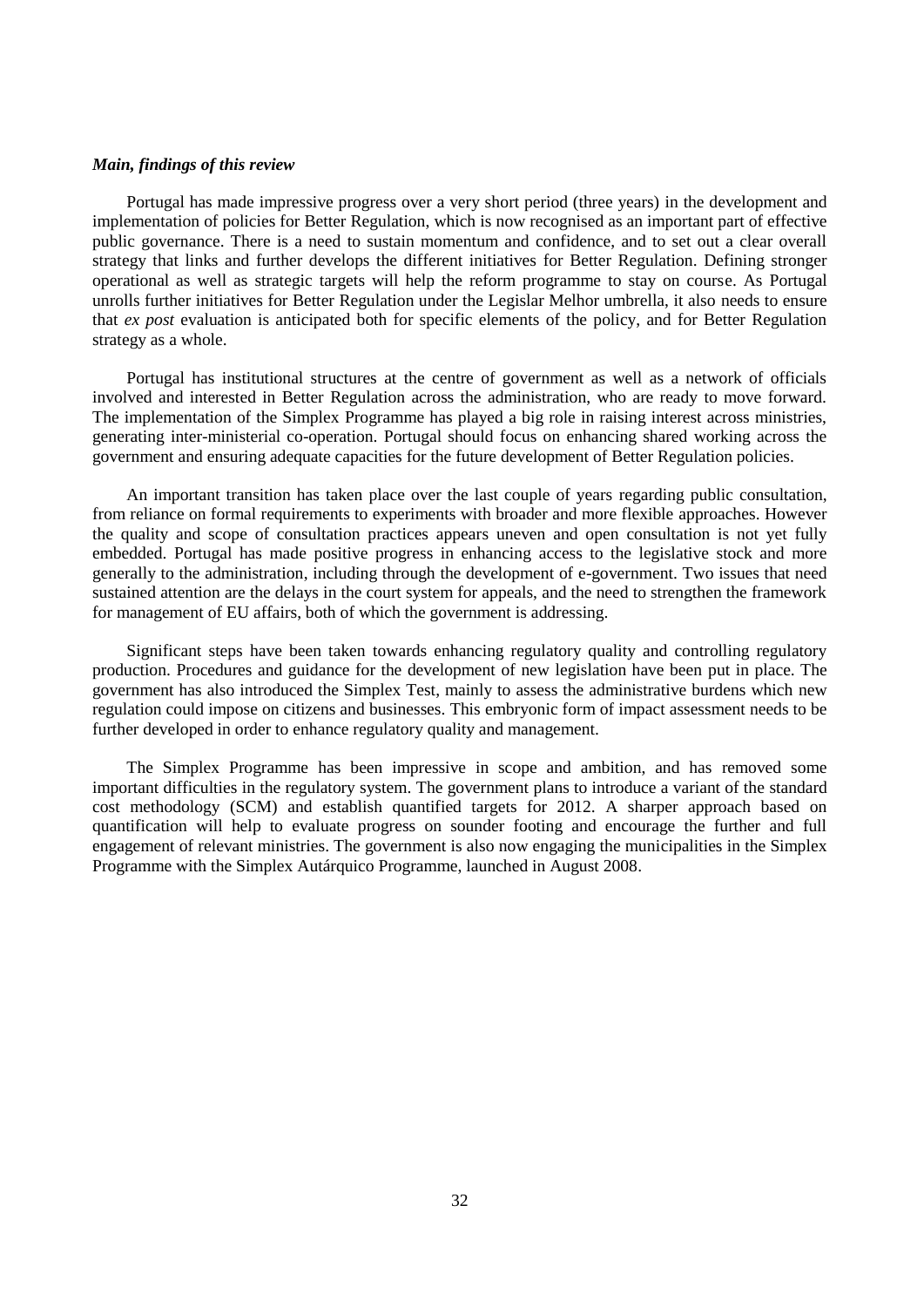## <span id="page-32-0"></span>**Assessments in detail**

#### *Strategy and policies for Better Regulation*

**Portugal has made impressive progress in the development and implementation of policies for Better Regulation in a very short time frame.** Over a period of less than three years, the government has launched a programme for enhancing legal quality (Legislar Melhor Programme or Better Law Making Programme) and for the reduction of administrative burdens (Simplex Programme), which is now being extended to cover municipalities (Simplex Autárquico Programme), alongside a major programme for the development of e-government. A number of tangible results have been produced, including reduction of administrative burdens on citizens and companies for a number of administrative acts, easier access to regulations (websites of Official Gazette and the parliament), codification, and publication of rules of procedures for the preparation of regulation. Portugal also deserves credit for taking inspiration from the experiences of other countries, thereby reaping the benefits of a catch up effect, and more broadly for getting the measure of the efforts that were needed to start changing the culture of the administration, and the issues to be addressed.

**These tangible achievements mean that Better Regulation is now recognized as an important part of effective public governance and is embedded in the policy agenda.** The need for Better Regulation is now increasingly recognised and supported not only within much of the administration but also outside (business, trade unions, citizens). Reforms in this area no longer appear to depend on the politics of the moment. A momentum for reform has been created, and there is a climate of confidence as well as an expectation on the part of business and society that the government is taking reform seriously.

**There is a need to sustain momentum and confidence, and to set out a clear overall strategy for Better Regulation that links and further develops the different initiatives.** Whilst much has been achieved in the first phase of reform, a second phase is opening up, which needs further development if it is to provide effective ongoing support for Portugal's economic goals. The Legislar Melhor Programme is an important step in this direction, signalling that the government has understood that Better Regulation must be extended out from its origins in the Simplex Programme. This new programme outlines a broader and potentially deeper strategy for Better Regulation in Portugal. The risk is that Better Regulation reform gets stuck at some point in the next couple of years, if this strategic vision is not addressed. A strong central vision will also help to avoid a fragmentation of approaches across ministries, agencies, and beyond at the municipal level.

**Defining stronger operational as well as strategic targets will help the reform programme to stay on course.** Defining operational and strategic targets, against which the government can report progress, would also act as an incentive for ministries and others to sustain and even strengthen their efforts. For this to work, current policies need to be given a sharper edge. This includes specific targets and measurements for the administrative burden reduction programme, and a stronger and fuller approach to ex ante impact assessment which goes beyond the assessment of administrative burdens. The government has taken steps with regard to the administrative burden reduction programme and now needs to take further action with regard to *ex ante* impact assessment.

**Better Regulation strategy needs to be clearly communicated to stakeholders within and outside the administration.** The first phase of reform rested largely on a specific and highly visible policy (launching the Simplex Programme for the reduction of administrative burdens as a way to embed Better Regulation in the administration's agenda). This policy was well communicated. The current situation, however, is no longer so clear. Stakeholders need to be fully aware of what is planned as well as what the government has already put in place.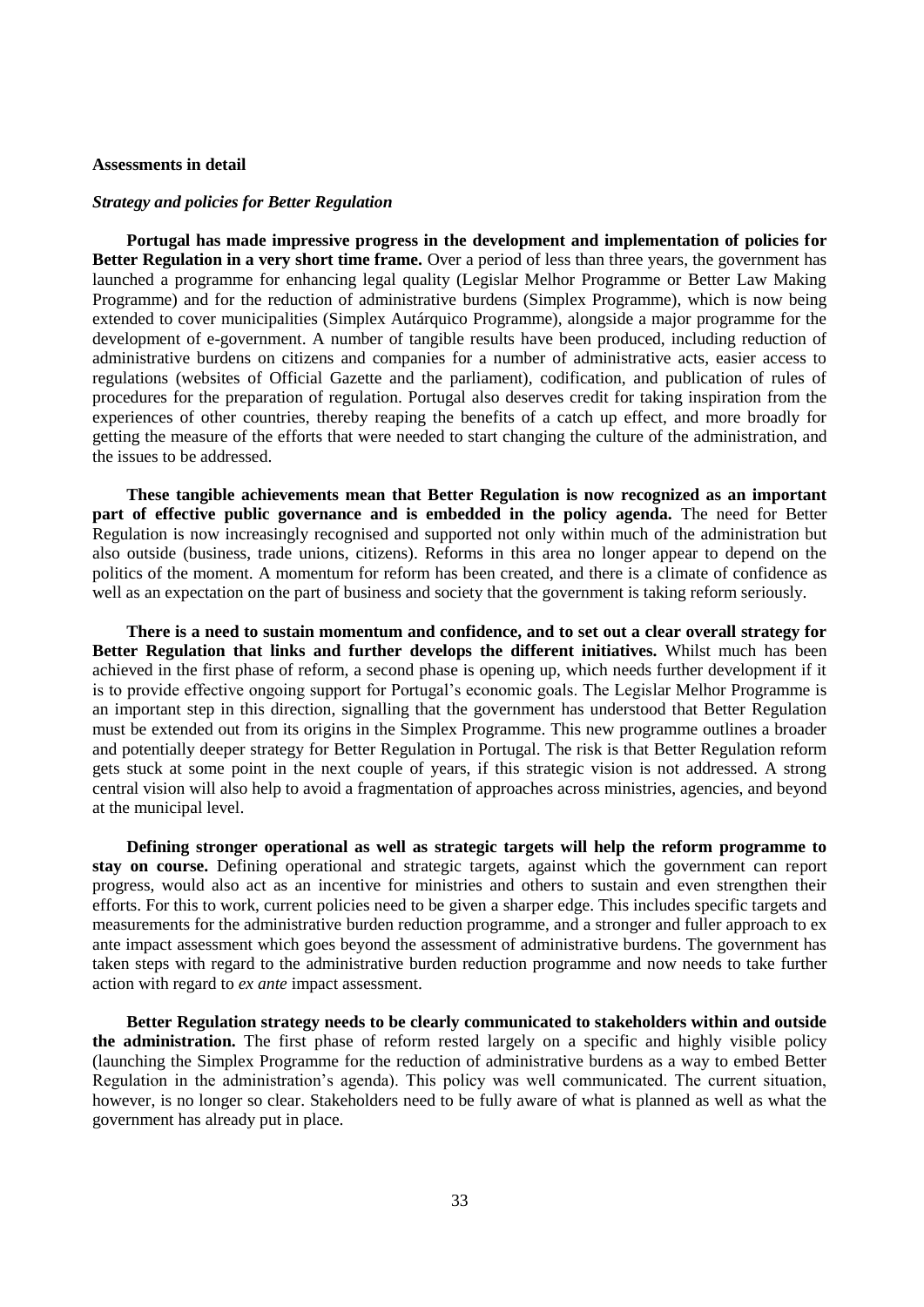*Ex post* **evaluation is not at this stage embedded in the culture, although there are some useful initiatives.** Measuring and evaluating progress is important to sustain the momentum for reform and to improve the reform programme. A useful specific initiative on *ex post* evaluation is the recently established monitoring panel for the Simplex Programme, which could constitute a step towards the establishment of a broader system for monitoring and evaluation policies. As Portugal unrolls further initiatives for Better Regulation under the Legislar Melhor umbrella, it needs to ensure that *ex post* evaluation is anticipated both for specific elements of the policy, and for the Better Regulation strategy as a whole.

**There is a need to strengthen understanding of the link between the Better Regulation agenda and impact on the economy in order to sustain support for Better Regulation over the long term.** Portugal has set itself the goal of achieving a stronger economic performance and a reduction in the public deficit. How can/does Better Regulation (which itself requires resources) contribute to economic performance? This is difficult to show directly at the macroeconomic level. However it could be attempted for specific areas, for example making the link between simplification of processes for business start ups and the effect on new business formation. This can also be a "reality check" on the effectiveness of the reform programme.

**Better Regulation in Portugal is closely linked to and supported by e-government policies aimed at promoting more effective public governance and regulatory management.** Portugal has for a number of years prioritised the development of the Portuguese Information Society and focused on putting public sector services online. This has resulted in a significant improvement relative to the European Union e-government benchmarks regarding accessibility of e-government. Drawing full benefits from simplification through e-government services however requires that the government also works to tackle the digital divide in Portugal.

#### *Institutional capacities for Better Regulation*

**Considerable progress has been made in a short time, and foundations are being established for the further development of institutional capacities.** Portugal now has institutional structures at the centre of government as well as a network of officials involved and interested in Better Regulation across the administration, who are ready to move forward. The implementation of the Simplex Programme has played a big role in raising interest across ministries, and has generated inter-ministerial co-operation for a major horizontal government programme for the first time without a formal legal requirement to do so. Two entities based within the Presidency of the Council of Ministers at the centre of government now play a major role in the development of Better Regulation in Portugal: CEJUR (the legal centre of the Presidency of Council of Ministers in charge of the Legislar Melhor Programme), and SEMA (Secretary of State for Administrative Modernisation) with the support of AMA (the Agency for Administrative Modernisation, in charge of the Simplex Programme. Among ministries, the Ministry of Justice is a particularly active and effective player with respect to the Simplex Programme, partly as an extension of its own initiatives to remove congestion in the judicial system. The Ministry of Finance and Public Administration and the Ministry of Economy and Innovation have been other key players in the development of simplification programmes.

**Despite progress, the institutional motor at the centre of government for Better Regulation has weaknesses.** One is the need to enhance shared working. There is goodwill and a certain level of cooperation between the main players in the Presidency of the Council of Ministers and key ministries, but much of their work appears to be carried out independently of each other, and may be over-dependent on the enthusiasm of the officials currently in place. This will matter increasingly as new processes are rolled out, for example to capture the administrative burdens of new regulations, which will need to be meshed with the more established Simplex Programme. The second major weak spot is capacities and competences. These are inadequate for the work ahead. For example CEJUR has been given an important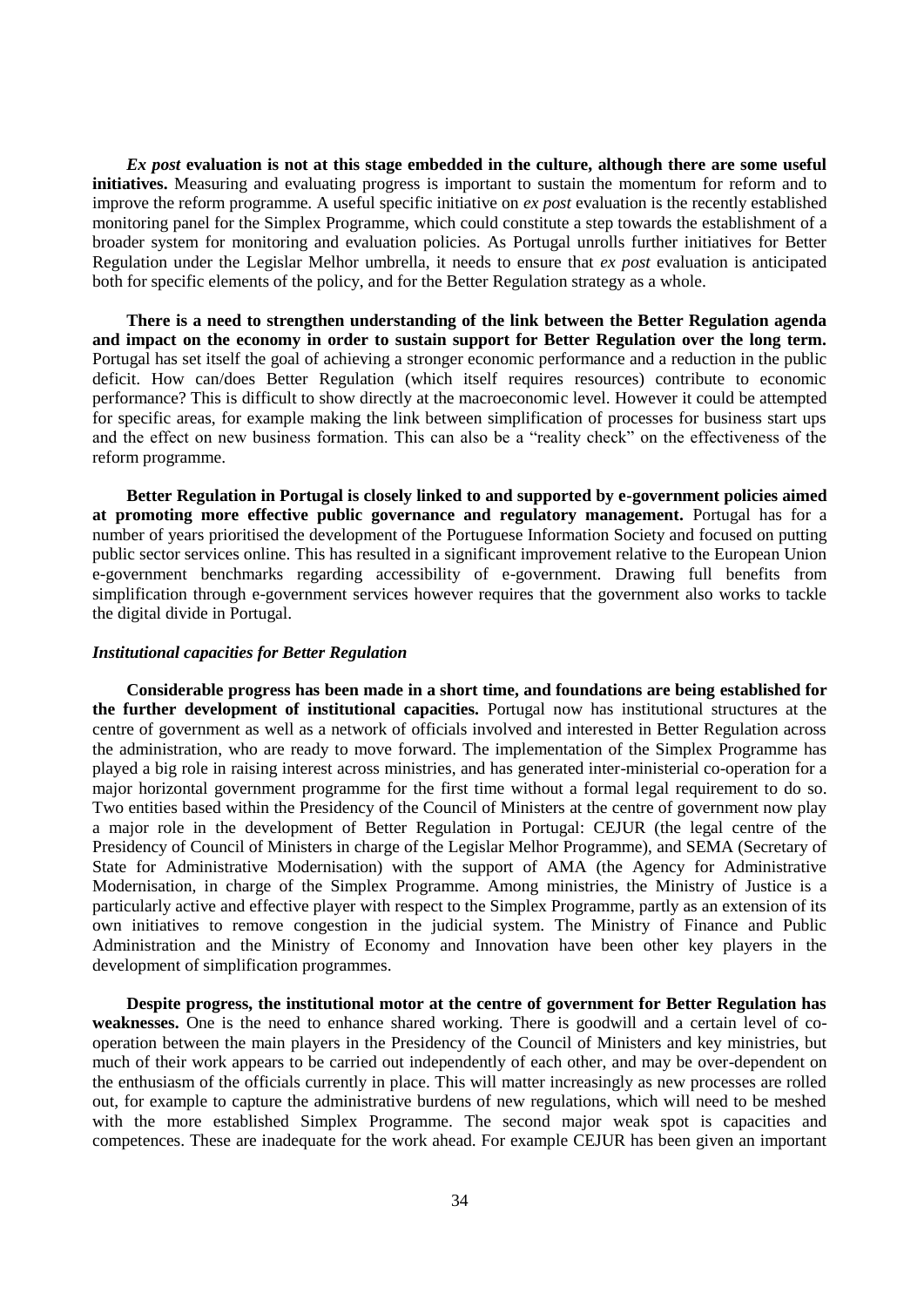role for the development of the Legislar Melhor Programme, but its capacity to perform these tasks will be limited by its resources and competences, which are focused on law quality. It could not for example, as matters currently stand, provide much effective support for the development of *ex ante* impact assessment. Policies on administrative simplification and on the quality of new regulations are related, and require strongly coordinated actions. They are currently conducted by AMA and CEJUR, which are under different Secretaries of State within the Presidency of the Council of Ministers.

**Across ministries and agencies, capacities and competences for tackling reform appear to be highly uneven and also need attention.** There have been considerable efforts to develop training, and an important initiative to link performance assessment with results obtained on Better Regulation policies such as the Simplex Programme. Some entities (such as the Ministry of Justice and the financial regulators) appear to be fully equipped as well as enthusiastic for their role. Others, however, seem less at ease and not so well integrated.

**The more formal engagement of external stakeholders, many of whom are highly supportive of the government's Better Regulation policies, could also be usefully strengthened.** Leaving aside the Ministry of Justice's De-formalisation Commission, which covers both government and external representatives, Portugal does not at present have a fully independent external advisory body of the kind that has been set up in a number of other OECD countries. Such bodies, provided that they are established with careful regard to their independence and balance of representatives, can provide powerful support for sustaining Better Regulation over the long run, advising the government on how Better Regulation programmes can be strengthened, and acting as an effective public communication channel for the government.

**The government and the parliament have a shared interest in Better Regulation, which needs to be exploited.** The Assembly of the Republic is considerably engaged in Better Regulation initiatives aimed at strengthening the quality of law making, including through early efforts at impact assessment. Sharing of databases on the regulatory stock could be another entry point for encouraging communication and cooperation.

## *Transparency through consultation and communication*

**Consultation processes are well established, both through formal rules and in practice, and have been evolving.** Although public consultation is not required for all regulations, in practice most regulatory projects are subject to some form of consultation. There is a well-established practice of formal consultation of specific stakeholders stemming from constitutional requirements. An important transition has taken place over the last couple of years, from reliance on formal requirements to experiments with broader and more flexible forms consultation, often based on the Internet, carried out by different ministries and agencies. In particular, the implementation of the Simplex Programme has provided the opportunity to develop new forms of consultation with external stakeholders, which can be considered as a successful experience.

**The new legal framework for consultation together with the planned Code of Good Practice are positive steps towards promoting more effective, open and user friendly consultation across all ministries, not just the best performers.** The quality and scope of consultation practices appear to vary across ministries, and open consultation is not yet fully embedded. The government is now preparing a new legal framework and a Code of Good Practice, which should help to promote good practices. There is a particular need to promote more user friendly deadlines, and provide more systematic feedback on the results of consultation, so as not to discourage those who are putting big efforts in the provision of comments. Public consultation usually takes place within short deadlines and at a late stage in the development of regulations, which does not allow stakeholders sufficient time to contribute and reflect on how they could be affected. Nor does it encourage public ownership of the policy under development. Feedback on the use made of comments also appears to be poor.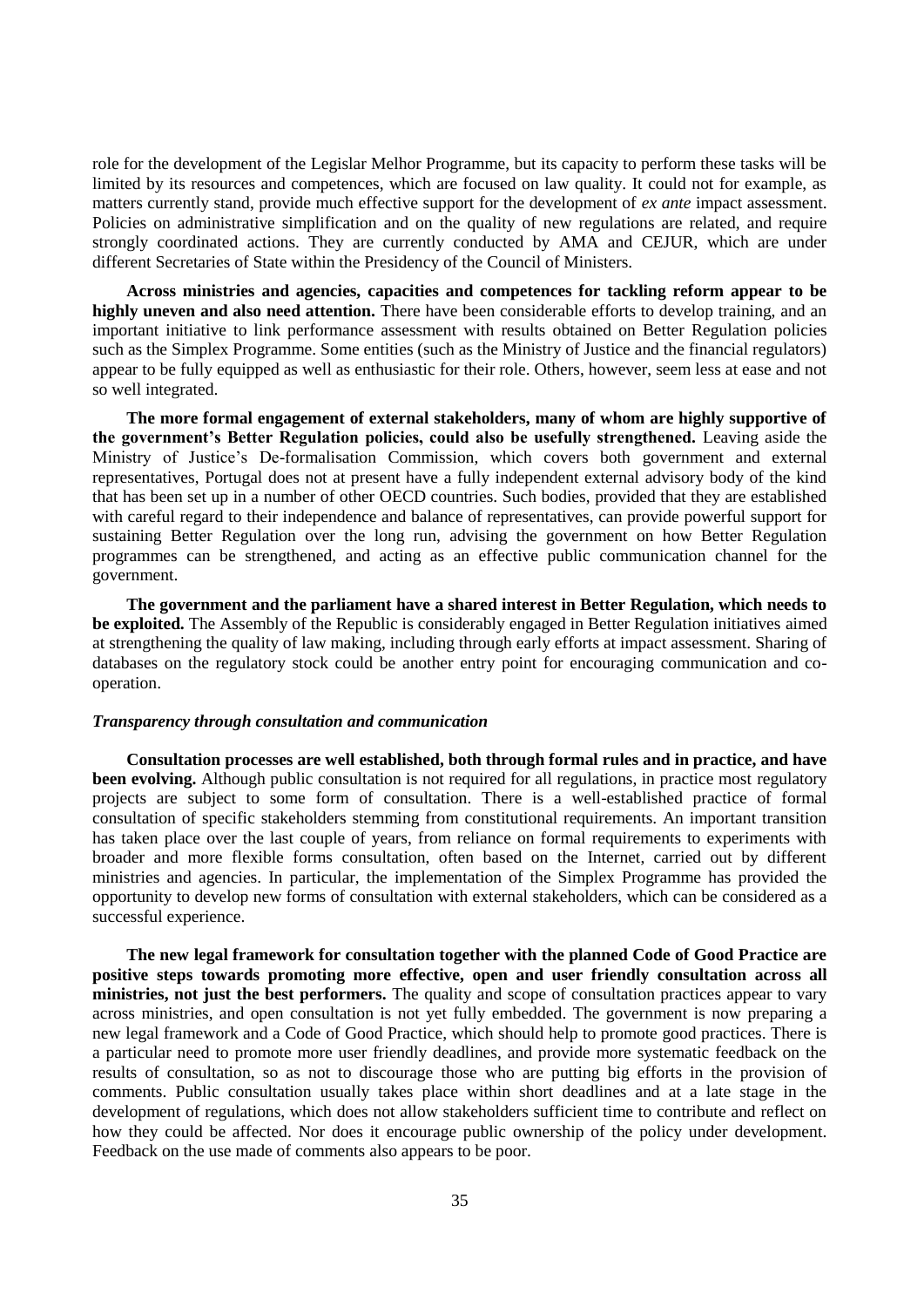**Portugal has also made positive progress in enhancing access to the legislative stock and more generally to the administration, making a strong use of ICT in doing so.** The Digesto initiative, and other initiatives to enhance transparency of the rule making process (Official Gazette on line, website of the Assembly of the Republic and individual ministries) show that Portugal has understood the need for a more transparent approach tailored to the needs of business and citizens without a legal background or support. The launch of comprehensive portals for citizens and business also transforms access channel to public services and administrative procedures. Business might welcome increased simplicity through the adoption of common commencement dates as it can avoid the need to be on a regular lookout for new or revised regulations.

#### *The development of new regulations*

**There has been good progress to strengthen the procedures and guidance for the development of new legislation.** Very little was in place until recently. A practical guide to help law drafters is under preparation to complement the 2006 Rules of Procedures of the Council of Ministers, which have established common rules for the preparation of regulations. This has been a major achievement of CEJUR and should feed through into better quality drafting and planning for new regulations.

**An embryonic policy for effective** *ex ante* **impact assessment of regulations is apparent, especially with the Simplex Test.** A form of impact assessment has been formally introduced, both in the rules of procedures of the executive and of the parliament. The government has also introduced the Simplex Test for new draft regulation, mainly to assess the administrative burdens which the regulation could impose on citizens and businesses. The Simplex Test is now well known within ministries, and the practice of making *ex ante* impact assessment (even if focused on administrative burdens) and considering alternatives to regulation is making its way in the administrative culture. The first benefit of the Simplex Test is that it has made officials in central government aware that good regulation requires preparatory work, including questioning expected consequences. There are limits to the Test, but with this recent new tool, Portugal has made a significant step towards enhancing regulatory quality and controlling regulatory production. Throughout the OECD mission study, interviewees underlined the progress.

**While the initiatives so far fall short of a fully effective** *ex ante* **impact assessment policy, they are a useful starting point for strengthening the current approach.** The current review of the Test following its pilot phase is an important opportunity to take stock of the following issues and how they might be best addressed in the Portuguese context.

**There is a need to move from a static to a dynamic approach.** The Simplex Test is currently a static exercise a snapshot of regulatory proposals at an early stage in their development. Effective *ex ante* impact assessment implies a dynamic process over time. Updating assessment as the draft progresses can help authorities to assess the regulation as it develops. It will also allow a more authoritative reference to an assessment which has been done on the final version of the text, and not on an early version which will have been modified significantly.

**There is also a need to broaden the scope of assessments, taking account of the proportionality principle.** The analysis underlying the Simplex Test (which is essentially based on a long questionnaire) and explanatory note is very limited. The Simplex Test does include some elements of a broader assessment, but focuses mainly on administrative burdens, not the full-fledged broader range of policy effects and potential costs and benefits. It can be legitimate to have different levels of impact assessments, proportionate to the subjects and their complexity. The overall aim should be to get the right balance as the current version of the Simplex Test is both too long and complex, and at the same time offers an inadequate basis for capturing effectively the full consequences of a proposed regulation.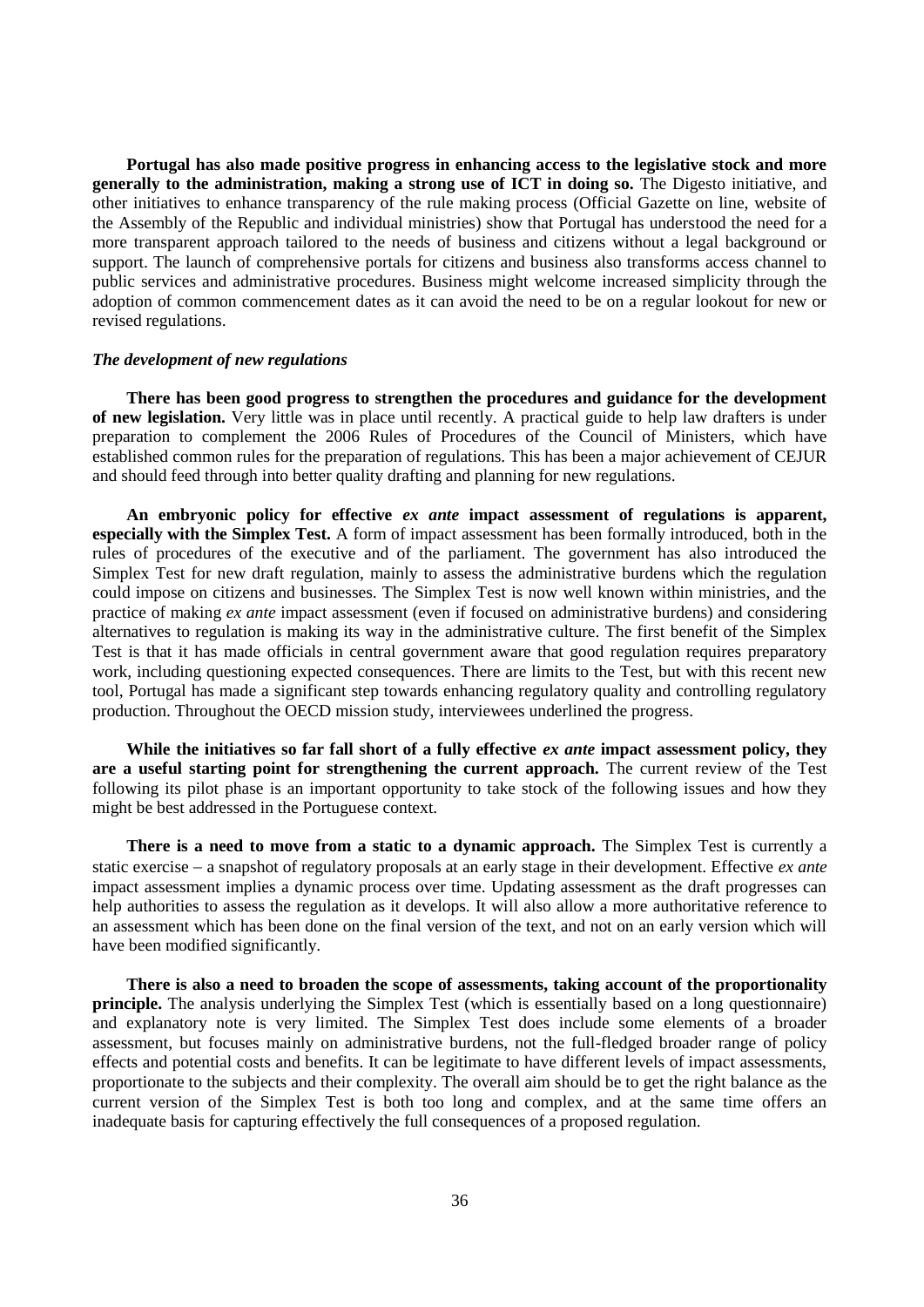**Publishing results of impact assessment and using public communication are important for transparency of public choices and medium term efficiency.** The results of the Simplex Test currently remain confidential, even within the government. The confidentiality can be justified in the early phase of launch and implementation of the new policy. It is however now necessary to set when and how the Simplex Test can be communicated to interested parties and parliament. One argument for not making impact assessment publicly available is that this is preparatory work aimed at providing insights to the government. This is indeed the case, but the study can be made public once choices have been made and the draft is to be published or in the case of draft laws when the draft is communicated to the parliament. Another element of transparency to be improved is public consultation. There is currently no specific link made between public consultation processes and *ex ante* impact assessment. The development of the Simplex Test for evaluating the administrative burdens of new regulations should involve effective public consultation of stakeholders in order to identify prospective issues.

**The institutional support for impact assessment needs to be strengthened.** CEJUR, via its responsibility for the Legislar Melhor Programme, has the formal responsibility for overseeing impact assessment. However, as a legal centre for the quality of drafting it does not have the necessary economic competences or resources for overseeing a more robust impact assessment process. Strengthening the institutional framework also requires a change of culture across the administration, notably a willingness to engage in more systematic and open exchanges on the development of new policies and associated regulations.

**The parliament needs to be part of the process of strengthening impact assessment.** The role of the parliament in the development of legislation is strong in the Portuguese system. The parliament has already taken a number of initiatives of its own to strengthen procedures for the evaluation of draft regulations, including not least the requirement for a wide ranging technical note to be attached to drafts which it will enact. The parliament also has its own rules for ensuring transparency of the law-making process through public consultation including via its website, and the collection of data from external experts. It has recently engaged a reflection on the development of a more formalised impact assessment procedure. It makes sense for parliamentary initiatives to be worked up in cooperation with the government, in relation to draft regulations (whether initiated by the government or the parliament) which are to be enacted by the parliament.

**Steps are being taken to promote alternatives to "command and control" regulations.** The Simplex Test for new regulations raises the issue of alternatives. The Simplex Programme for the reduction of administrative burdens also increasingly highlights the use of alternatives. This progress needs to be consolidated.

## *The management and rationalisation of existing regulations*

**Portugal has developed some important initiatives for the consolidation of the regulatory stock, which support legal clarity and transparency for citizens and enterprises.** Consolidation of existing regulations is part of the government's agenda for Better Regulation. In 2006 checks on legal consolidation were made part of the law making process, and the Simplex Test also draws attention to this aspect. The Simplex Programme also contains some important initiatives for consolidation of areas of the law. However consolidation has lost visibility in the formulation of the programme since 2006, and along with it may have lost some momentum. There is also a new– but still limited– use of sunset clauses or revision clauses in regulations.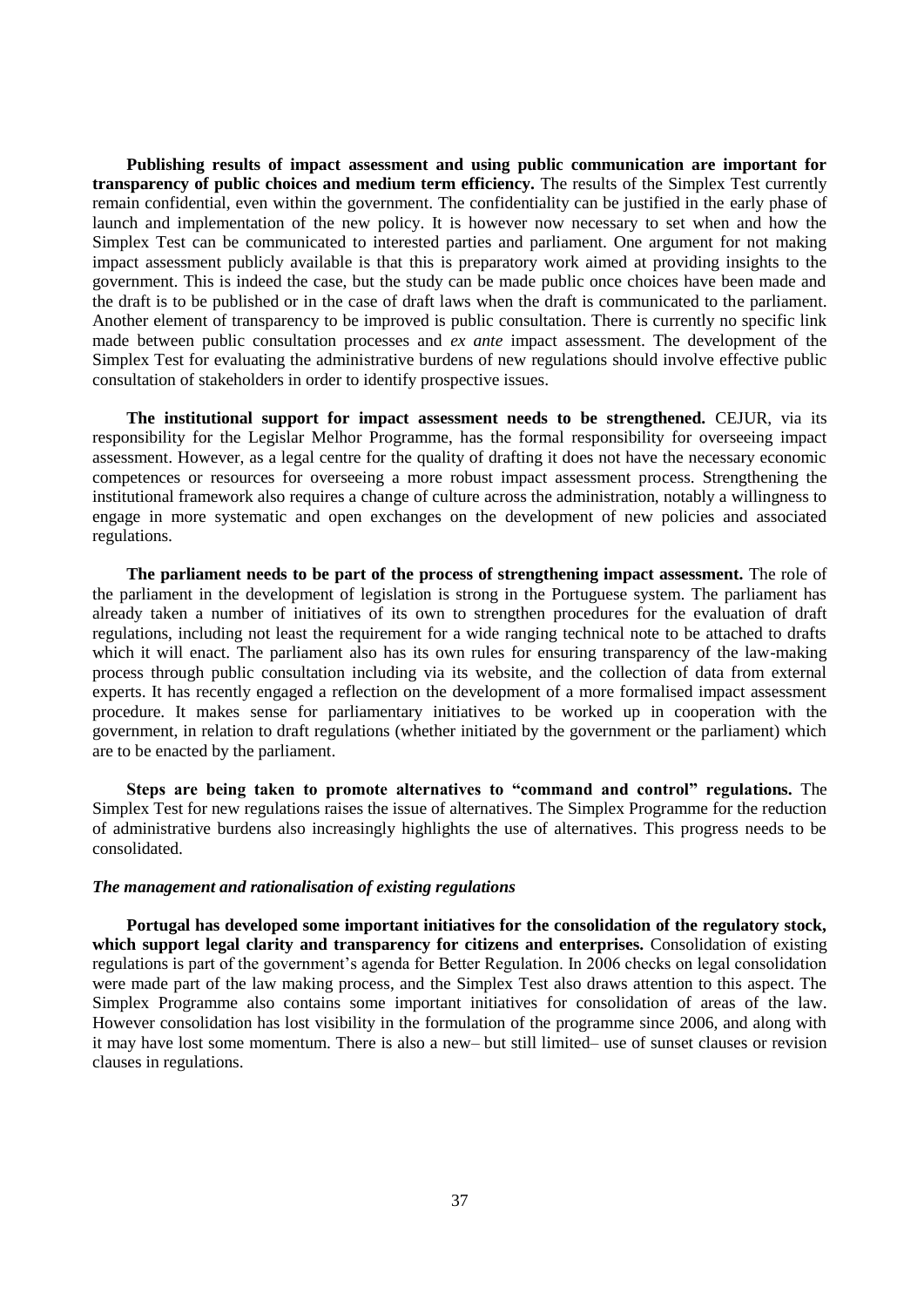**Portugal has made good progress in simplifying administrative procedures on citizens and businesses over the last three years.** The Simplex Programme, and in particular measures by the Ministry of Justice, have been successful at removing some "dark" points in the regulatory system. A flagship measure has been the simplification of procedures for establishing a business, which used to be particularly burdensome and were often cited as a brake to the competitiveness of the economy. This is only one example, and the Simplex Programme has been impressive in scope and ambition, resulting in tangible results for companies and citizens. This progress is well recognised both within and outside the administration in Portugal, including the main business associations. Simplifying licences (which is one of the priorities of Simplex 2008) is also considered as key to creating a more competitive environment in Portugal.

**Good foundations have been laid for further development of the administrative burden reduction programme.** The government recognizes this, with its plans to introduce a variant of the SCM methodology and establish quantified targets for 2012. A sharper approach based on quantification will help in a number of ways. It will introduce greater rigour into the programme, ensuring that the most important issues are being tackled. It will enable the government to evaluate progress on sounder footing. Finally, it will encourage the further and full engagement of relevant ministries, who will need to show specific progress against a baseline measurement. The next stage of the programme is ambitious, as it aims to cover full compliance costs, and to cover citizens as well as businesses and burdens on the administration.

**Good institutional foundations have also been established for the effective promotion and monitoring of the programme.** Portugal already has in place an entity at the centre of government – SEMA– to pilot the programme, which it has done very effectively over the last three years. This now needs to be complemented by the development of capacities and resources within each relevant ministry, charged with providing technical support, encouragement and the monitoring of progress. This would also help to anchor ownership of the programme across the ministries.

# *Compliance, enforcement, appeals*

**Portugal retains a largely traditional approach to enforcement (based on inspections), although there is a wind of change through the Simplex Programme.** Structures, competences and capacities at the local level remain geared to a traditional approach. However the implementation of the Simplex Programme has entailed some important strategic policy changes to encourage a more proportionate approach to enforcement. It could be time to refer to the experience of other countries to promote this approach, both in central government bodies (including at the level of local services) and in municipalities.

**Delays in the court system are a real issue, which the Ministry of Justice is tackling to good effect through the Decongestion Action Plan.** This is also another good example of a vigorous approach by parts of the institutional structure to identify and tackle problems.

## *The interface between member states and the European Union*

**The current approach to the negotiation and transposition of EU regulations does not deliver effective results.** Portugal's transposition record is below the EU average. Portugal needs to be encouraged to develop a more formal approach including guidelines, to help ministries address EU issues in a more structured way (both at the stage of preparing and negotiating EU regulations, and at the stage of transposing EU regulations). The UK's EU Guidelines may provide some ideas. Denmark also offers an interesting case of how efforts at the negotiation, through a thorough process involving all stakeholders, can promote a smoother transposition process. There is also likely to be an issue of capacity building in ministries, and if so this too will need to be addressed.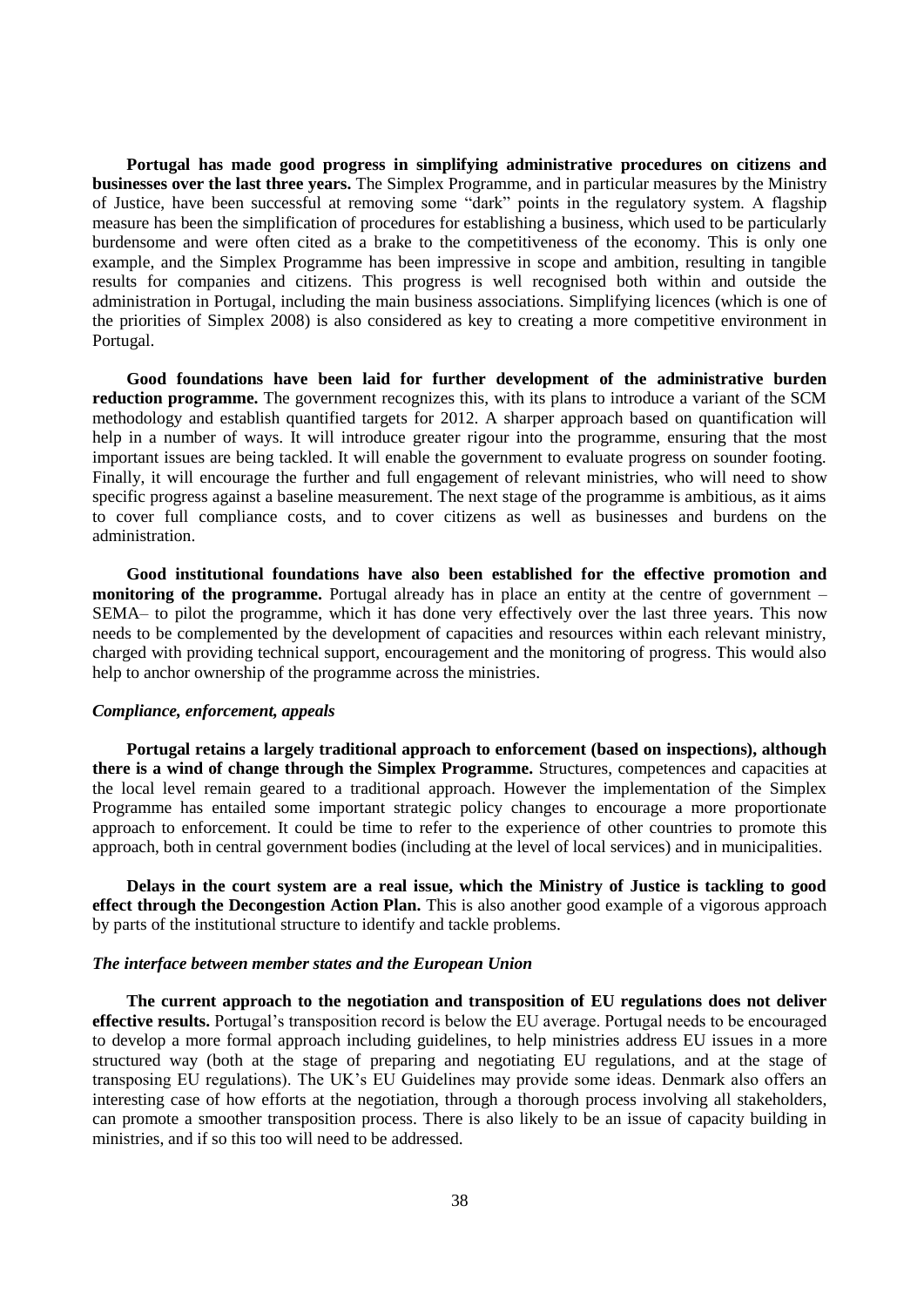#### *The interface between sub national and national levels of government*

**Engaging the municipalities in the Simplex Programme is an important new initiative, alongside the direct efforts of some municipalities in this field.** In July 2008 the Portuguese government launched the Simplex Autárquico Programme (Simplex for municipalities), an initiative to integrate municipalities in the Simplex Programme. Some of these measures imply close co-operation between central government and local governments, as well as between local governments themselves. Engaging the municipalities is critical to ensuring the success of the programme in key areas, in the first place simplification of licensing procedures, as municipalities play a very important role in that field. The government aims at involving 50% of municipalities by 2012 (with nine municipalities taking place at its launch). Some of the larger municipalities have also started their own efforts at Better Regulation. Involvement of more municipalities is necessary as differences across municipalities in the implementation of regulations create difficulties for both citizens and businesses.

**Promoting best practices and providing support to local governments need further effort.** Efforts to implement Better Regulation policies vary a lot across municipalities. It is important to find ways to encourage municipalities to adopt best practices. The Simplex Autárquico Programme includes interesting measures in that respect. Harmonisation of municipalities' approach to enforcement appears to require further effort.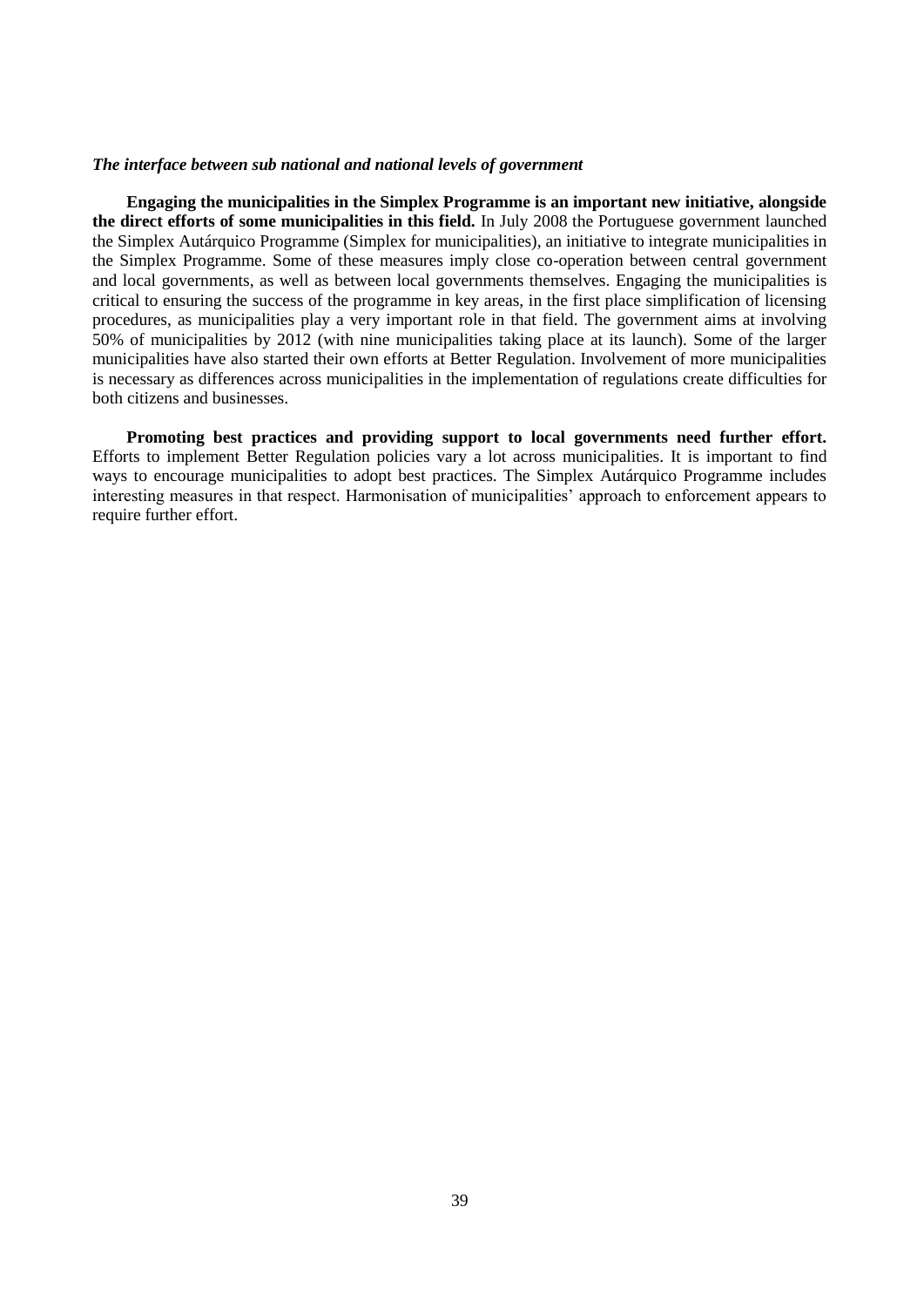## **REGULATORY MANAGEMENT IN THE UNITED KINGDOM**

#### <span id="page-39-1"></span><span id="page-39-0"></span>**Executive summary**

## *Drivers of Better Regulation*

Better Regulation is headlined as a central element of the government's economic policy, linked to an ongoing drive to further improve productivity, via the simplification of taxes and regulation, and policies to improve the regulatory environment for employers. Improving public services and bringing them closer to the needs of citizens and businesses also has a direct link with Better Regulation policies. Finally, regulatory reform is seen as a process that can help to meet the broader challenges faced by the United Kingdom and shared with other OECD countries, including climate change, the intensification of crossborder economic competition through globalisation, the need to improve prospects for deprived regions and communities and, not least, to promote economic recovery in the wake of the 2008 financial crisis.

The potential economic benefits of pursuing a Better Regulation agenda have been assessed as significant. The government for example estimates that further efforts to reduce administrative burdens could lead to direct savings for business and consumers of around GBP 4 billion (0.3% of GDP).

#### *Public governance framework for Better Regulation*

The United Kingdom's public governance framework is based on traditions of market openness, and a relatively low proportion of state ownership. Its common law driven judicial and regulatory framework, its well functioning tradition of collective responsibility for decision making within government, and its political system which usually gives the ruling party a clear majority in the parliament, are other important features that condition the way in which Better Regulation is taken forward. There have been important recent developments in the institutional and decision making framework, with the establishment of elected assemblies and devolution of power for parts of the United Kingdom, as well as "work in progress" constitutional developments which are changing the way in which the different branches of government interact.

#### *Developments in Better Regulation*

There has been significant progress on a number of fronts since the 2002 OECD report on regulatory reform in the United Kingdom. The areas with major developments include *ex ante* impact assessment, policy on enforcement, engaging the local authority level, addressing issues in the management of EU origin regulations and more broadly, culture change. Regulatory reform continues to be underlined as a priority in the aftermath of the financial crisis. The government announced in April 2009 a number of actions designed to reinforce Better Regulation in light of the current economic situation. In particular, a new government committee for Better Regulation will be established, with responsibility for scrutinising planned regulation and proposals for new regulation that will impact on business and an external Regulatory Policy Committee will be established to advise government on whether it is doing all it can to accurately assess the costs and benefits of regulation. In addition, the government plans to work closely with EU partners to embed the EU Better Regulation agenda, and to publish a forward regulatory programme of existing and possible regulatory proposals.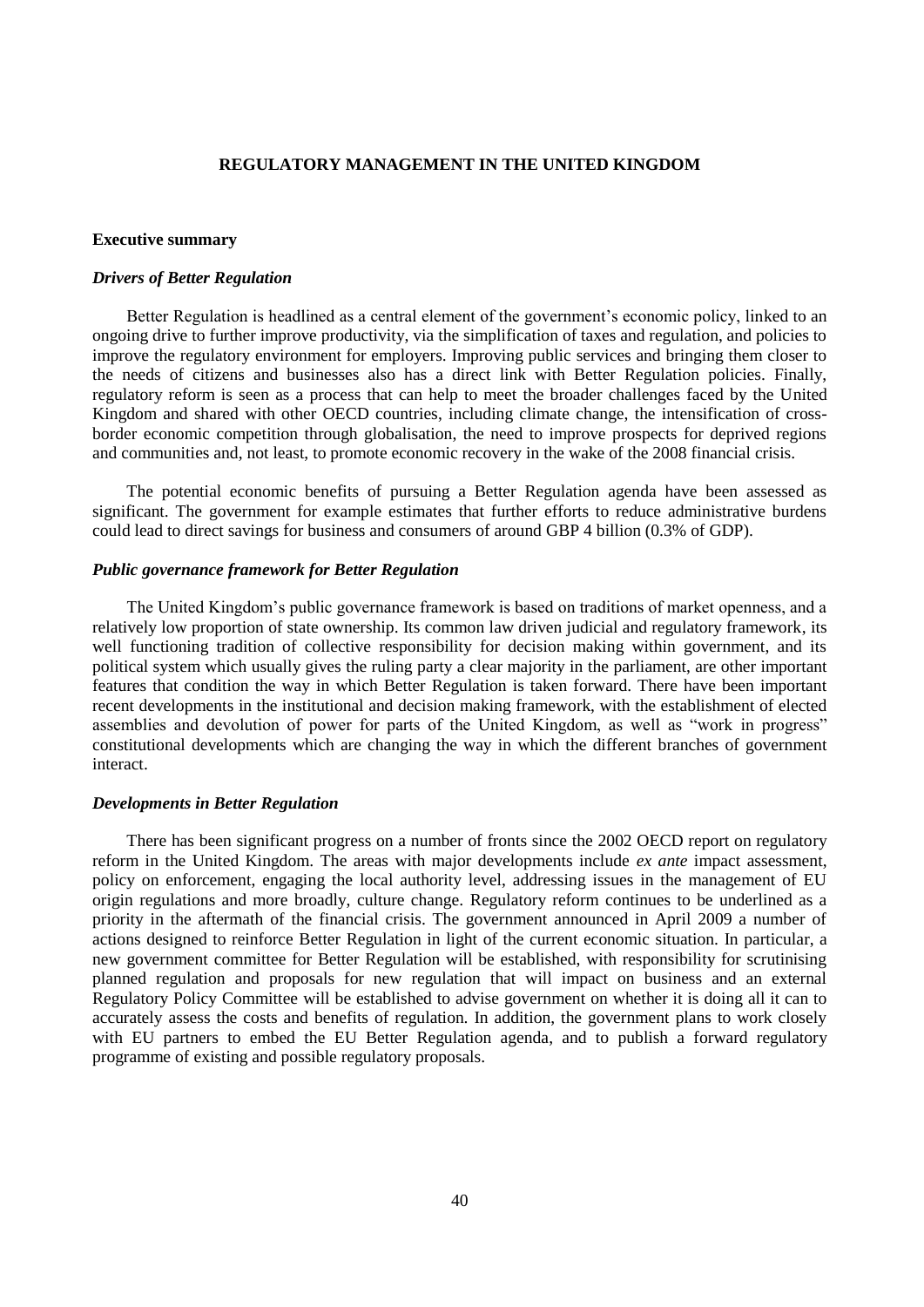## *Main findings of this review*

The vigour and breadth of the United Kingdom's Better Regulation policies are impressive, which makes it well placed to address complex regulatory challenges such as climate change and the regulatory management issues flowing from the financial crisis. An effective balance, rare in Europe, has been achieved between policies to address both the stock and the flow of regulations. Progress has been especially significant as regards *ex ante* impact assessment and enforcement which is increasingly risk based. The United Kingdom is also very active in promoting the development of EU level Better Regulation. Policy is business-oriented and initiatives for citizens and frontline public sector workers could usefully be reinforced. Transparency is generally strong, and the United Kingdom has a well established culture of open consultations, supported by a code of good practice. The gap between principles of good consultation and processes as experienced by stakeholders in practice needs continuing attention. The development of a more integrated and strategic vision for the longer term would be helpful, not least to confirm priorities and target remaining challenges.

The Better Regulation Executive has spearheaded a revitalised drive for Better Regulation and is one of the best examples of an effective central unit for Better Regulation in the OECD, bringing the key elements of Better Regulation under a single roof. It represents a new institutional phase, operating at the centre of a radial network of relationships with other key actors. It continues to promote this, for example at the local level via the establishment of the Local Better Regulation Office. The United Kingdom's complex institutional architecture requires active management and also the need to promote rationalisation, where possible. Further development of the BRE's networks would reinforce the culture change that is already taking place, but which remains an issue, as in other OECD countries.

Recent developments to strengthen *ex ante* impact assessment signal clearly the energetic promotion of a new approach to the development of regulations, and the United Kingdom is one of the OECD leaders in this respect. Major efforts are being made to integrate impact assessment into the policy making process. Impressive institutional and methodological support is in place. Quality assurance, however, needs sustained attention, to tackle variability in current performance. Whilst the application of impact assessment to EU regulations is noteworthy relative to some other EU countries, this aspect could benefit from further attention. Within the framework of well established institutional structures, capacities to manage EU processes may need reinforcement, notably as regards transposition of EU origin regulations into national law.

The simplification programme for the reduction of administrative burdens on business is well structured, has already delivered savings and promises more. The current target is a 25% net reduction of burdens by 2010 and the programme has a broad scope. Some aspects need further attention including the engagement of local levels of government, as some other countries are doing, and a continuation of the efforts started to ensure that the burdens which matter most to business are addressed.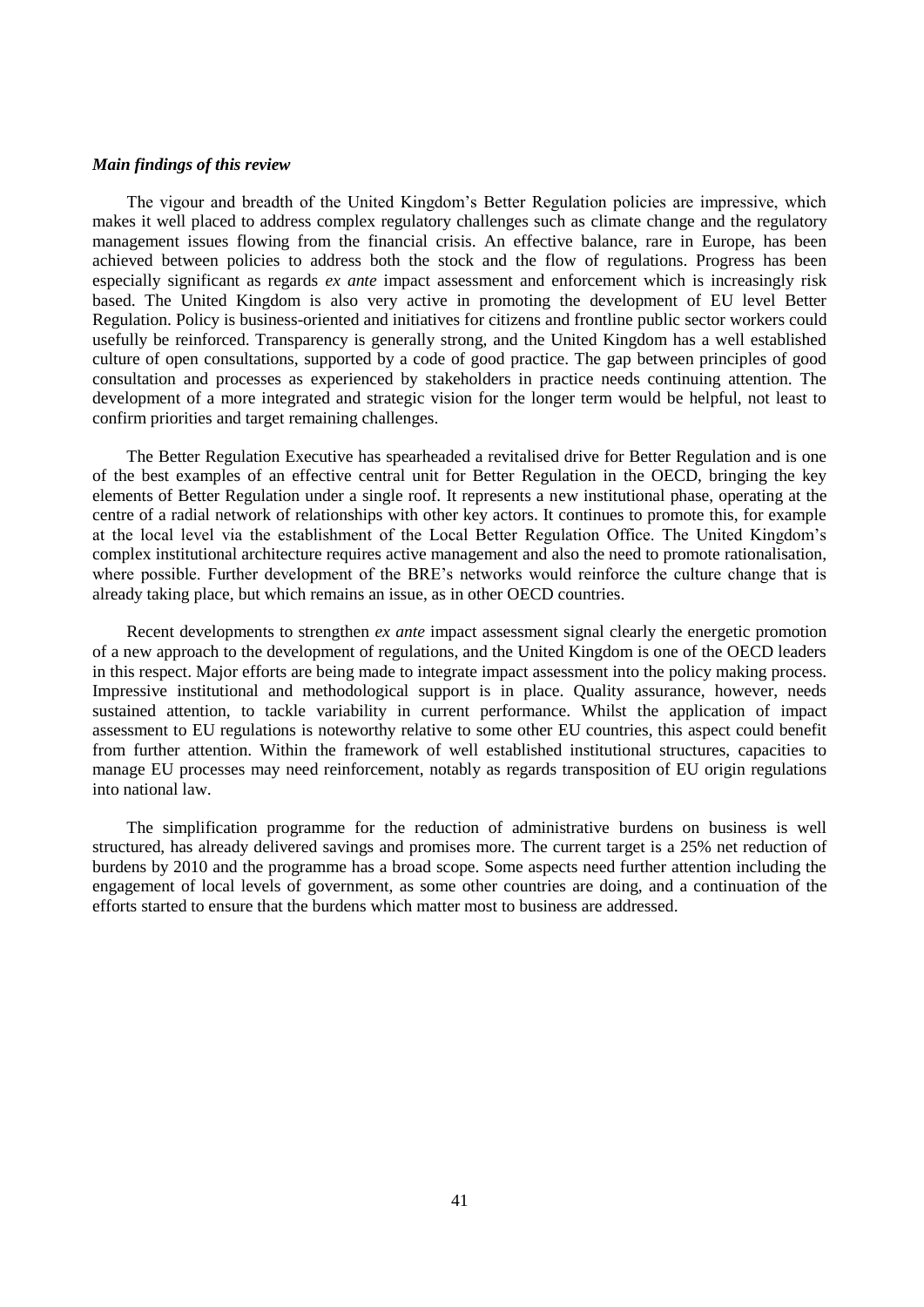### <span id="page-41-0"></span>**Assessment in detail**

#### *Strategy and policies for Better Regulation*

**The vigour, breadth and ambition of the United Kingdom's Better Regulation policies are impressive.** This makes the United Kingdom especially well placed among EU and other OECD countries to address complex future regulatory challenges, such as climate change and the regulatory management issues flowing from the financial crisis. The United Kingdom also provides a positive lesson for other countries: it is possible to strengthen Better Regulation policies over time in the absence of any crisis that forces the need for reform. The United Kingdom experience of regulatory reform goes back over 20 years, with a steady strengthening and broadening of Better Regulation policies, processes and institutions.

**Progress over recent years has been especially significant and ground breaking, by international standards, in the areas of enforcement and** *ex ante* **impact assessment.** The publication of the Hampton report in 2005 was a milestone in changing attitudes to enforcement, toward a risk-based approach. Processes for the *ex ante* impact assessment of new regulations have been steadily strengthened and brought closer to the policy making process itself, to maximise their influence at an early stage, and to encourage a change of attitude among policy makers. The simplification programme for the reduction of administrative burdens on business is well structured, setting a net 25% reduction target by 2010, spread among most departments. Other recent developments aim to spread Better Regulation across a wider range of players, including local authorities and regulatory agencies. Important efforts have also been made to tighten up the approach to negotiation and transposition of EU directives, and the United Kingdom is a major influence in the development of Better Regulation at the EU level.

**An effective balance has been achieved between policies to address the stock and flow of regulations.** Compared with many OECD countries the United Kingdom has been successful in moving forward simultaneously on two key fronts: simplification of existing regulations through the reduction of administrative burdens on business, and *ex ante* impact assessment of new regulations. The government announced an institutional reinforcement of this approach in April 2009, via the establishment of a new external Regulatory Policy Committee, whose role will be to advise government on whether it is doing all it can to accurately assess the costs and benefits of regulations.

**There are nevertheless some challenges which need attention.** Some of these were already identified by the 2002 OECD report. They include managing and restraining the complexity of the regulatory institutional environment, including the stock of regulations. Support for EU-related work is in place, but there are some issues which need to be addressed. Culture change in support of Better Regulation practices within the administration, as in most other countries, still has some way to go. There may also be a need for a more structured approach to the development of e-government at local level in support of Better Regulation.

**The rapid succession of initiatives reflects the importance of continuous improvement, but stability is also important for stakeholders.** Better Regulation is not a "one shot" policy, and should be part of a continuous evolution. This has been well understood by the United Kingdom. At the same time, there is a need for stability, so as to allow enough time to learn effectively from past Better Regulation initiatives. The policies may not be fully appreciated as a result, which is likely to be a factor behind sometimes negative perceptions of progress and the government's achievements in the effective management of regulations.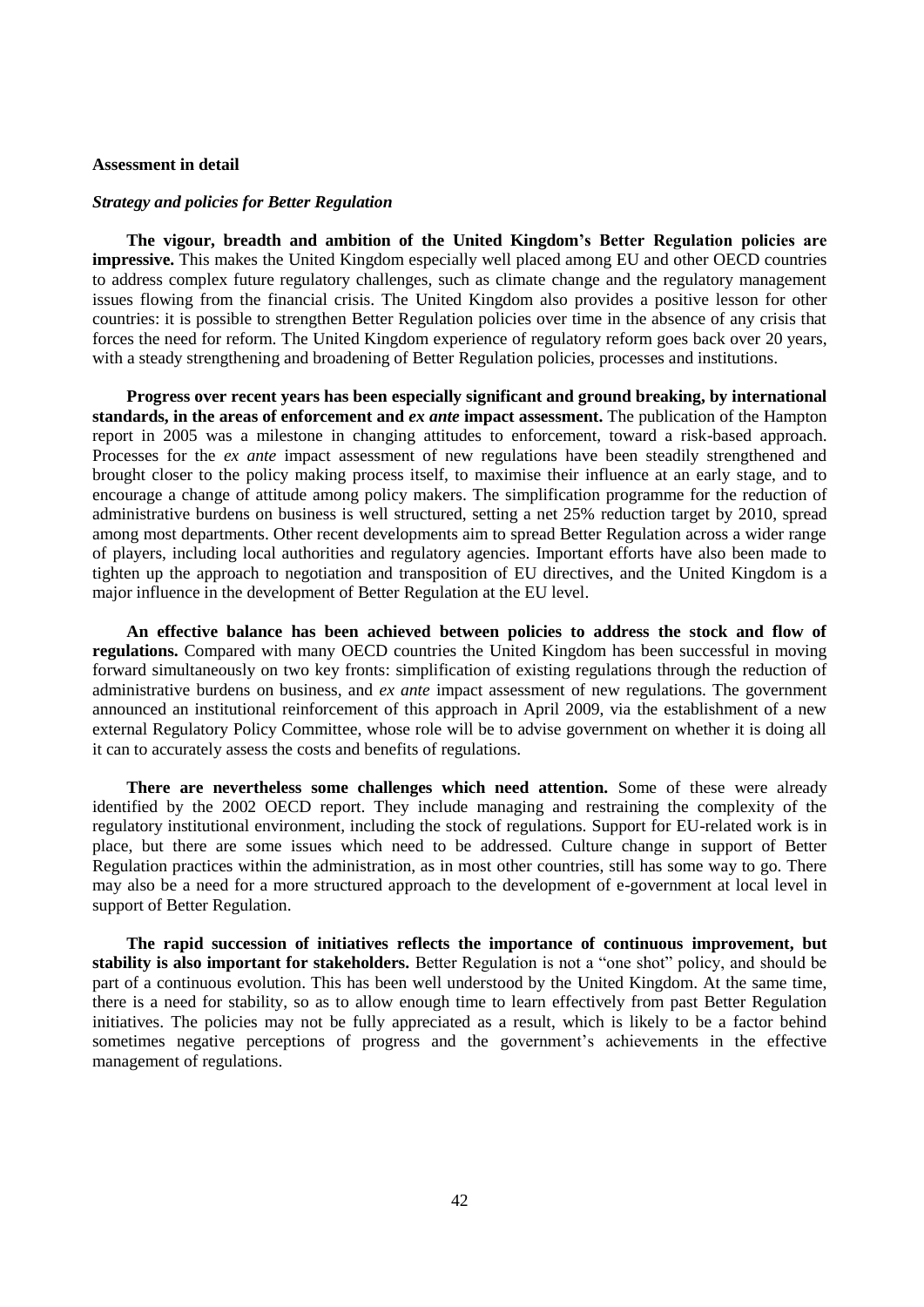**Policy on Better Regulation is business-oriented; ensuring that a broader focus is sustained and developed would help to sustain long-term support for Better Regulation.** The main focus at this stage is the business community, with Better Regulation firmly linked into government objectives to sustain the competitiveness of the economy and raise productivity. This is fully coherent with the EU's Lisbon agenda, and an essential anchor for any Better Regulation strategy. The initiatives aimed more directly at the needs and perspectives of citizens, employees, consumers and public sector workers are also important. They could be reinforced, and given greater prominence in government announcements on Better Regulation.

**An integrated strategic vision of Better Regulation policy, its contribution to public policy goals, and where it is headed in the longer term needs to be more clearly laid out at this stage.** There is no lack of material explaining the policies. United Kingdom leadership in many aspects of Better Regulation would, however, be reinforced if the overall picture could be conveyed more strategically. Strengthened regulatory management should be embedded in a vision which includes key aspects such as the benefit side of the equation and the multilevel dimension (EU and local levels). As well as explaining how the different policies reinforce each other, more effort should be made to demonstrate the link between Better Regulation and the achievement of public policy goals (and if necessary, develop the analysis that demonstrates the link). The publication in 2008 of the Better Regulation Executive (BRE)'s first annual review is an important step forward.

**A complex institutional environment, combined with the rapid succession of initiatives, generates communication challenges.** The United Kingdom has a complex institutional environment relative to some of its neighbours. The BRE needs to be encouraged in its wish to be more proactive and give a stronger lead to departments and agencies on how to communicate more effectively and consistently with external stakeholders in this environment, avoid unnecessary duplication of messages across documents, facilitate co-operation, and rationalise communication activities. The development of a more integrated vision will help with this.

**The real challenges with the Better Regulation agenda need to be acknowledged more clearly.** The business community and others are aware that there is unfinished work and an ongoing challenge to deliver Better Regulation. A key aim of communication is to highlight achievements, and to ensure that businesses have heard of the changes which are beneficial to them. It is also important to make sure that the agenda is honest about the challenges and what is left to be done. This should instill greater trust in government and help to manage expectations. The negative perceptions of achievements under the simplification programme are partly due to overoptimistic messages about the delivery of burden reductions.

**Support for the long term will be sustained by engaging with a range of stakeholders more deeply, beyond the business community.** Several groups, who already interact with the BRE, would welcome the opportunity for even greater interaction. These include the unions, consumers and the parliament. Reaching out to ordinary citizens, perhaps via the local level and the newly established Local Better Regulation Office (LBRO), should also be addressed.

**Good initiatives have been taken to evaluate specific policies, but there is also a need for strategic evaluation of the big picture.** The United Kingdom is ahead of many other OECD countries with its understanding of the importance of *ex post* evaluation of specific Better Regulation policies, in developing processes for this, and in using the results to strengthen specific policies (such as *ex ante* impact assessment). Good use is also made of the evaluation work of the independent National Audit Office (NAO). The depth and number of individual policies which have been launched underlines the need for a strong and sustained *ex post* evaluation of their effectiveness. The missing link is an overall evaluation of the Better Regulation agenda, an issue which was already picked up in the 2002 OECD review.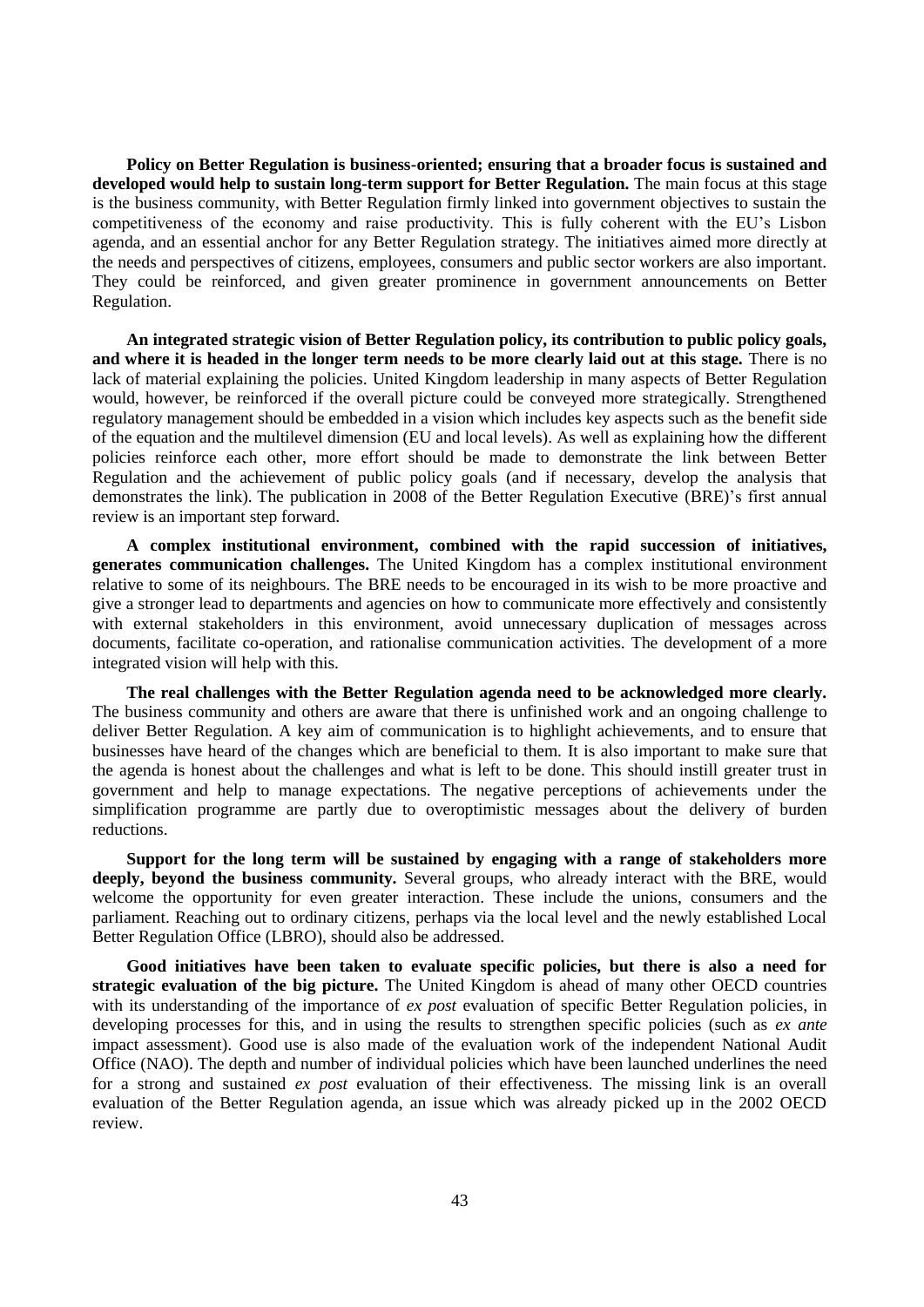**Transparency is strong, but websites are not well joined up and the development of egovernment in support of Better Regulation may need attention. It was beyond the scope of this report to address the issue of e-government in any depth.** Transparency and the availability of material online, including and not least for public consultation exercises, is impressive. Websites are not always well joined up and the links can be difficult to follow. Some confusion between the BRE and the Department for Business Enterprise & Regulatory Reform (BERR) on the web may be undermining the BRE's separate identity. Local level e-government initiatives may need review.

Institutional capacities for Better Regulation

**The United Kingdom presents a complex but well articulated institutional environment which requires active management.** The United Kingdom's institutional framework is the product of a complex evolution over centuries. There are a large number of regulators of different sorts. The Hampton and Macrory reports underlined that a key challenge for Better Regulation in the United Kingdom was to work with very different legislative structures and institutional arrangements across the country, as well as noting that there are many common issues in the regulatory field that cut across geographical and sectoral boundaries. A very positive aspect is that the institutional architecture is, in many respects, well articulated and functions with a smoothness that is impressive relative to some other "simpler" jurisdictions. The development of institutional complexity has been matched by the development of a capacity to ensure that the machinery of government does not seize up, not least through the system of collective decision making orchestrated by the Cabinet Office. Likewise, the institutions supporting Better Regulation have evolved and developed since the 1990s to address the challenges.

**Given this starting point, it will be important to avoid further complexity wherever possible.** Some recent institutional developments (the growth in the number of agencies, devolution, and the growing influence of the EU) complicate the task of better regulatory management. Frequent changes in the institutional architecture and structures for promoting Better Regulation itself generate further potential difficulties. The Hampton report put it clearly: some of this complexity cannot be avoided, but wherever possible there should be streamlining. The 2002 OECD report had already picked up this important issue.

**The Better Regulation Executive has spearheaded a revitalised drive for Better Regulation.** The BRE is an influential, energetic, well resourced and well connected central unit, with well connected and high level leadership. It is one of the best examples of an effective central regulatory unit across the OECD, both in terms of its influence and of its broad remit which brings the main aspects of Better Regulation under "one roof". Its establishment as a successor to the Regulatory Impact Unit with a broader mission, more staff, and improved tools and processes for the promotion of Better Regulation, has been a positive development.

**The United Kingdom appears to have entered a new phase in the institutionalisation of Better Regulation.** The BRE itself does not deliver Better Regulation. It operates as the centre point of a radial network of relationships drawing in other important actors, not only within the central government executive but beyond (the parliament, the NAO, national regulatory agencies) as well as at the local level. At the end of the day it is a (relatively speaking) very small central entity seeking to influence a very large and disparate set of actors. Structures such as the identification of a minister responsible for Better Regulation in each department contribute to the strength of the system. The complexity of the institutional architecture suggests that this evolution is particularly necessary for the United Kingdom, but it does also offer a valuable model for spreading Better Regulation that might be of interest to other countries.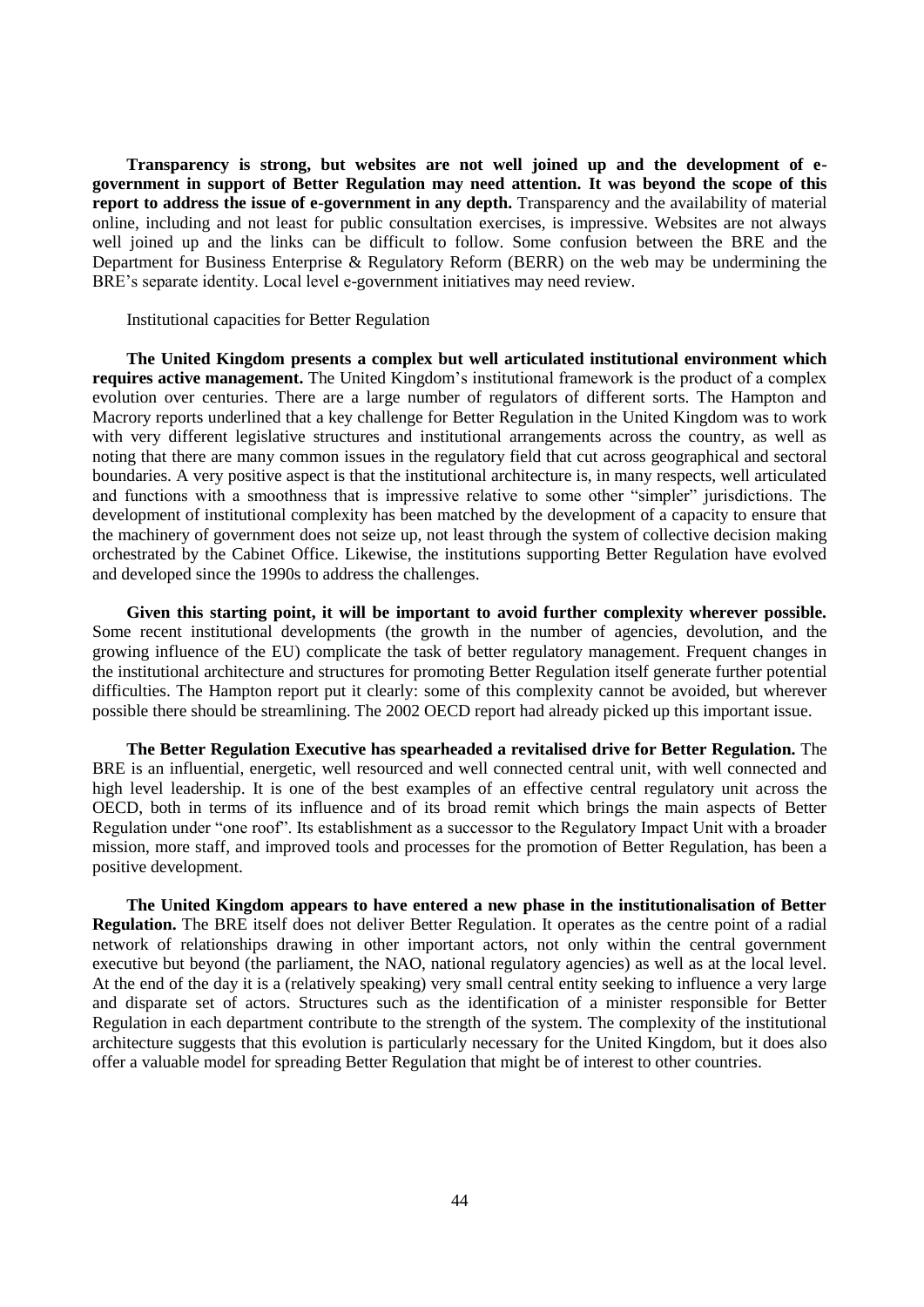**The engagement of local levels of government is progressing; this is essential to the success of Better Regulation.** The responsibility of local authorities for the enforcement of national regulations, as well as their responsibilities for licensing and planning, puts them at a critical interface between central government and local stakeholders who stand to benefit from Better Regulation. Recent important initiatives to rationalise and coordinate the approach to local regulatory enforcement, such as the Rogers review and the establishment of the LBRO, represent an important extension of Better Regulation policy to this level of government, which needs to be developed in other areas too.

**Reinforcement of the network of Better Regulation relationships across all branches of government is needed.** Although the BRE has been successful in developing a range of contacts and relationships (including through secondments from other departments), the overall picture remains uneven. Its "horizon scanning" abilities to spot relevant policy developments around departments have improved but could be even better. There is scope to develop stronger relationships and spread best practice with certain key actors beyond those central government departments and agencies which have developed a special interest in the subject.

**Significant progress has been made to progress culture change.** A network of structures operating at different levels have been set up across central government, including Better Regulation ministers, board level champions (officials to support the ministers), impact assessment sign off by ministers, and Better Regulation Units to support and deliver Better Regulation processes and programmes. Training for the application of Better Regulation tools and processes is also well developed, online, through the support of specialists, and as part of general training programmes for civil servants which tackle issues such as impact assessment and consultation. A highly structured performance measurement system is in place, covering the main dimensions of Better Regulation.

**There remains a culture /capacity gap, and the carrots and sticks for better performance may not be strong enough.** Tools and processes are increasingly sophisticated, and they need commitment, as well as professionalism and expertise. The BRE does not dispose of any formal powers to call departments to account, and the real effectiveness of its role with departments during the policy development process is hard to judge from the outside, absent any clear sticks (such as budget cuts) if performance is inadequate. It is also not clear how good work by officials on Better Regulation is rewarded in the current performance appraisal system and career postings.

**Independent regulatory agencies can help to define effective practical strategies, but fragmentation of their own Better Regulation efforts needs to be minimised.** The capacity of regulatory agencies to assess what works best may be stronger than that of departments, because they are closer to the ground. At the same time, the wide variations in their status and powers means that Better Regulation policies such as impact assessment may automatically apply to some regulators, but not to others. The issue of fragmentation (or simply the lack) of Better Regulation initiatives, for those regulators which are not constrained by central government policies, reduces transparency and increases complexity for stakeholders. One of the criticisms of the Macrory report was the significant differences in powers and practices among regulators, causing inconsistency and detriment to business. The agencies appear somewhat sensitive in this regard, wanting to ensure that their independence and statutory mission is not compromised by centralised Better Regulation management.

**The parliament's interest in Better Regulation is helpful, especially as regards feedback on the quality of consultation and impact assessments.** The parliament's role in scrutinising secondary legislation is important. Several parliamentary committees, in both houses, are active in this regard. In addition, there are parliamentary committees with specific responsibility for Better Regulation.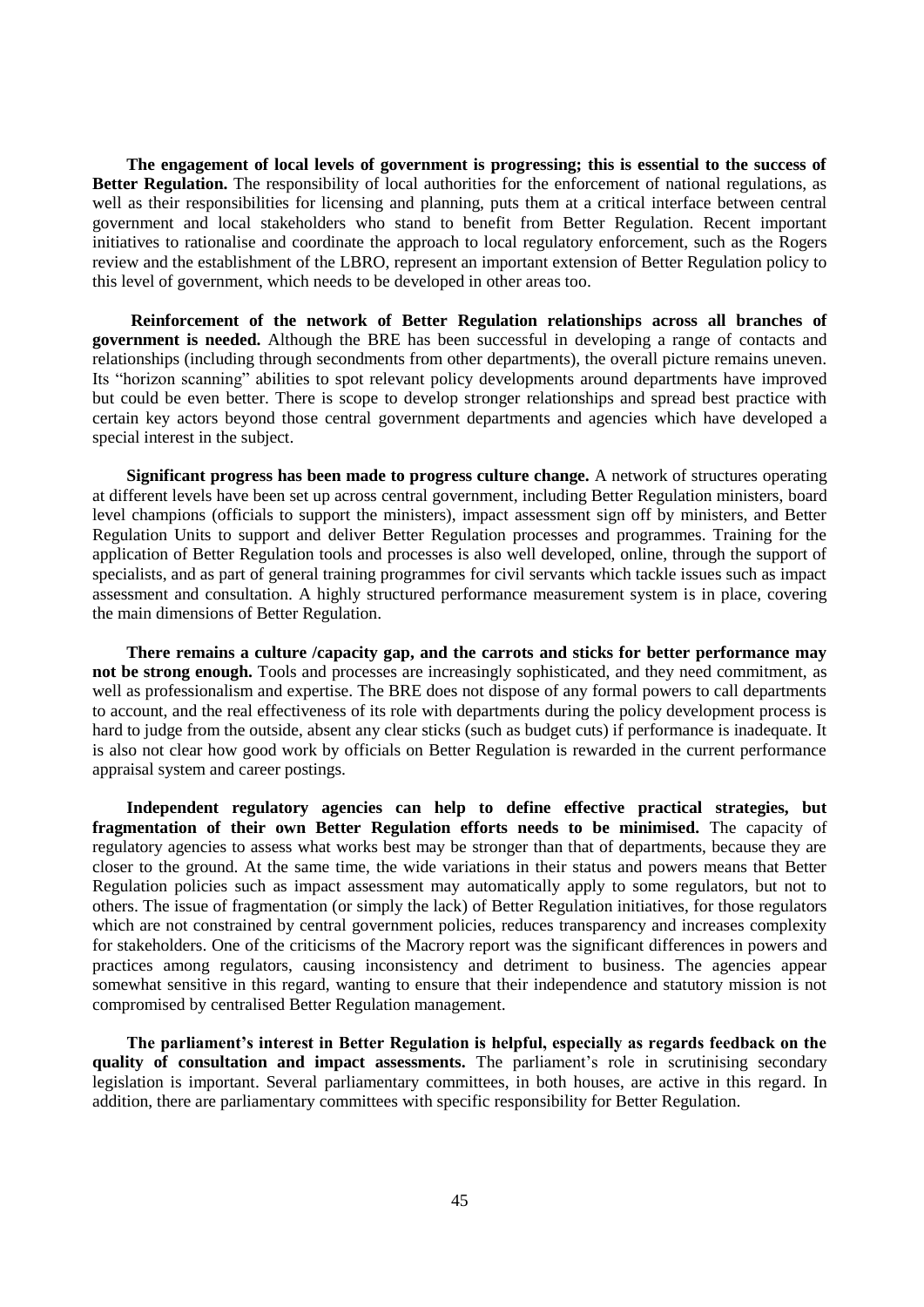**The National Audit Office is a valuable asset for Better Regulation.** The NAO provides an external, professional, concrete, independent view on the quality of regulatory management. It has provided, over the last few years, valuable input to key Better Regulation programmes and processes such as impact assessment and the simplification programme. It has recently been engaged in joint review activities with the BRE. Its independence is an asset that needs to be preserved.

**The interaction of the judiciary with regulatory developments is also important.** The judiciary, especially in a legal system based on common law and precedent, should not be neglected in the pursuit of Better Regulation. They are at the frontline of important issues such as the trends in litigation and appeals, and what this reveals about the regulations that are being challenged. These insights could provide valuable feedback to the further development of Better Regulation policies.

## *Transparency through consultation and communication*

**The United Kingdom has a well established culture of open consultations aimed at maximising transparency in the process.** The framework for promoting public consultation on regulations via the Code of Practice on Consultation is well established and promotes a very open approach. Government departments are expected to consult widely and carefully, and if they do not take this approach and apply the code's criteria, they are expected to explain why. The sample of recent consultations reviewed for this report suggests that consultation documents for major issues are clearly written and should be easily digested by stakeholders. The recent consultation with stakeholders on the code and its effectiveness is also very positive evidence of the United Kingdom's search for continuous improvements in its Better Regulation tools and processes. The latest version of the Code of Practice on Consultation is brief, clear and to the point.

**There is, however, evidence of an important gap between the code of practice principles and stakeholder views on the process in practice.** The recent review of the Code of Practice on Consultation showed that there was concern at the way consultations are carried out in practice. The OECD team picked up a general desire from stakeholders for improved consultation, and a certain fatigue linked to too many successive initiatives. Some stakeholders complained that the government sometimes appears to consult at a time and on issues of its choosing, that response times are sometimes inadequate and that consultations methods are not always well chosen. There was some concern that the voice of business might be too strong, business associations being effective and powerful lobbyists with an ability to influence consultation processes to strengthen their case, and having the ready ear of the government.

**Communication on aspects of the regulatory stock and flow is good, and would be even better with a consolidated database of regulations.** There is as yet no consolidated government register of all primary and secondary regulations, which means that the regulatory stock is not easily identifiable. Work to develop such a database should be continued.

#### *The development of new regulations*

**The production of explanatory guidance notes is receiving welcome attention.** The recent Anderson review includes a number of practical measures to ensure that guidance is helpful and remains up to date, which the government is following up. The BRE's Code of Practice on Guidance of Regulations aims to improve the quality of guidance notes so that businesses spend less money on external advisers. The widespread use of guidance notes does raise some issues, as it seems that guidance is increasingly judiciable, meaning in effect that it becomes a form of "tertiary" regulation. Some other countries have sought to control the amount of guidance required.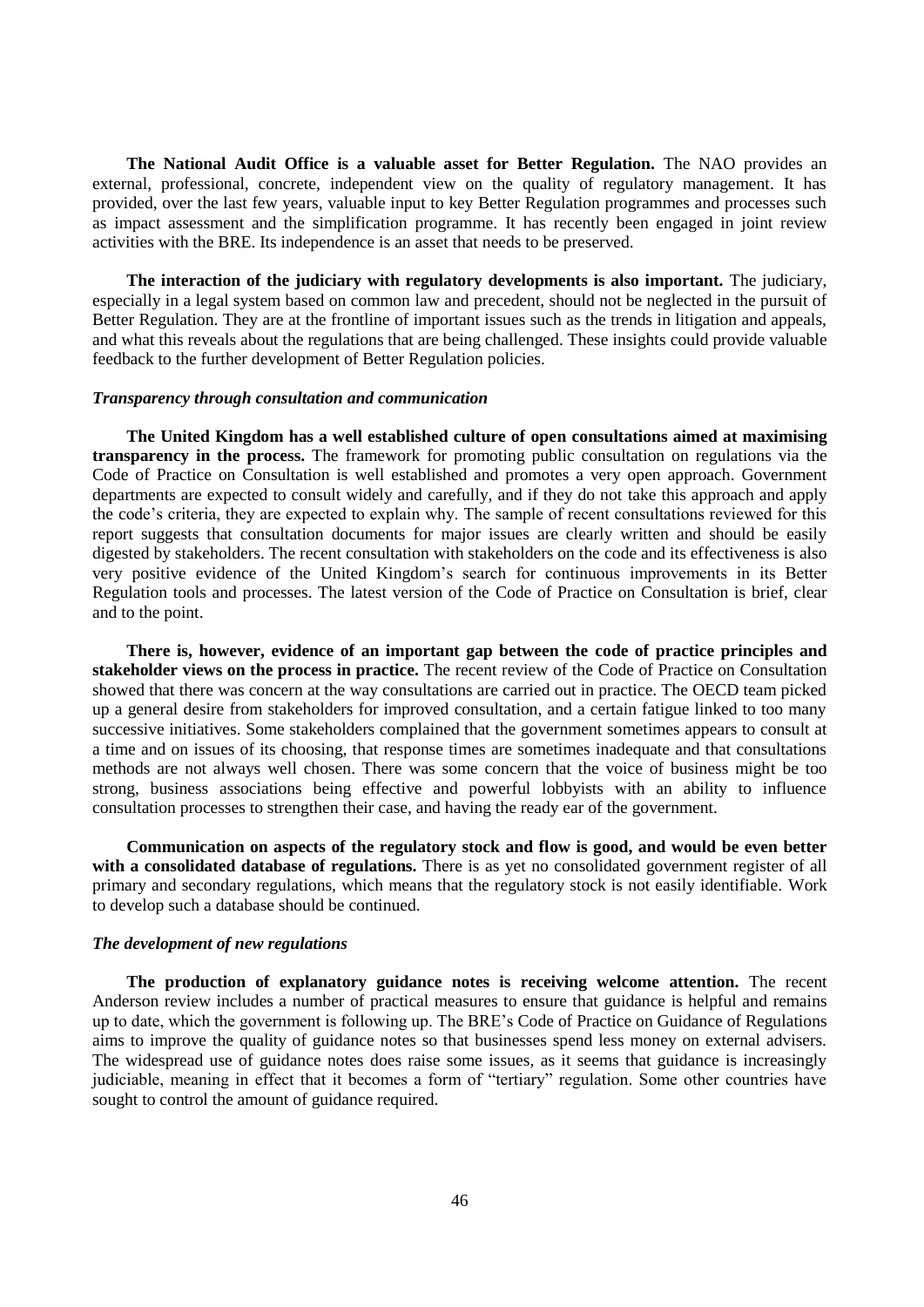**Forward planning for important policies and legislation has recently been strengthened.** Forward planning of secondary regulations has been much less developed than for primary laws. There is now a commitment by the government to publishing a forward regulatory programme that will include existing and future regulatory regulatory proposals.

**Common commencement dates are a positive development.** The United Kingdom was ahead of other European countries in the introduction of common commencement dates. These are fundamentally helpful to business. The presentation to the business community with a set of new regulations in "one shot" may need some management to ensure that that it does not (perversely) contribute to poor perceptions of the government's success in regulatory management. The EU's Small Business Act for Europe adopted in 2008 sets out that the European Commission will now introduce common commencement dates and it encourages member states to follow suit.

**Recent developments to strengthen** *ex ante* **impact assessment signal clearly the energetic promotion of a new culture for rule making.** There has been considerable progress on *ex ante* impact assessment since the 2002 OECD report. The United Kingdom is doing far more to promote this than many other OECD countries. Unlike many other countries, it also seeks to learn and apply lessons from the *ex post* evaluation of past approaches. The message is that Better Regulation does not just mean "producing good piece of regulation", but provides evidence-based support for the development of public policy (whether or not it results in a new regulation). Major efforts are being made to integrate impact assessment into policy making, so that the two processes are interwoven. With this approach, "Better Regulation" is a way of helping governments to frame a policy issue, to discuss it with interested parties, to measure costs and benefits of the different options for addressing the issue, and to secure effective implementation and enforcement of the process for doing this.

**Impressive institutional, methodological and support arrangements are in place.** The strengthened approach includes substantial efforts to allocate responsibilities appropriately, with economists to support the monetisation of costs and benefits, departments to take responsibility for doing impact assessments with the help of their Better Regulation units, ministers to take political accountability, and for BRE to be the "helpful policeman". The introduction of a summary sheet has made the process clearer and more transparent, with a greater focus on the costs and benefits of intervention. A suite of comprehensive and accessible guidance has been developed for non-specialists*.* The guidance is detailed and comprehensive, covering every kind of situation. It would seem hard to "escape" from doing an impact assessment the correct way. There is some overlap in the guidance, which is extensive, and the need for a roadmap to signal the important links, and what should be tackled first.

**Transparency is an important feature of the process.** The Code of Practice on Consultation must be followed, the aim being to put the initial analysis out for public scrutiny and to gain new evidence. The BRE lists all final impact assessments produced by departments on its website. These arrangements take the United Kingdom some way beyond those of many other OECD countries.

**Quality assurance is, however, a major issue that needs sustained attention.** To secure progress and maintain its leadership in this area, the United Kingdom should increase quality control of impact assessments. There appears to be a variability in performance not just between departments but within departments, and linked to this, the supporting arrangements within departments. The amount of data and quantification provided is variable. Proportionality of effort based on a careful evaluation of the relative importance of proposed regulations also needs close monitoring, as carrying out an effective impact assessment is resource intensive work.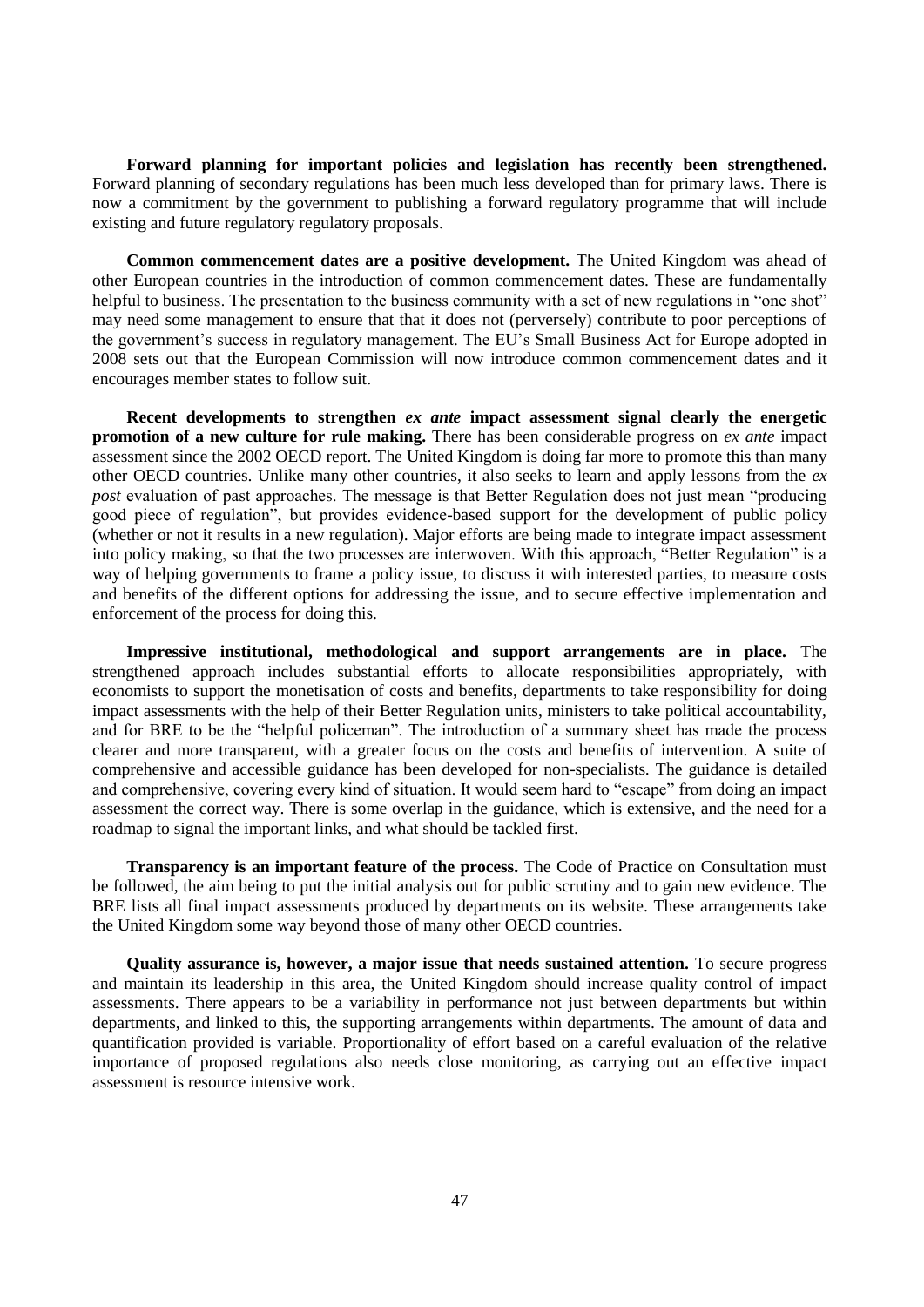**Measures of success for the strengthened approach should be developed.** The test will be whether any (important) proposals are turned down or modified because of the process, and whether the process provides a real and enforceable challenge to the development of new regulation. Will policy proposals be developed in such a way that the most effective solutions are identified (regulatory or non regulatory)? Trends in the production of secondary regulations still appear be upwards, suggesting that departments are still too enthusiastic about regulating in response to a policy issue.

**The Better Regulation Executive pilots for dealing with interlocking policies look promising, and are an obvious extension of the impact assessment concept for complex policy areas.** The proposals for a new approach to the impact assessment of proposed regulations that are linked but which cut across departmental boundaries is increasingly important for the effective management of complex policies such as climate change. This will be a test of institutional capacities to work together, and requires a significant commitment of co-ordinated effort by participating departments. The traditional Cabinet committee system is not geared to this challenge (it is not used to evaluating multiple initiatives, just one policy at a time).

**The parliament plays an increasingly important role in the** *ex ante* **review of new regulations.** A number of committees (the Joint Committee on Statutory Instruments, the House of Lords Merits of Statutory Instruments Committee, the House of Commons Regulatory Reform Committee and House of Lords Delegated Powers and Regulatory Reform Committee) have developed a substantive interest in regulatory quality, and there is evidence of considerable efforts to scrutinise secondary regulations.

**The new impact assessment form does not give enough prominence to the option of alternatives to regulation.** The new form does not directly draw attention to this aspect, asking why government intervention is necessary, and for analysis of the "zero option" or other "regulatory options", which are not quite the same thing. It does not raise the possibility directly of applying alternatives to "command and control" regulation.

**The work of the Risk and Regulation Advisory Council (RRAC) for the development of new risk-based approaches is potentially groundbreaking.** The RRAC initiative is important, not just for the United Kingdom but also for other countries that are interested in this approach. The results of its work will need to be translated into the "practical" regulatory policy framework when they come through. The impact assessment process already includes a request to policy makers to consider and assess options from a risk based perspective.

## *The management and rationalisation of existing regulations*

**The simplification programme for the reduction of burdens on business is well structured, has already delivered some savings and promises more.** The programme has an overall net reduction target of 25% by 2010. A wide variety of burdens is addressed, with some proposals extending to cover full compliance costs. Although savings are "backloaded" so that a large part is expected to be delivered closer to the target deadline, some departments have already delivered significant savings and the plans of some others look promising.

**Although measurement was apparently a challenge initially for departments, they now appear to be coping well.** The BRE provides good support for departments in the development and adjustment of their simplification plans, as well as an incentive to meet the target through its performance assessment measurement of departmental Better Regulation achievements. The programme is transparent, open to public scrutiny, and there are significant efforts to reach out to stakeholders so as to better identify their needs.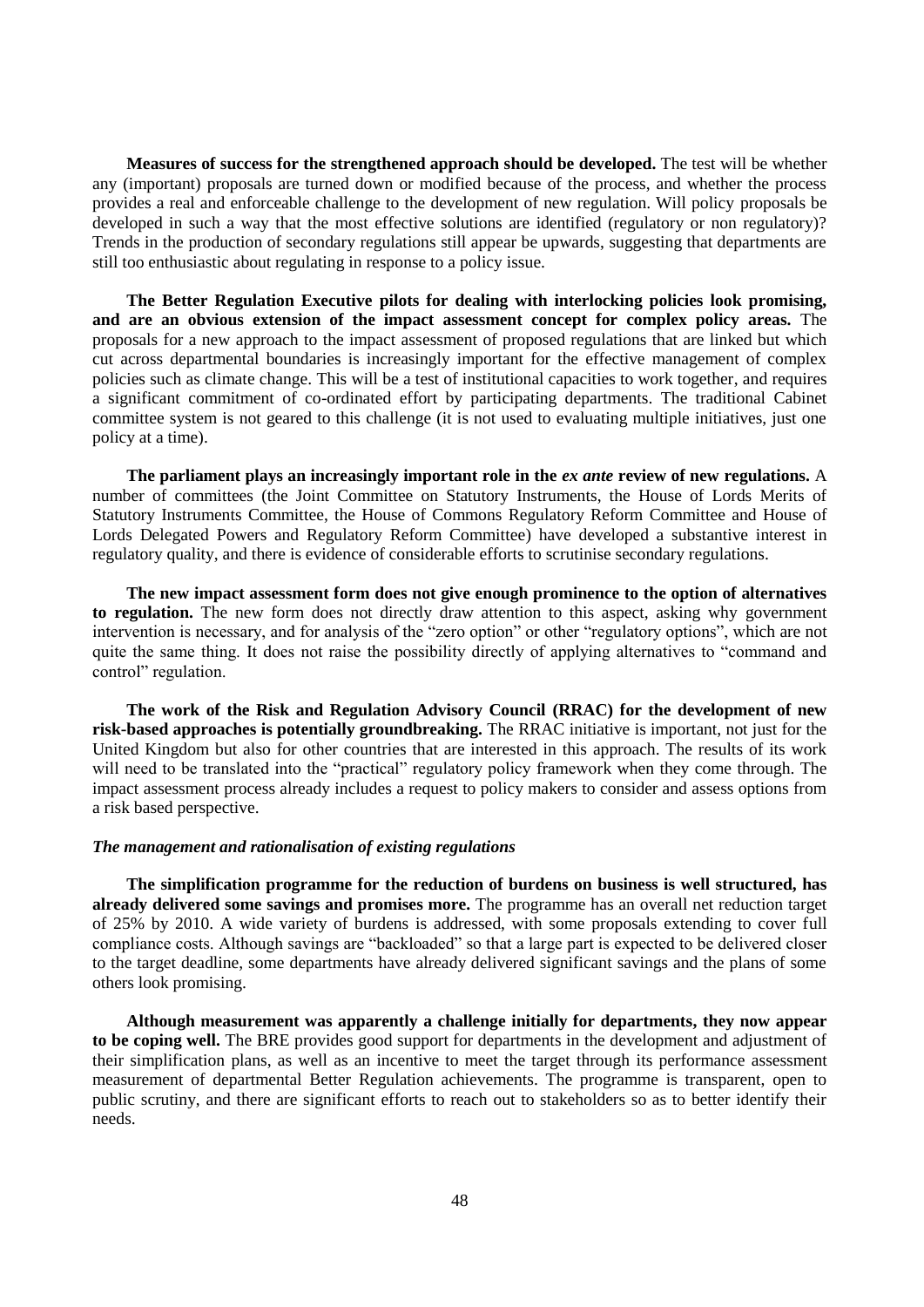**Some aspects need further attention.** There is a need to find ways of engaging local governments in administrative burden reduction, as some other countries are already doing with their programmes. Local governments are the main interface with the large majority of businesses. Developing an approach to take more effective account of the impact of major new EU-origin regulations is also important, as the roots of some burdens predate the start of the simplification programme.

**Business is fundamentally supportive of the initiative, but perceptions of achievements appear relatively poor compared with the objective progress being made.** This is a complex issue, not unique to the United Kingdom. The fact that a large part of the savings under the programme will only be delivered nearer to the end date of 2010 is not helpful when expectations appear to have been fuelled for quicker results. Part of the problem appears to be that business does not distinguish between different costs or policies and, for example, may react angrily if corporation tax goes up, linking this to a failure in Better Regulation. Also, benefits are quickly taken for granted, and attention turns to the next wave of irritants. It suits some businesses to keep regulation as a barrier to entry, and trade associations may want to keep their advisory work by exaggerating the difficulties that still exist. One challenge is to show a meaningful impact for individual businesses. Presenting total cost savings in government publicity is meaningless for individual businesses (especially SMEs) whose share will only be a small proportion of the whole. There is an inherent difficulty in the fact that part of the argument for the programme rests on a counterfactual: it could have been worse without the efforts. There are some United Kingdom-specific elements to the situation. The popular media may exaggerate difficulties compared with the reality, which is often more positive. There are some important underlying differences compared with other European countries, in terms of the traditional relationship between the government and the business community, which is largely in private hands and does not consider itself to have any special ties of loyalty to the state.

**Although there are a number of useful initiatives, there is no systematic effort to consolidate or simplify the regulatory stock.** Parts of the simplification programme for reducing administrative burdens include important initiatives to simplify areas of the regulatory stock. Other initiatives such as the Legislative Reform Orders to remove unnecessary burdens in existing legislation, post-implementation reviews of regulation, and the use of sunset clauses are also helpful. But simplification is not the main aim of the simplification programme, and the overall approach is not systematic. The lack of any systematic effort to map and consolidate regulations in the United Kingdom's common law based structure, which also relies heavily on secondary regulations, may be of some consequence as there is a risk of significant regulation overload over time.

**Negative business perceptions have roots in substance as well.** It is important to focus on what business actually wants, and to distinguish between the needs of different types of business. The OECD team heard that businesses are worried about the flow of new regulations and their quality. The NAO's recent review of the programme found that when asked, businesses felt that burdens have increased. It has also highlighted the importance for departments to develop a thorough understanding of business concerns as the key to delivering real impacts on business, by working more directly with businesses. The programme has been adapting to the fact that the business community is not a homogeneous mass. This is helpful, as there is a gulf between the micro business offering a local service and the large multinational, as well as important differences between firms operating in different sectors.

**Further development of initiatives aimed at citizens as well as frontline public sector workers, as some other OECD countries have done, would help to redress the balance of a business oriented agenda.** It would also have the advantage of engaging local governments, a key interface for citizens, further into Better Regulation. The Service Transformation Agreement Action Plan to promote public services that are more personalised to the needs of citizens and businesses is a step in the direction of a more citizen-oriented Better Regulation agenda. Cutting bureaucracy for public services is another important and ambitious initiative which helps to redress the balance. It may also shed some light on the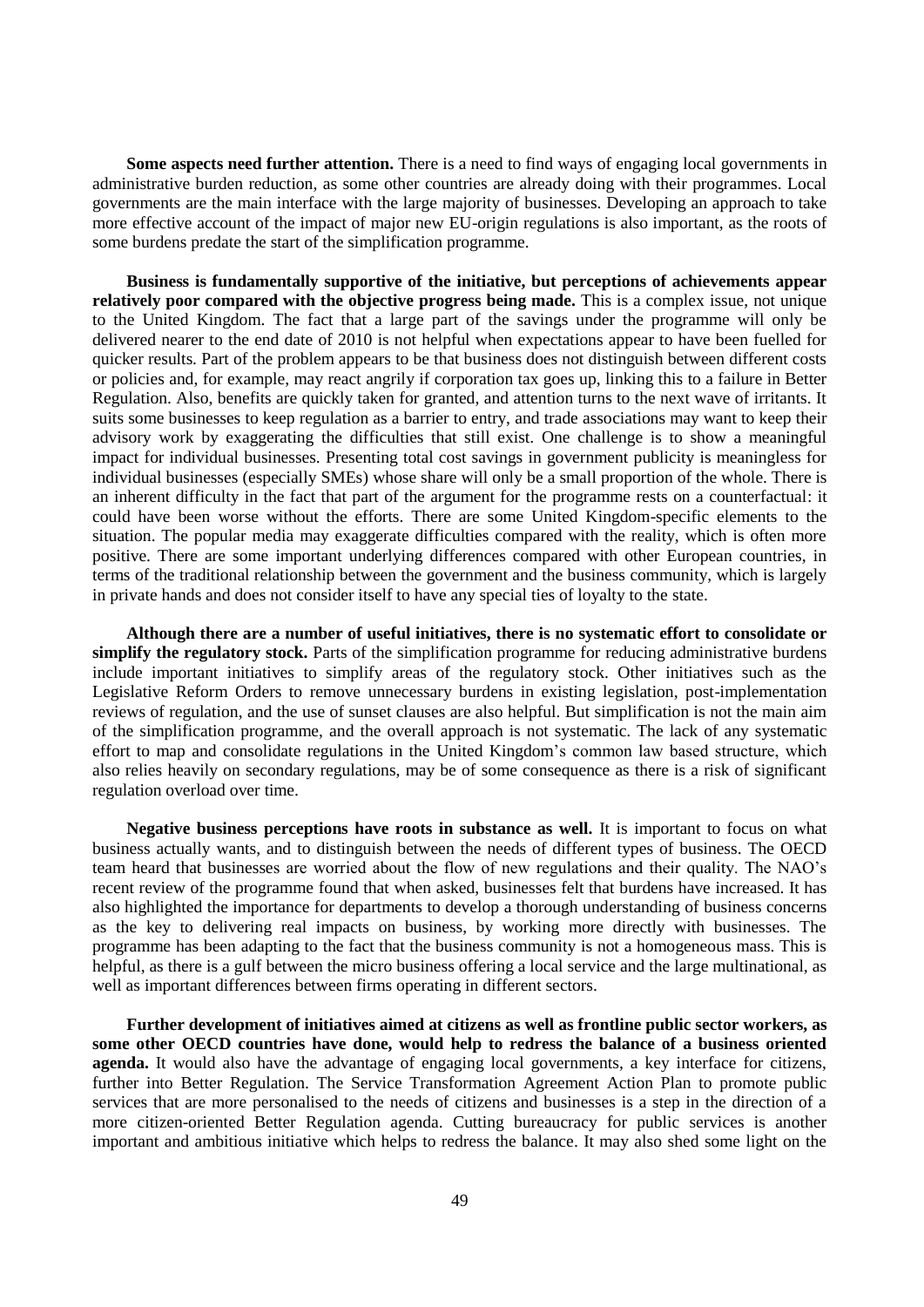sources of unnecessary regulations emanating from a range of different regulatory agencies and central government departments. There is an ambitious commitment to reduce by a net 30% by 2010 the data that central departments and agencies request from frontline public sector workers.

#### *Compliance, enforcement, appeals*

**The practical roll-out of the Hampton recommendations is a fundamental and comprehensive effort to embed risk-based regulatory management at ground level.** There have been significant developments since the 2002 OECD report, and steady progress in taking forward the 2005 Hampton review recommendations, which proposed the adoption of common principles of regulatory enforcement based on risk assessment. The changes proposed by Hampton were innovative and have been a source of inspiration to other countries. Change was particularly necessary in the United Kingdom, given its complex and overlapping structures for enforcement. Consistent change across all regulatory agencies and local authorities will take time. The recent BRE/NAO reviews of progress note this issue in relation to the five non economic regulators. The mix of initiatives which has been put in place, including statutory requirements on regulators (the Regulators' Compliance Code) as well as softer approaches such as the Regulators Hampton Implementation Network Group to exchange views seems appropriate to the challenge. The new regulatory sanctions regime is another positive development. The new regime will give regulatory agencies new, more flexible civil administrative sanction powers as an alternative to criminal prosecution. It is too early to assess its effectiveness in practice.

**Rebalancing enforcement resources away from inspections in order to put more effort into preventative advice on compliance is a major step forward.** Rebalancing resources is one of the most important developments following the Hampton report, even if its application remains uneven. The new approach does not invalidate monitoring of compliance rates. Compliance is not monitored as such (some countries do this). A clear picture of compliance rates could help in evaluating the effectiveness of current enforcement initiatives, and guide next steps in enforcement policy.

**The Hampton recommendations relating to regulatory structures and the need for agency rationalisation remain important.** The United Kingdom's crowded regulatory structure would be made more manageable with further rationalisation wherever this is possible. The Hampton report spoke of the "right regulatory structure" and recognised that there was a limit to what could sensibly be done, but still drew attention to the problem. It advocated consolidation of national regulators, better co-ordination of local authority regulatory services, and clearer prioritisation of regulatory requirements. These comments remain valid.

**Recent developments appear to be reinforcing the judiciary's engagement in regulatory issues.** The Human Rights Act has extended the role of the courts in areas such as data protection and civil liberties, and the courts appear to be increasingly involved in rulings on guidance materials produced by the government, as well as experiencing a rise in litigation.

## *The interface between the national level and the European Union*

**EU-origin regulations make up an important and growing share of the regulatory stock, and the EU dimension of Better Regulation is rightly emphasised.** The effective management of EU-origin regulations is vital if the United Kingdom is to control its regulatory burdens. The EU is currently sometimes perceived as an "add on" to domestic work. The management of EU regulations has been picked up by the government's April 2009 statement which includes a commitment to "working closely with EU partners to further ember the EU Better Regulation agenda and to ensure that current pressures on business are taken into account when new European Regulation is being considered."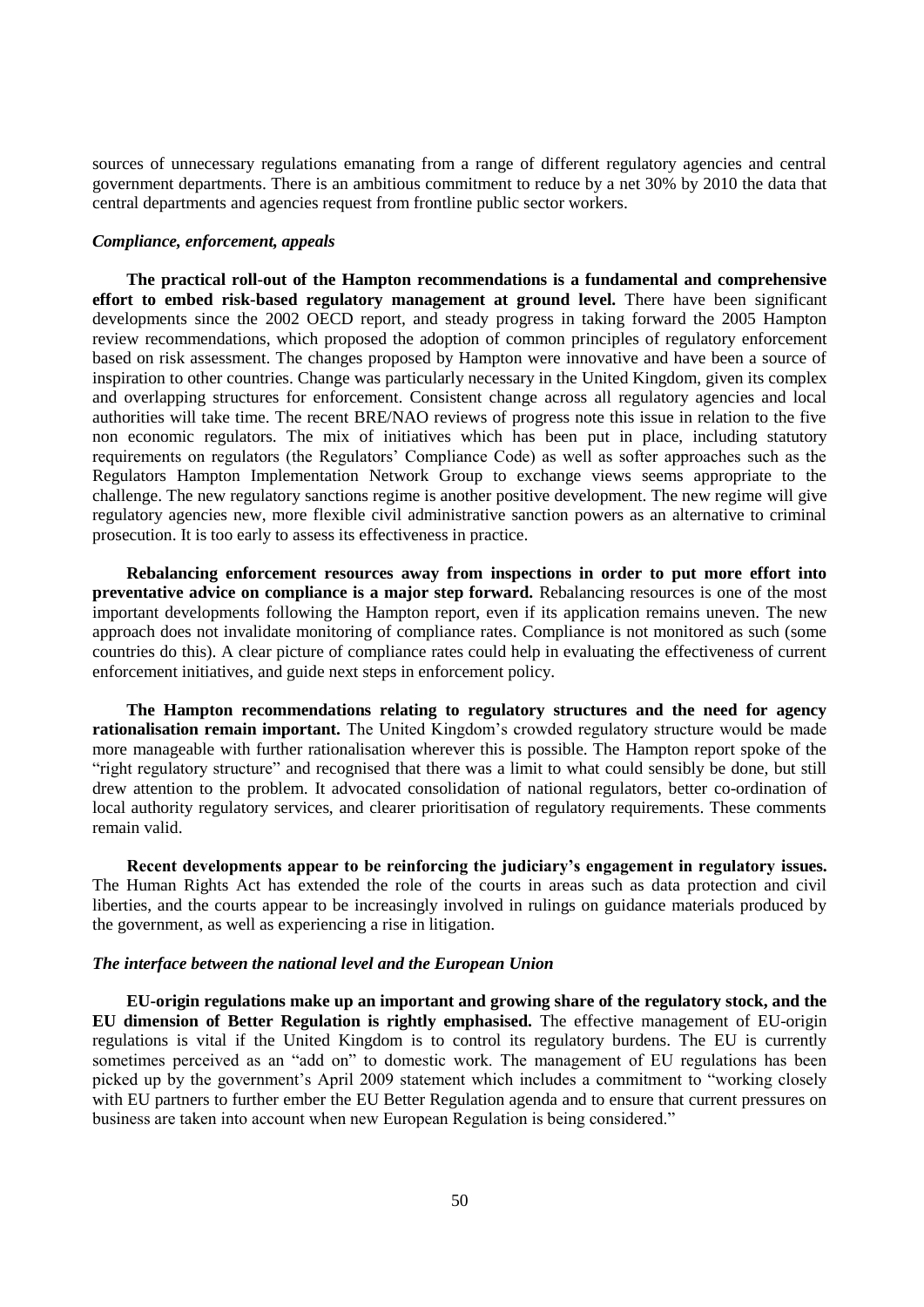**The institutional structures for handling EU regulations are well established and appear to work smoothly.** The orchestrating role of the Cabinet Office, combined with support from the BRE's Europe team, and clear guidance, appear to be appreciated and provide the right balance in principle between central direction and departmental ownership of the process. The 2006 Davidson review picked up weaknesses in the process and this has now been turned into a clear guide for departments (covering both negotiation and transposition). Linking *ex post* transposition with *ex ante* negotiation of EU regulation is a good idea, perhaps especially important in the United Kingdom context of frequent staff changes, but also relevant for the consideration of other countries where the processes are disconnected.

**Nevertheless, capacities to manage EU regulatory processes may need reinforcement.** It is important that departments should own the process of managing EU regulations falling within their remit have the capacities and internal structures to do this well. It may be a reflection of this that the United Kingdom's record of transposition is mid ranking. The civil service tradition of short postings (for fast track and senior civil servants, often not more than three years in one place) raises a continuity challenge. The official responsible for negotiating a draft EU directive is unlikely to be the official carrying out the transposition. There is a need to secure continuity of information and understanding across the two processes when this happens. Legal resources for supporting policy officials in the negotiation phase may also need reinforcement. Lawyers' input is needed at this stage as well as for transposition, for example to ensure that non-controversial technical aspects such as transitional provisions are drafted so as to avoid problems at the implementation stage. Departments with a particularly heavy load of EU regulations, for example the Department for Environment, Food and Rural Affairs need the capacities and resources to do a consistently good job.

**The United Kingdom is one of the few EU member states to require** *ex ante* **impact assessment of EU regulations, but the approach could be strengthened.** The United Kingdom requires *ex ante* impact assessment of EU regulations to inform decision making throughout the process, from establishing the negotiating position in the European Council through to deciding on the best way to transpose and implement the directive in the United Kingdom. Its efforts in this regard need to be encouraged. It is not clear that the approach works well in practice.

**Monitoring of transposition is fragmented and lacks formality.** Monitoring is perhaps not strong or systematic enough to capture emerging issues. Transposition rates are monitored by the Cabinet Office and the BERR Europe team (responsible for Single Market policy), not the BRE. The Cabinet Office keeps in touch with departments and informs the European Commission when directives have been transposed. No single central record is kept of transposition rates. There is no dedicated page on departmental websites for EU regulations and how they are to be transposed.

**The United Kingdom is commendably active at the EU level, but the approach could benefit from prioritisation.** The issue of impact assessment, by the European Commission as well as at national level, should be a priority, alongside the current focus on reducing administrative burdens. Encouraging the European Parliament and the European Council to take a greater interest in Better Regulation is also important. The Council is of course made up of United Kingdom and other member state representatives, so more effort might be needed to ensure that important Better Regulation issues embedded in draft texts for Council approval are vigorously defended. A strong forward look mechanism to catch upcoming EU issues is important.